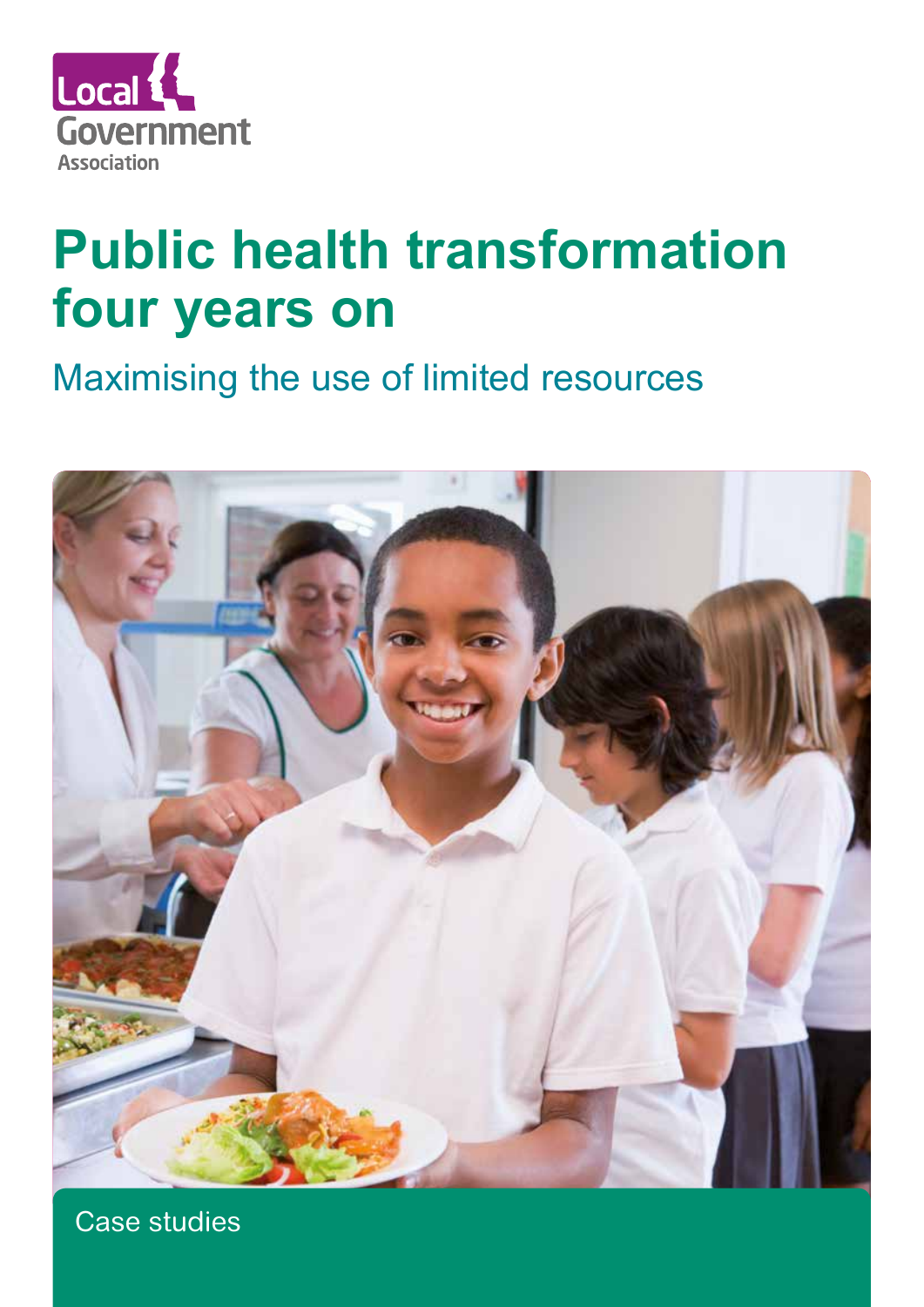# **Foreword**

I hugely admire the way directors of public health (DsPH) and their teams, with the support of council leaders, cabinets and chief executives, remain full of commitment and inventiveness, despite the financial barriers they face. Good public health, drawing imaginatively on all of local government's functions, can make a real large-scale difference to promoting the independence of people with long-term chronic conditions, to preventing ill health and therefore to reducing pressures on the NHS, as well as to its primary goals of improving people's lives and wellbeing and reducing health inequalities.

The case studies below show just what potential there is for public health, if properly resourced, to make inroads in improving health and wellbeing. Public health teams, working with a 'Health in All Policies' approach across councils, are tackling persistent problems like adult and childhood obesity, mental illness, alcohol abuse, sexually transmitted infections and the health impact of isolation and loneliness in old age, as well as addressing some of the serious health inequalities that still exist within and between communities. Already, we see DsPH beginning to build on their understanding of the impact of most local government functions on the social determinants of health. To pick just one example from each of the case studies:

• Birmingham public health developed a core offer to support districts that have identified health as a priority to work more strategically and have greater involvement over matters such as commissioning. For example, in one area Making Every Contact Count (MECC) training has been delivered to over 80 voluntary and community organisations, and the district is working to establish a dementia friendly programme through MECC.

- As part of Cheshire and Merseyside Public Health Collaborative's internationally recognised 'Reducing blood pressure' strategy, blood pressure measurement, advice and signposting is being embedded into Cheshire and Merseyside Fire and Rescue Services Safe and Well Checks which aim to reach 60,000 homes each year.
- In Cambridgeshire, the Healthy Fenland Project is part of the Engaging and Strengthening Communities Programme funded by the county council. In Fenland, health trainers are delivering health checks in workplaces to engage routine and manual workers.
- Redbridge public health team is working to ensure that the local plan addresses some of the social determinants of health.
- Redcar and Cleveland is drawing on the council's regeneration function and relationships with a wide range of organisations to work with Middlesbrough Football Club Foundation to promote mental resilience among men in the context of a devastating loss of jobs in the steel industry.
- Sheffield's app-based approach to accessing health and wellbeing support for alcohol misuse has been promoted by staff in services for children and young people who identify the connection between alcohol and domestic violence.
- Public health in Somerset has been working with the library service on a range of mental health initiatives including 'books on prescription', 'health and wellbeing collections' and 'shared reading groups.' Taunton and Yeovil libraries also proactively set up 'wellbeing zones' – comfortable areas where people can meet friends and also health professionals.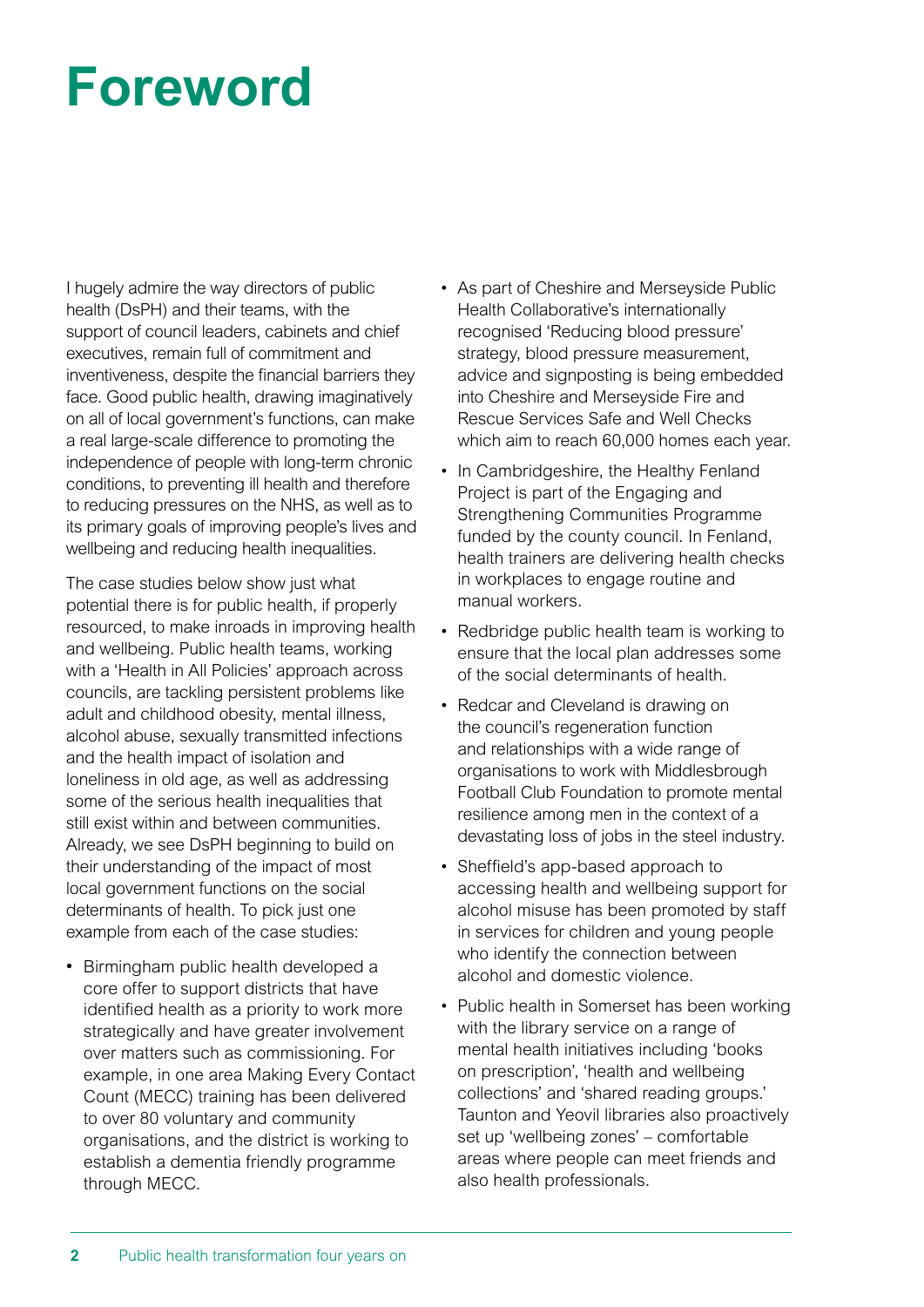• Tower Hamlets is working with spatial planning colleagues to make imaginative use of Section 106 agreements with developers to create a healthier environment for residents.

However, the context for all the excellent work described in the case studies is the relentless reduction in the resources available for public health work. Councils and their public health teams have put a brave face on the compromises they have had to make, working with the local NHS and voluntary sector, sharing public health initiatives and sometimes even public health teams across councils, re-organising in an attempt to achieve more with less. I take my hat off to their resilience and passion but I want in this annual report to reiterate my plea for properly resourced public health services across the country. The renewed public health function of local government has only just got started and it cannot continue to maximise its role at the heart of councils while continually retrenching to make budget reductions.

I hope that the examples above and the many others described below serve to show what a real investment in public health could achieve. We must not get used to the NHS and social care being in a permanent state of crisis. Public health could help make this country one where people live healthy lives for longer with less dependence on acute health and care services and a better quality of life, while reducing the public service budget in the long term. We could make the sort of step-change that 19<sup>th</sup> century public health pioneers made through improved sanitation and housing. We all understand the concept of 'investing to save'.

This is the kind of investment – to save lives as well as money – that public health needs from both national and local government.



Councillor Izzi Seccombe **Chair, Community Wellbeing Board**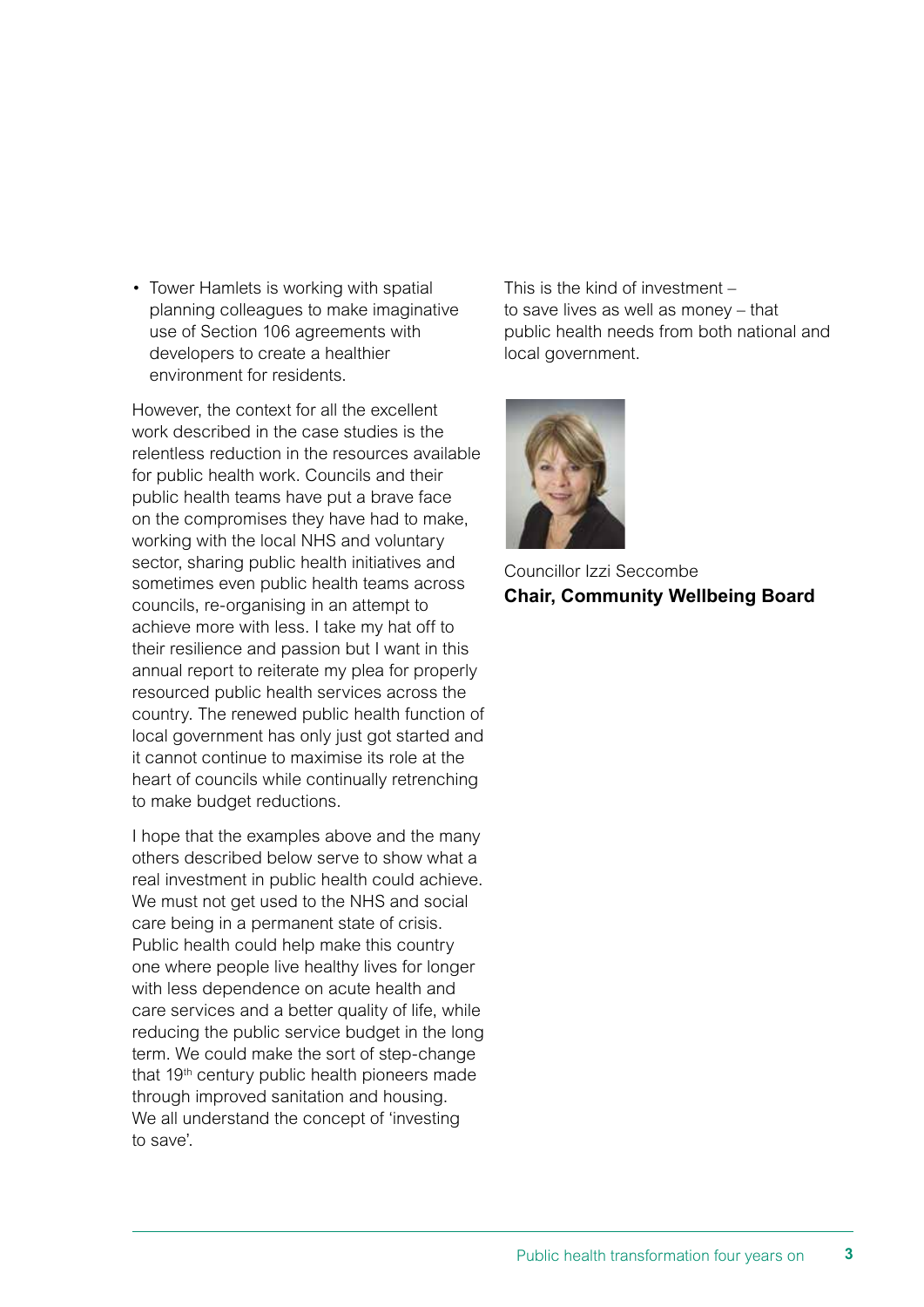# **Contents**

| Introduction                                                | 6  |
|-------------------------------------------------------------|----|
| Recent investigations into progress with public health      | 7  |
| Themes identified from the case studies                     | 8  |
| Settled in the council with mature relationships            | 8  |
| Grappling with reduced resources                            | 8  |
| Commissioning integrated services                           | 9  |
| <b>Priority areas</b>                                       | 10 |
| Future plans                                                | 13 |
| Doing things differently                                    | 13 |
| Working on a wider footprint                                | 13 |
| Prevention                                                  | 13 |
| Learning and key messages                                   | 14 |
| Becoming a public health authority                          | 14 |
| Collaboration                                               | 14 |
| Rigorous support functions                                  | 14 |
| Evidence-based policy                                       | 14 |
| Case studies                                                | 15 |
| <b>Birmingham City Council</b>                              | 15 |
| Cambridgeshire County Council and Peterborough City Council | 21 |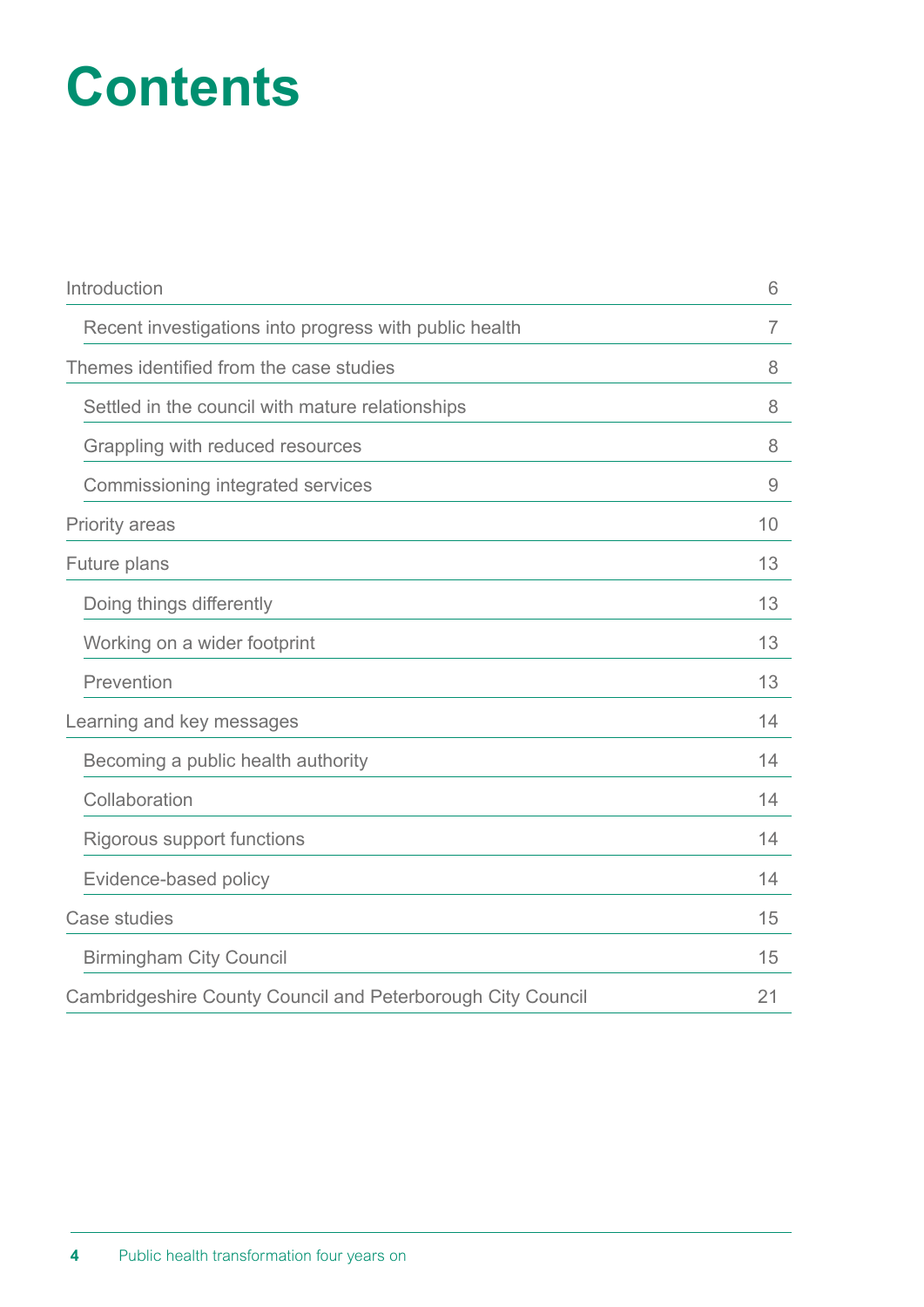| Cheshire and Merseyside Public Health Collaborative (Champs) |    |
|--------------------------------------------------------------|----|
| London Borough of Redbridge                                  | 33 |
| <b>Redcar and Cleveland Council</b>                          | 38 |
| <b>Sheffield City Council</b>                                | 45 |
| <b>Somerset County Council</b>                               | 51 |
| London Borough of Tower Hamlets                              |    |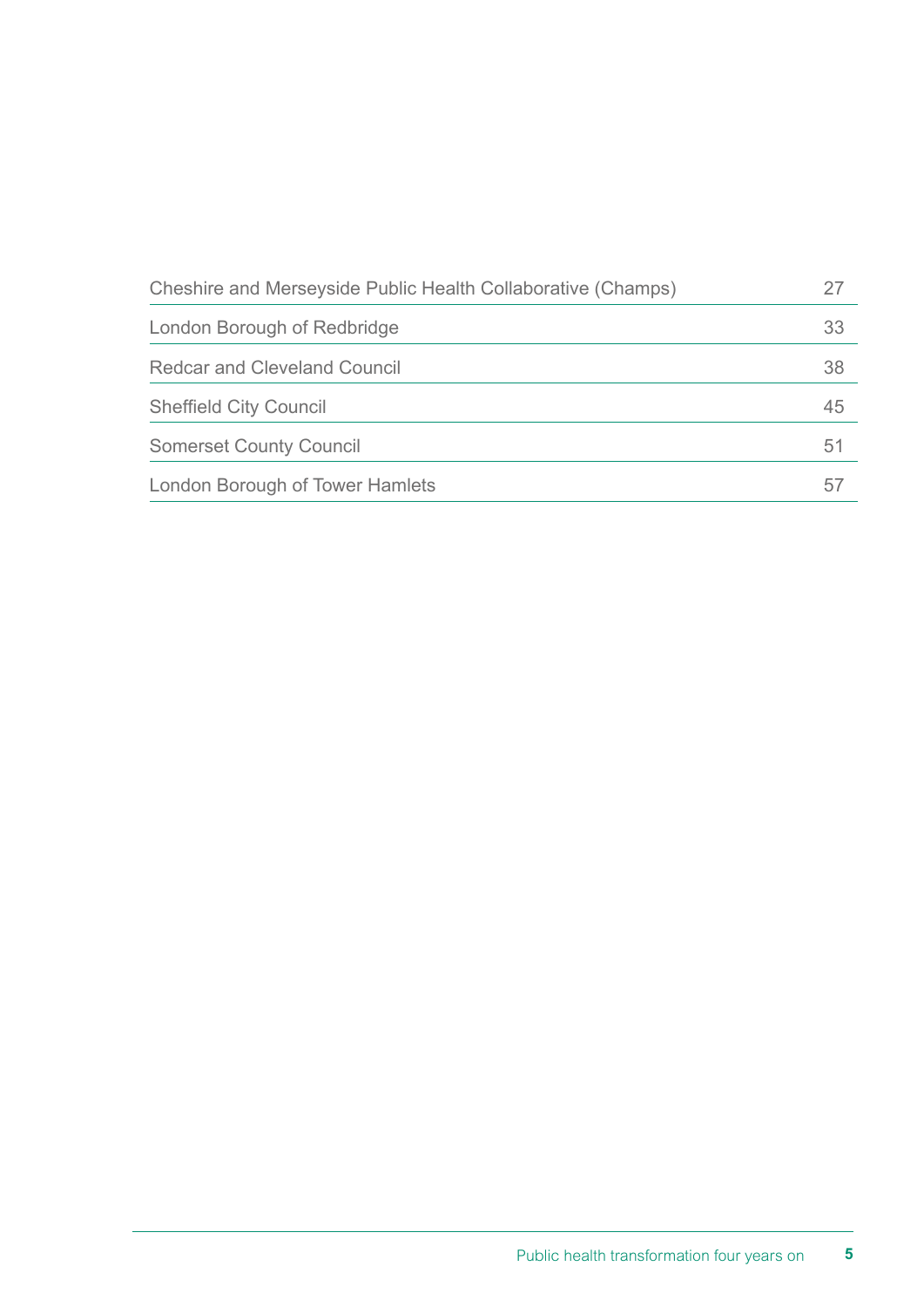# **Introduction**

This year's compilation of case studies shows how local authorities continue to make progress on improving health and wellbeing and tackling health inequalities since public health was formally transferred from the NHS in April 2013. It builds on last year's compilation – Public health transformation three years on: extending influence to promote health and wellbeing (2016). In all, since the first publication 46 areas have provided case studies.

The case studies were chosen because they show a range of effective ways in which councils are approaching their public health responsibilities. They include councils spread across England covering both rural and urban environments and with varying degrees of deprivation and affluence.

The case studies identify highlights of progress over the past year, plans for the future, learning and key messages. The context to all the case study areas is that they have had to find ways of delivering public health with significantly less resources than in previous years, and that this is set to continue. This is the first year in which local government has had full responsibility for public health of children aged 0-19. Some of the case studies indicate how councils have begun to develop an integrated public health service for children and young people.

A number of themes and messages have been identified from the case studies, and these have been augmented by information from other recent LGA case study-based reports – for example on rural public health and working with the voluntary and community sector. Because this is a small sample, themes are indicative of the direction of travel but cannot be seen as representing the state of public health throughout England. However there has been considerable consistency in the themes and messages from the case studies covered in this series, which suggests that they present a reasonable reflection of public health in 2017 in local authorities that are performing well. There is also considerable overlap with other reports on public health published in 2016.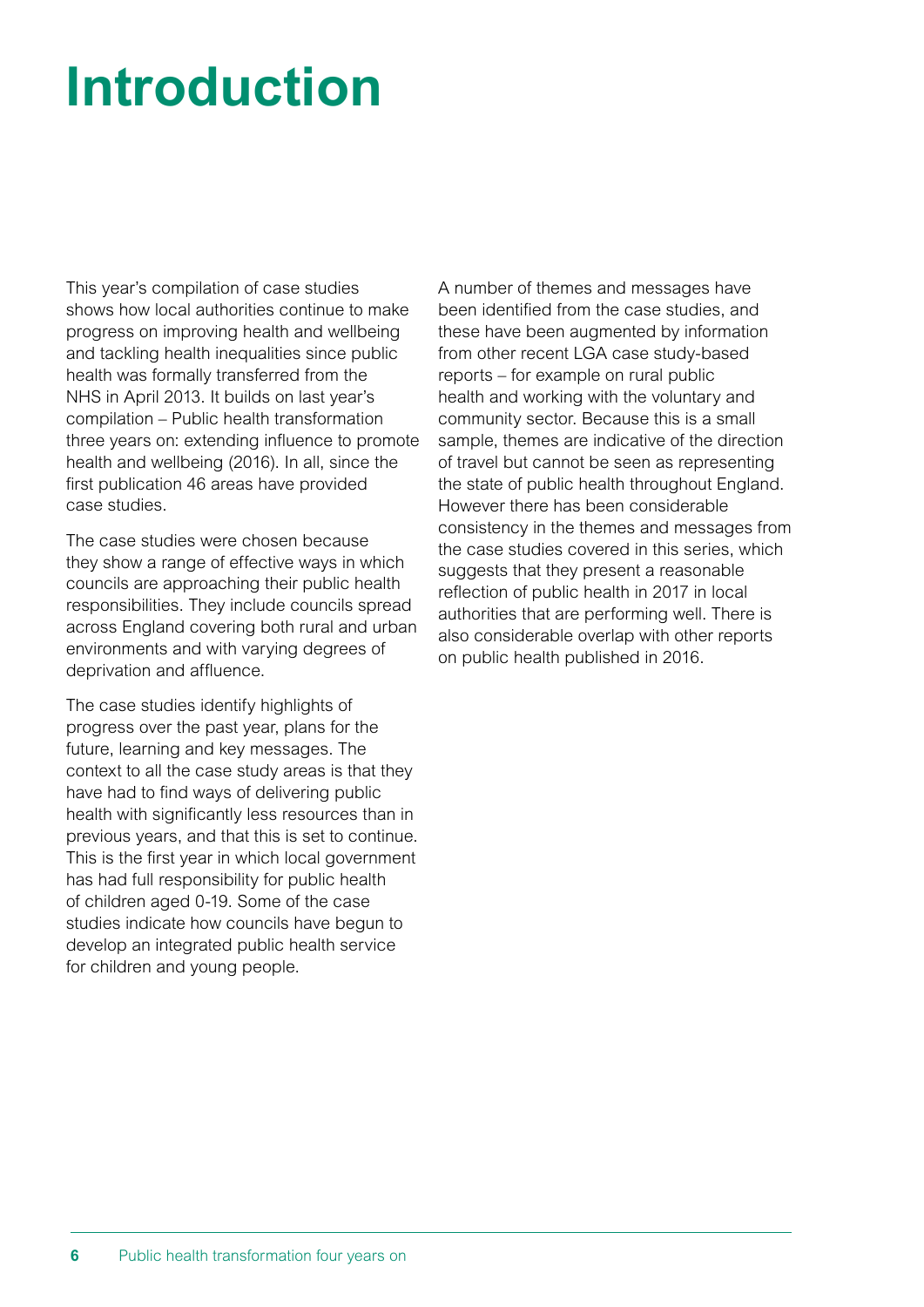### Recent investigations into progress with public health

An Association of Directors of Public Health (ADPH) survey of its members on the role of directors of public health (DsPH) identified four main messages, which largely correspond to the case study discussions that informed this report:

- a strong and appreciated engagement with clinical commissioning groups (CCGs) in most areas
- relationships with NHS England and NHS providers were more problematic, though there are areas of excellent practice
- continuing issues with access to data which hinder support from public health to the NHS
- some DsPH felt unable to support the NHS as much as they would wish due to resource issues (2016).

A report by Quality Watch, an independent research programme set up by the Nuffield Trust and the Health Foundation, looked into whether the quality of public health services had changed over recent years through examining public health outcomes framework (PHOF) indicators and a small survey (2016). With the usual proviso that the direction of population indicators changes slowly over time and is influenced by multiple factors, Quality Watch examined six indicators that had deteriorated between 2009 and 2014/15. Four of these are in sexual health, which is an area that several of the case studies in this report identified as a priority for action.

Quality Watch also identified alcohol admissions to hospital as another deteriorating indicator. Again several case study areas were taking action to tackle misuse of alcohol, including as part of an integrated substance misuse service and addressing the licensing aspects of alcohol on a regional basis.

Quality Watch pointed to the steady decline in smoking prevalence, but also a decline of nearly 45 per cent in the number of individuals who set a quit smoking date with NHS stop smoking services. It points to complex reasons for this, including increased use of e-cigarettes and potentially lower primary care referrals into stop smoking services. Many of the case studies in this report have significantly altered the configuration of their stop smoking services to respond to different needs and demands, described below.

The Commons Health Committee's initial report into the transfer of public health concluded that overall the move has been 'largely positive', with public health starting to be integrated into all policies and measures to tackle the wider determinants of health (2016). One of the problems it identified was unacceptable variation in performance in different local authorities. The committee heard evidence that some areas are making excellent progress, many in the middle are making solid progress, but some others were lagging behind. The good practice identified in the case studies in this report should be considered by councillors and senior managers, particularly in councils where performance may need improvement.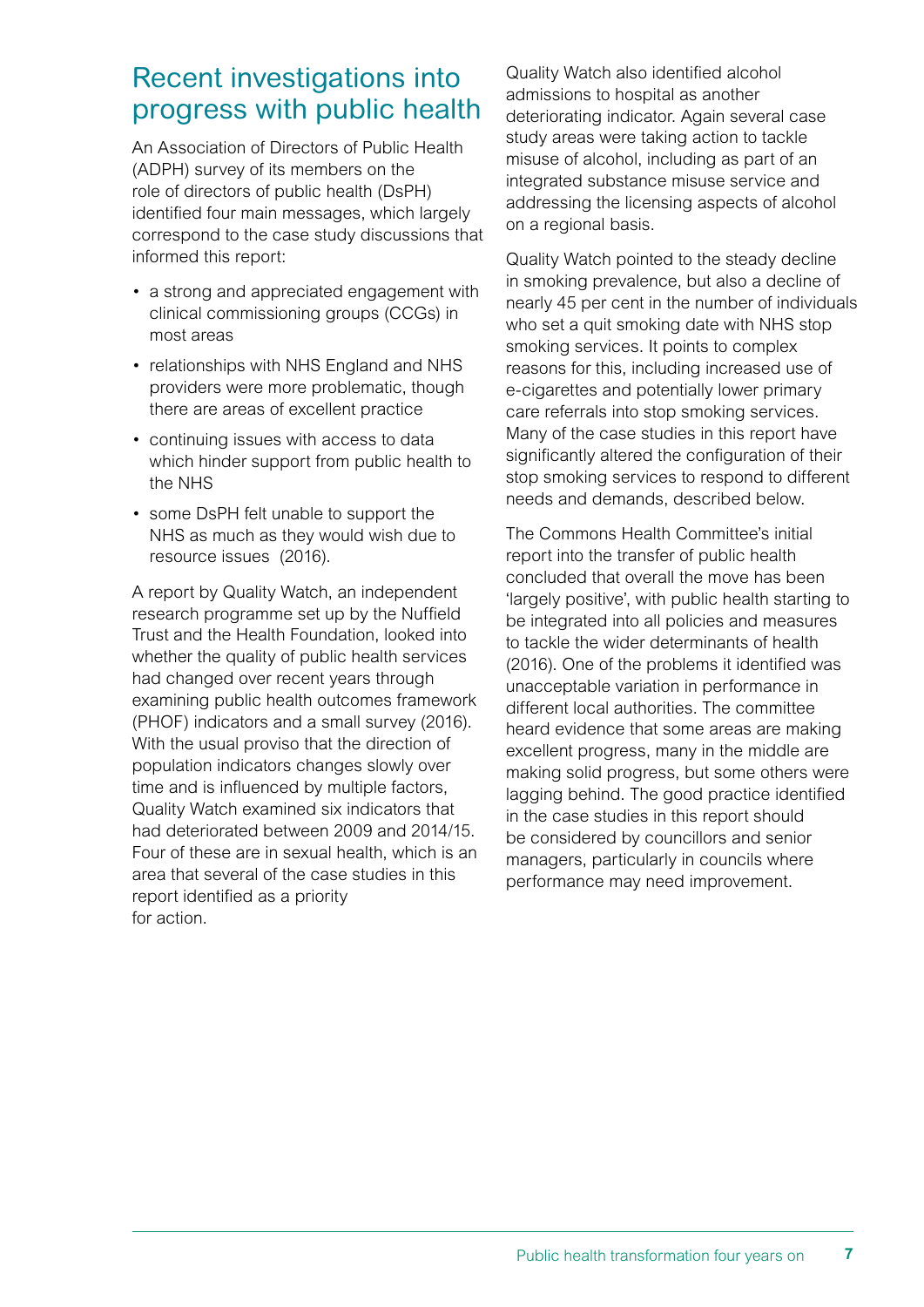# **Themes identified from case studies**

### Settled in the council with mature relationships

There was a general feeling that public health was now settled in local government, with a growing confidence that, even though there was much more to do, councils were taking on responsibility for health and wellbeing across all their functions.

Chief executives interviewed for the case studies described their own realisation of the power of a 'Health in All Policies' approach. Councillors were enthusiastic about what public health was achieving – sometimes it was seen as the bright point of their portfolio in terms of positive achievements. Relationships with the NHS were also, in general, good. Several case study areas expressed the view that responsibility for public health had made NHS partners take local government more seriously as a more equal partner in developing integrated health and care services.

Some public health teams have been reorganised, either due to financial constraints or with the aim of better embedding public health to improve the health impact across the full range of local government services. For example, London Borough of Tower Hamlets is completing a second phase of restructuring with the aim of strengthening the structure to deliver progress towards the council's aspiration for more people in the borough to live healthy, fulfilling lives. Others, such as Cambridgeshire County Council and Peterborough City Council were joining up with neighbouring councils to have a joint director of public health and/or joint public health team. These moves bring both

advantages and potential challenges – for example closer alignment with CCGs but also bringing together areas with very different needs and priorities, stretching the capacity of the public health team.

Other areas were relatively stable in terms of how public health was organised – perhaps some changes in teams to make them more responsive for the future. There was comparatively little change of personnel at senior level, despite 'staff churn' being a nationally identified problem. Where a new DPH had been appointed, a comprehensive review was planned, at the behest of local leaders.

### Grappling with reduced resources

All the case study areas had reduced public health budgets in 2016, and this was in the context of continuing reductions to overall council funding and pressures on the NHS. This had led to hard decisions having to be made, and time taken identifying ways to reduce the impact on services and negotiating to maintain public health priorities. Public health teams had all committed to maintaining mandated services, and to find ways of making savings before cutting other services. Ways of making savings included:

- commissioning integrated services with reduced budgets
- joint initiatives and/or joint appointments with neighbouring councils; in London, a number of citywide initiatives with one borough taking the lead for each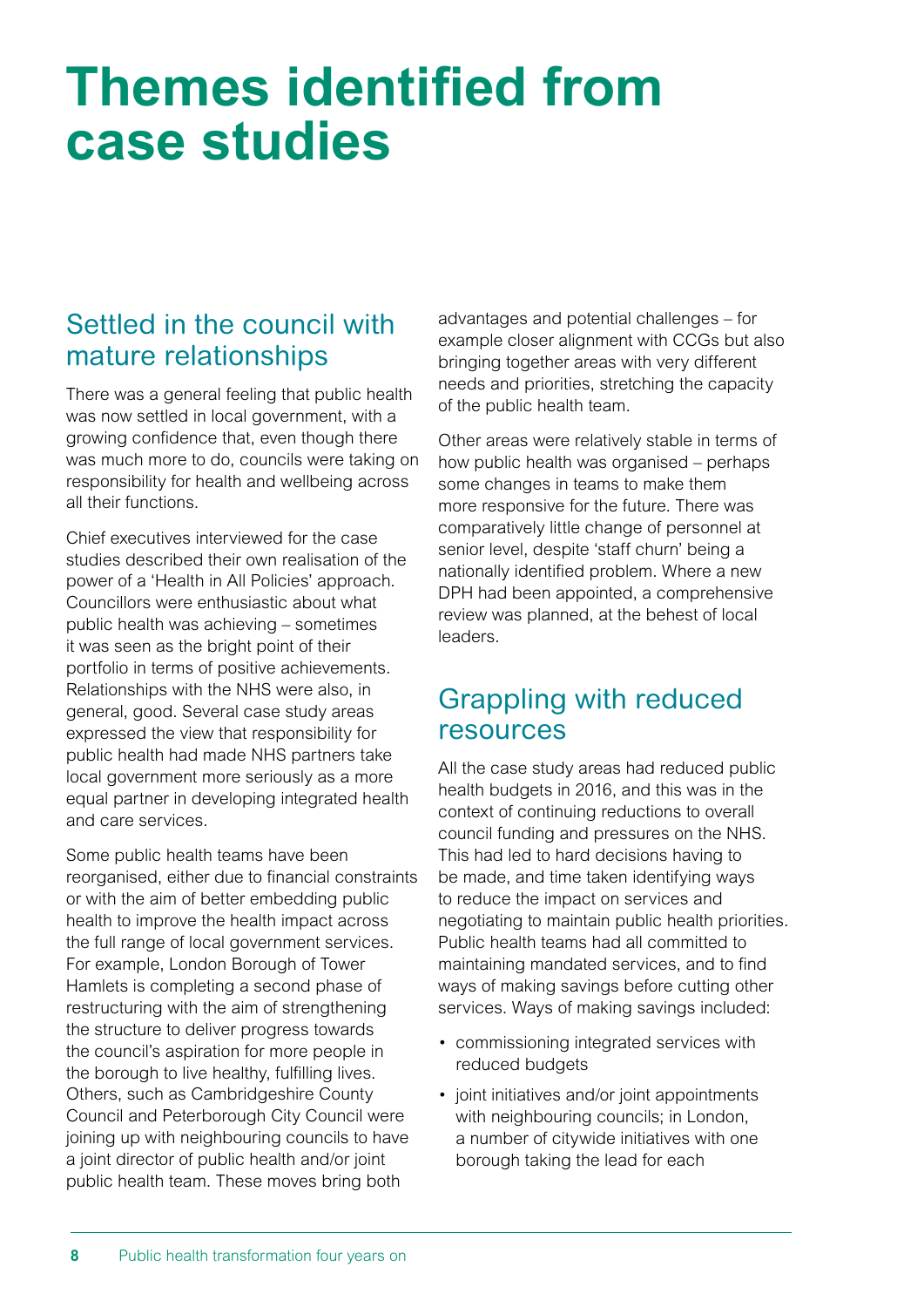• de-commissioning specialist services that were not performing so well and replacing these with more cost effective options, such as digital advice or services through pharmacies or the voluntary and community sector (VCS).

While the overwhelming feeling was that reducing budgets was making the job of public health much harder, there was some satisfaction when alternative ways of funding were found. For example, working with the VCS to attract external funding, using cross-council resources more effectively, and crowd funding.

### Commissioning integrated services

Several areas had completed or were involved in substantial competitive tender exercises for major services. These include: substance misuse, sexual health, early years/0-5s and integrated wellbeing services.

The main aims of public health in undertaking the procurement were to:

- integrate services which were seen as unconnected – for instance shifting from single lifestyle services like stop smoking to support based on individuals' priorities
- develop services that are focused on the individual – most areas had undertaken extensive consultations with users and built their views into service specifications
- put greater emphasis on prevention
- bring public health closer to social care (structures within councils reflect the close relations between the two)
- deliver innovations, such as apps to book appointments or online questions and answers responded to by health workers.
- make budget savings.

In many cases the successful bids were collaborations; sometimes involving a lead NHS provider, responsible for the bulk of the service, working with a voluntary or community sector who provided a specialist community-based response such as

supporting people with HIV. Alternatively some services were being delivered by collaborations within the VCS or with the local authority. These are largely new and untested arrangements, in which partners, generally unfamiliar with each other, were brought together within a single outcome framework; areas were mindful that they needed to monitor these closely to iron out any teething problems.

Public health was largely positive about the commissioning process, pointing out that testing out providers in this way would have been unlikely to take place if they had remained in the NHS which did not have a track record in this type of competitive procurement. As in previous years, the expertise of councils in procurement and performance management was generally valued. Birmingham's extensive integrated commissioning programme involved in-depth reviews and consultations and attracted interest from other public health teams. Public health staff transferred to Birmingham's Commissioning Centre of Excellence to augment the intelligence, data analysis and forecasting capacity. This is one way in which councils are drawing on public health expertise to increase the capacity of local government services as a whole (for example, by working on new indicators that would help pinpoint deprivation and need in rural areas, which may be masked by current indicators).

While it was early days in many services, in those that had been operating for some time the changes were resulting in positive outcomes and feedback from users. The competitive commissioning process was thought to have brought about a shift in direction in some providers – making them 'see the writing on the wall' so that they were willing to become more responsive to current priorities. However there were also examples of public health trying to improve services without resorting to competitive tendering, but having to do so because a provider was unwilling to change. Also some areas would have liked to go to tender but felt it was pointless to do so because there were no viable alternatives to the current provider.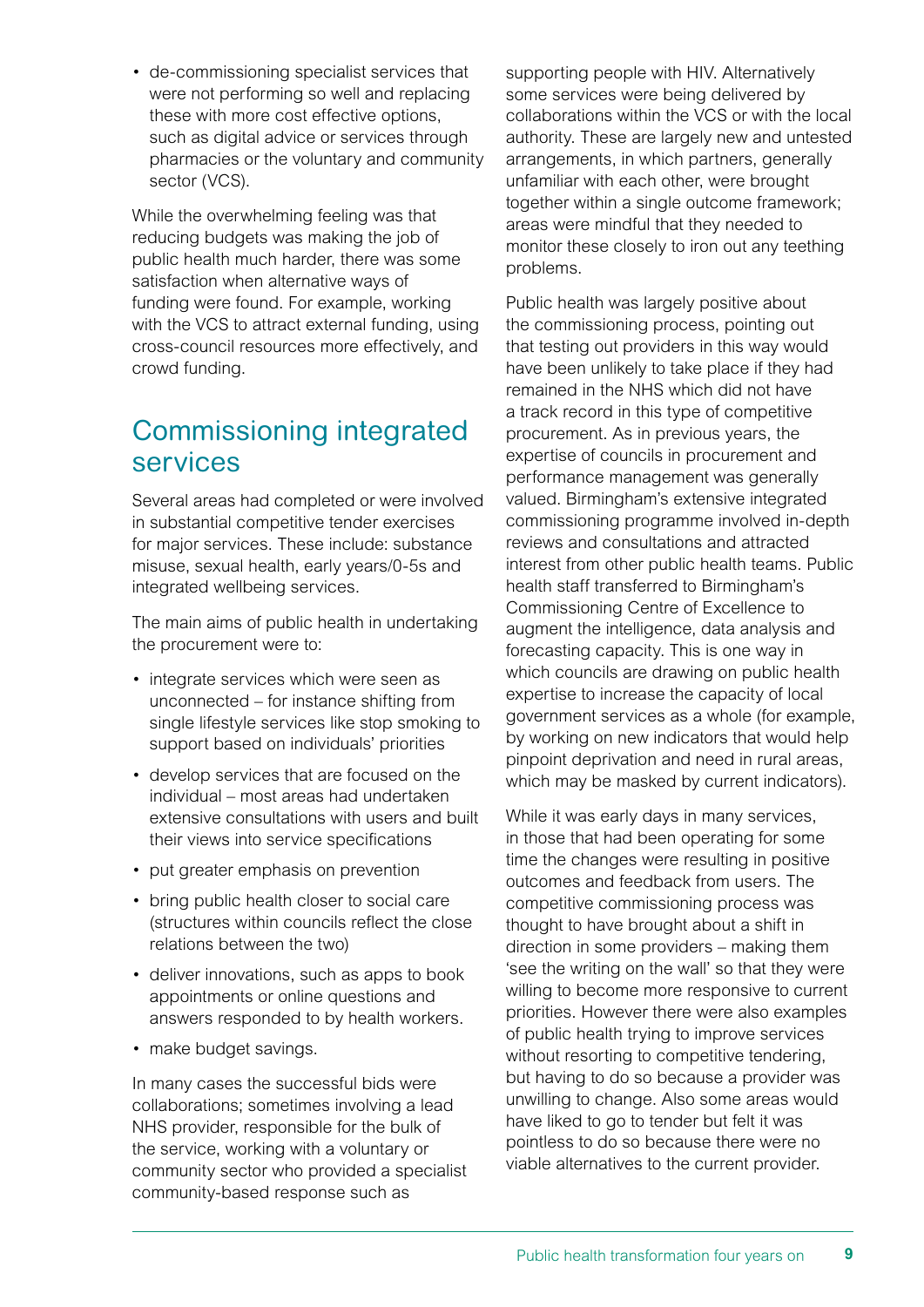# **Priority areas**

Case studies were asked to identify the areas on which they had made good progress since the transfer to local authorities.

### Mental health

Several case study areas were working on various areas of mental health and promoting personal resilience:

- prevention and support based in communities
- suicide prevention
- men's mental health
- tackling isolation
- children and young people's mental health and wellbeing – in schools, in communities.

Somerset has provided an emotional coaching programme aiming to skill-up frontline workers, including teachers, child and adolescent mental health services (CAMHS) workers, social workers, police and health staff to be able to talk with children about emotions and help them to develop resilience so that they have the skills to deal with negative feelings. The first year evaluation by Bath Spa University found good progress in all the programme's outcomes.

Cheshire and Merseyside's 'NO MORE Suicide' strategy includes the ambitious aim of becoming the first sub-region to gain the internationally recognised Suicide Safer Communities designation.

London Borough of Redbridge is working towards becoming a 'dementia friendly' borough with training for all employees and involvement in urban design.

### Child health

As this was the first year in which councils were responsible for public health for children aged 0-5, all councils were developing strategies for this age group. Many were taking the opportunity to develop better links across the age range from 0-19. The very early years were a specific area of focus for several areas. A variety of innovative work was taking place to help pregnant women and new mothers stop smoking and breastfeed – for instance, peer support, voucher incentive schemes, and buddying. Public health in Sheffield City Council has an important role in supporting a whole-scale transformation of its services for children and young people with the intention of developing an integrated 0-19 Healthy Child Programme service, a focus on developing preventative services closer to home, and, as a further step, improved commissioning and pooled budgets.

### Smoking cessation

Many areas were changing their stop smoking services – shifting from specialist services for NHS referrals to a range of community options such as using healthy living pharmacies or GPs, and online, app and telephone support. Many were also targeting support at geographical areas or groups facing specific health problems or health inequalities, such as pregnant mothers. Redcar and Cleveland's mutli-agency partnership is particularly well integrated in relation to smoking in pregnancy and the borough is 'bucking the trend' in seeing an increase in referrals to smoking cessation services with each of its target wards developing a Smokefree Communities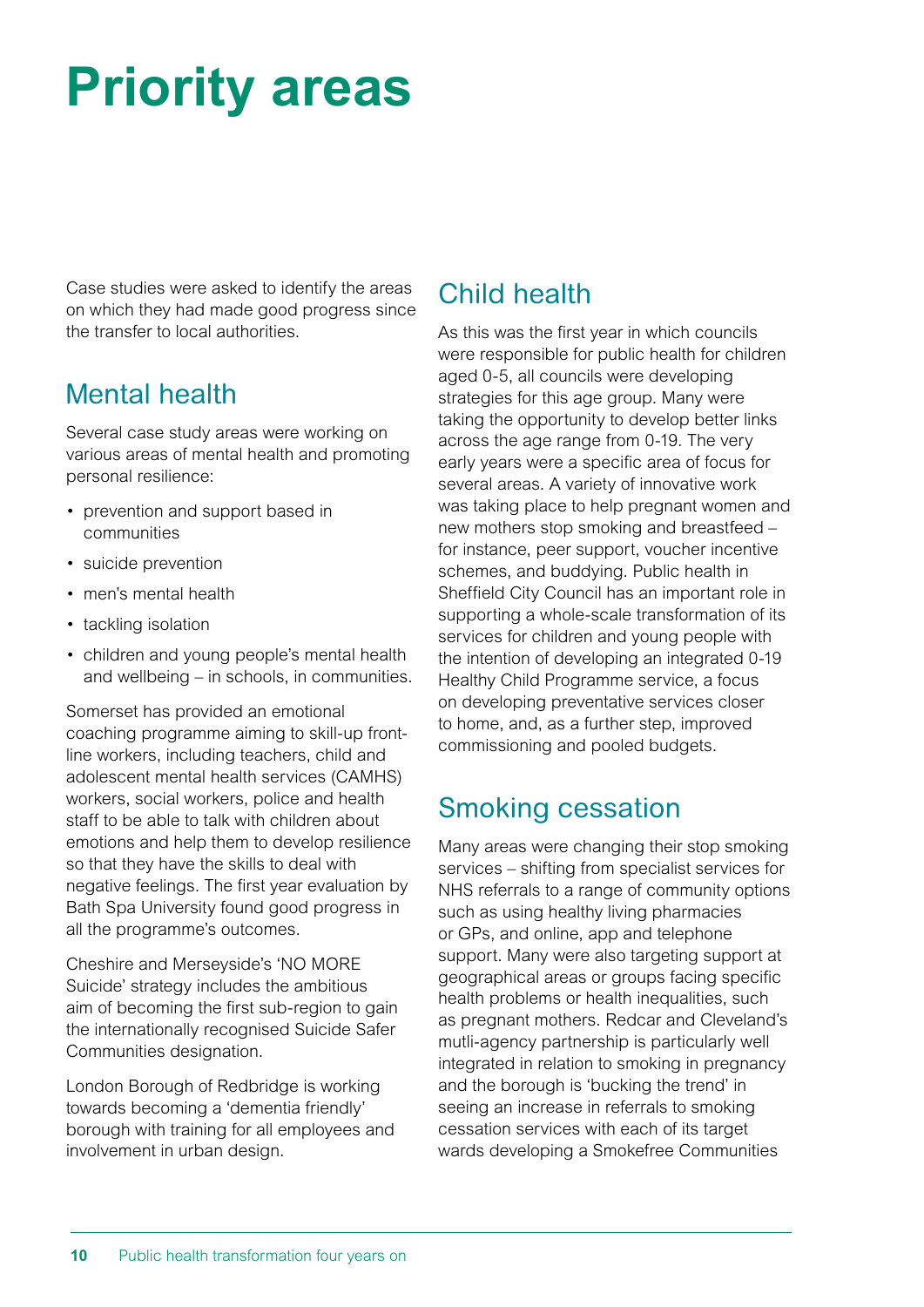action plan. While some of these changes were providing reduced investment, they were also seen as a more effective and responsive option for the current population of smokers.

### Going digital

Councils across the country are looking to digital platforms for service delivery, including the use of social media to connect with young people in particular. Most areas were making greater use of technology, and were planning to do more in future. Examples include:

- a range of apps covering health screening tools, brief interventions and access to appointments
- wearable technology to help older people get around their locality
- online resources for mental health or sexual health
- telemedicine.

In Birmingham an innovation team has been established to promote new solutions in areas such as digital health and self-care. For example, in the school health advisory service, ways of young people accessing the service such as contacting a nurse via text, phone app or webchat are being developed.

### Sexual health

Several areas had, or were looking to, commission integrated sexual health services with many of these badged under snappy local brands to appeal to the main user group of young people. As noted above, sexual health services are one of the pioneer areas for internet use and social media. For example, Somerset's integrated sexual health service operates as SWISH, and has a strong interactive digital platform. Other councils are using the internet and social media to reach out with sexual health services to young people and others living in rural areas with difficult transport access and reduced community facilities. Many also had elements of their sexual health service which were

targeted at particular user groups, such as people at risk of HIV, those at risk of domestic violence, or the LGBT community; these were often delivered by VCS organisations.

### Planning and health

In some areas, public health was strongly involved in planning and the built environment. For example in Tower Hamlets, public health staff have worked with the planning department and the local NHS to maximize Section 106 agreements for health improvement by investing in green infrastructure projects, including 'pocket parks', an outdoor gym and linking green spaces across the borough. In Redbridge, the public health team worked with planners to ensure that the local plan reflects issues that impact on health, such as housing overcrowding, homelessness, transport and access to employment. The public health team is also working on healthy urban design in the planned regeneration of Ilford town centre. In Cambridgeshire, the public health team has a Joint Strategic Needs Assessment (JSNA) workstream on 'New Housing Developments and the Built Environment'.

### Work and health

The impact of work and worklessness on health was a key issue in many of the case study areas, not least Redcar and Cleveland where the background to most of the council's work since 2015 has been the closure of the majority of the steelworks in the area with the loss of 3,500 jobs. Much of the response has required a council-wide approach, with public health involvement, to community resilience and services such as welfare benefits advice, re-training and winter warmth, to support people who have lost their jobs. The public health team has also worked closely with the CCG on the impact on mental health, supporting former steel workers and their families.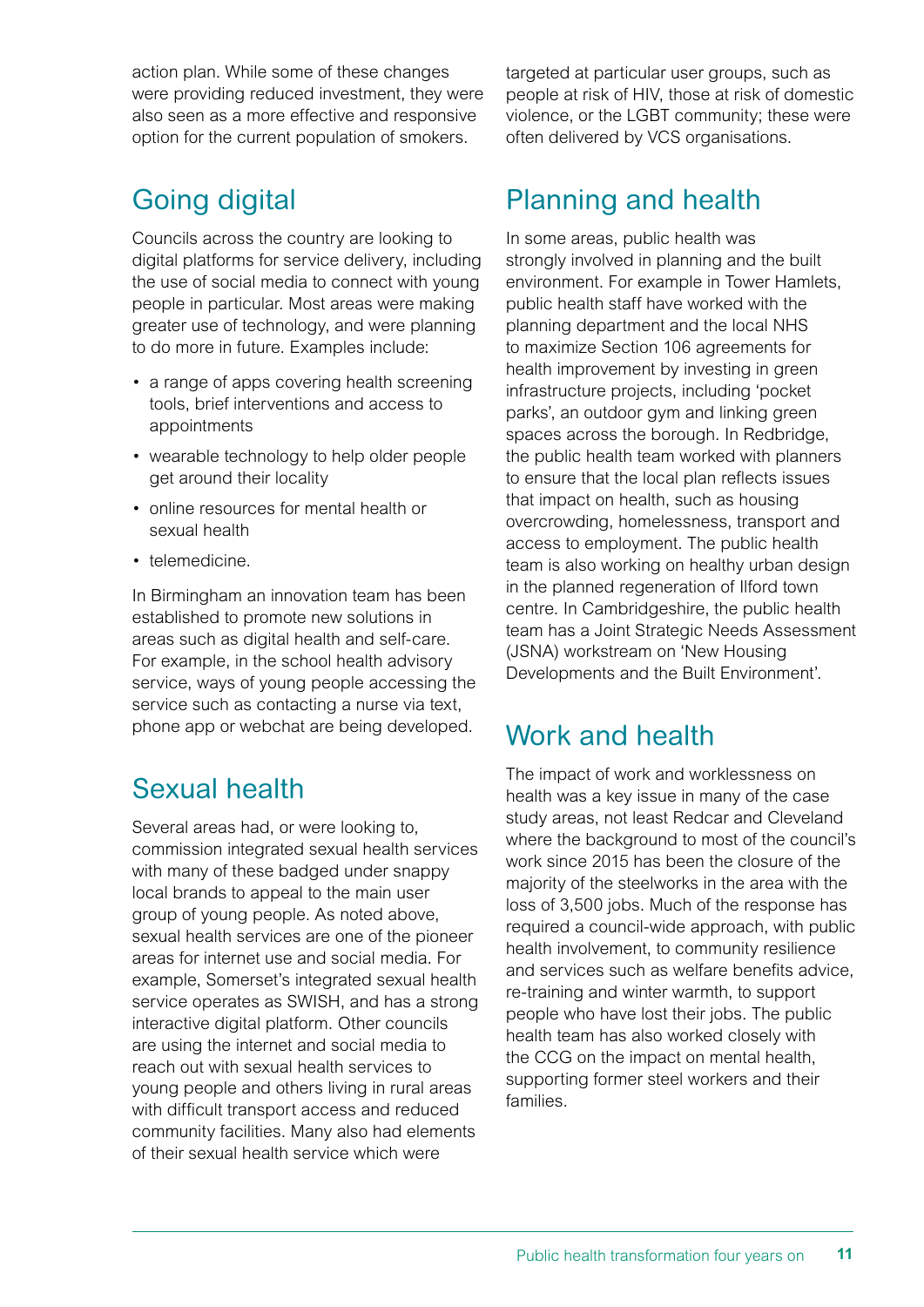Sheffield had also put considerable emphasis on work and health, attracting external funding to run pilots and programmes to test out models for enabling people with health problems to retain or return to work which will have national significance.

A number of case study areas had decided to build on the fact that, in many cases, the local authority and the local NHS are two of the biggest employers in the area. This provides significant opportunities both for modelling a 'healthy workplace' approach and for working with local employers to support them in also becoming healthy workplaces. For example, London Borough of Tower Hamlets has set up an employers' forum on mental health and tackling stigma, which has been successful in involving private employers, including many small businesses.

### Working with districts and communities

Some areas had prioritised working with district councils or local communities on asset based approaches and community action. Some areas had developed a district offer in which districts took on responsibility for delivery on aspects of public health. In Cambridgeshire, a programme of transformation has been undertaken with a view to embedding public health in the DNA of all three tiers of local government (county, unitary and district councils) and ensure that there is joint work on a health agenda.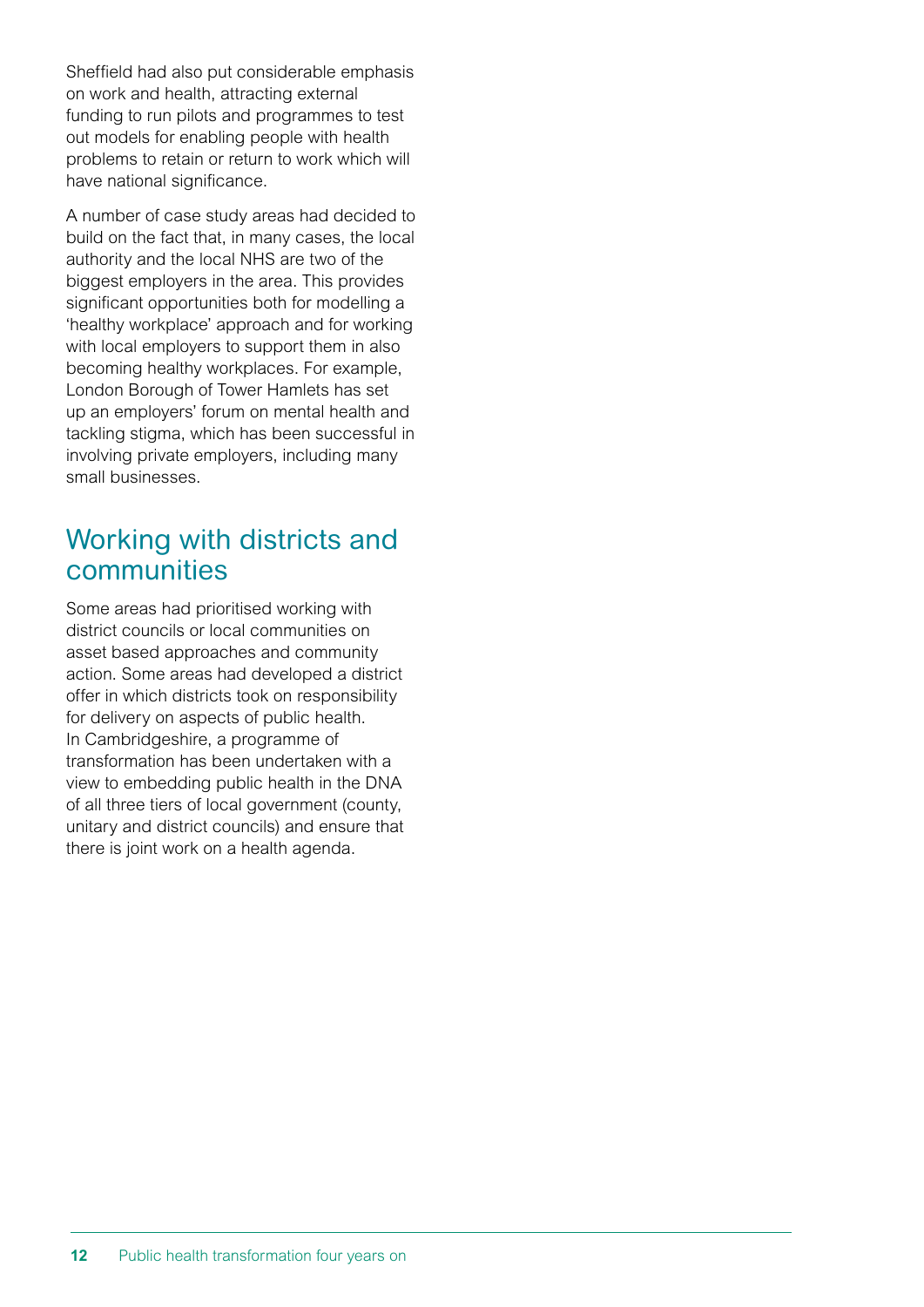# **Future plans**

### Doing things differently

Overall, there was a sense of the first stage of planning and delivery coming, or about to come, to fruition, and public health now gearing up for the next big challenges. All areas were agreed that resources limitations meant that public health would have to do things differently in future. There was a common view that its future role would have to be limited to a great extent to that of a commissioner and influencer – encouraging and enabling other council functions and other organisations to take a greater role in delivering on health and wellbeing. Areas were now working to position themselves for the future so that they were prepared to gear all the financial and strategic resources of local authorities and their partners towards improving health in a 'health in all policies' approach (See LGA September 2016).

### Working on a wider footprint – devolution and sustainability and transformation plans (STPs)

Some of the case studies had taken an important role in the prevention strands of their STPs, and were cautiously optimistic that partners were signed up to important joint objectives which would result in improvements. Others felt that STPs were losing an opportunity to involve public health more closely in system-wide prevention. Public health collaboration across larger footprints was seen as an important way of making progress in the future. Cheshire

and Merseyside Public Health Collaborative had supported successful prevention plans for Cheshire and Merseyside's STP. Devolution plans were also seen as a helpful development, although there was concern where STPs and devolution were not aligned.

### Prevention

Areas were seeking to shift investment to have a greater impact on prevention and integration across health and social care. This included more work on social prescribing, care navigation and extending MECC to staff groups not already involved. Directors of public health (DSPH) and lead members for health expressed frustration at not being able to do more with current resources and strongly emphasised the need for greater investment in prevention services which would lead to greater returns in health and resources saved, in the long term.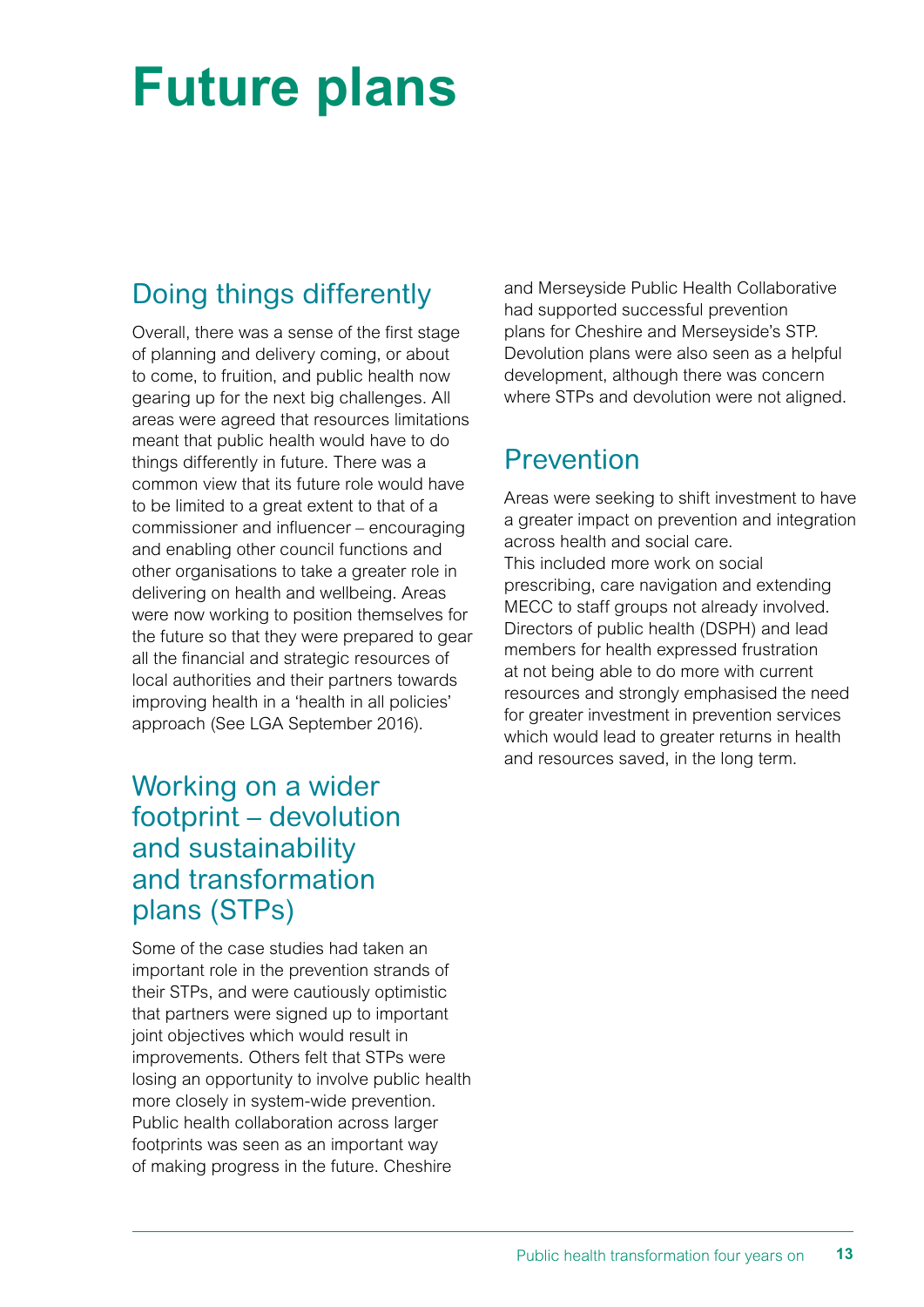# **Learning and key messages**

### Becoming a public health authority

There is a strong sense this year that public health teams are coming to a full realisation of the potential of local government as a whole to embed a public health approach across all its functions. Public health teams are learning more about local government's planning and regulatory functions and that they can influence important social determinants like housing and workforce policies. At the same time, council leaders and chief executives have embraced the idea that the council is now a public health authority with the potential that this role brings to improve people's lives. Both sets of players in this new alliance are developing a new understanding of what public health means.

Public health teams see that they can use the canvas on which local government operates to expand beyond a medical model of public health

to a broader approach to the social determinants and addressing health inequalities. Chief executives and leaders see that public health is not just confined to vaccinations and planning for flu epidemics, but can give local government a new relevance and impact in the eyes of their residents. This is beginning to look more like a love match than a shotgun wedding.

### **Collaboration**

Working across larger areas, and with partners from other sectors such as business and universities, was seen as highly important, enabling public health to share skills and expertise, make economies of scale and find space for creative thinking and innovation.

### Rigorous support functions

Effective support functions such as public health intelligence, economic analysis, measuring performance on shared outcomes and undertaking evaluations to measure impact were seen as essential, particularly with new models of commissioning and delivery, such as public health being delivered by across the council.

### Evidence-based policy

Several public health teams had invested considerable time and energy in helping the council to develop an evidence-based approach to policy interventions. It was noted that this was time well spent if, for example, it could help councillors to understand how evidence is gathered and interpreted at population level and how it can be used to improve commissioning and decision-making in general and to ensure that resources are directed where they will be most effective.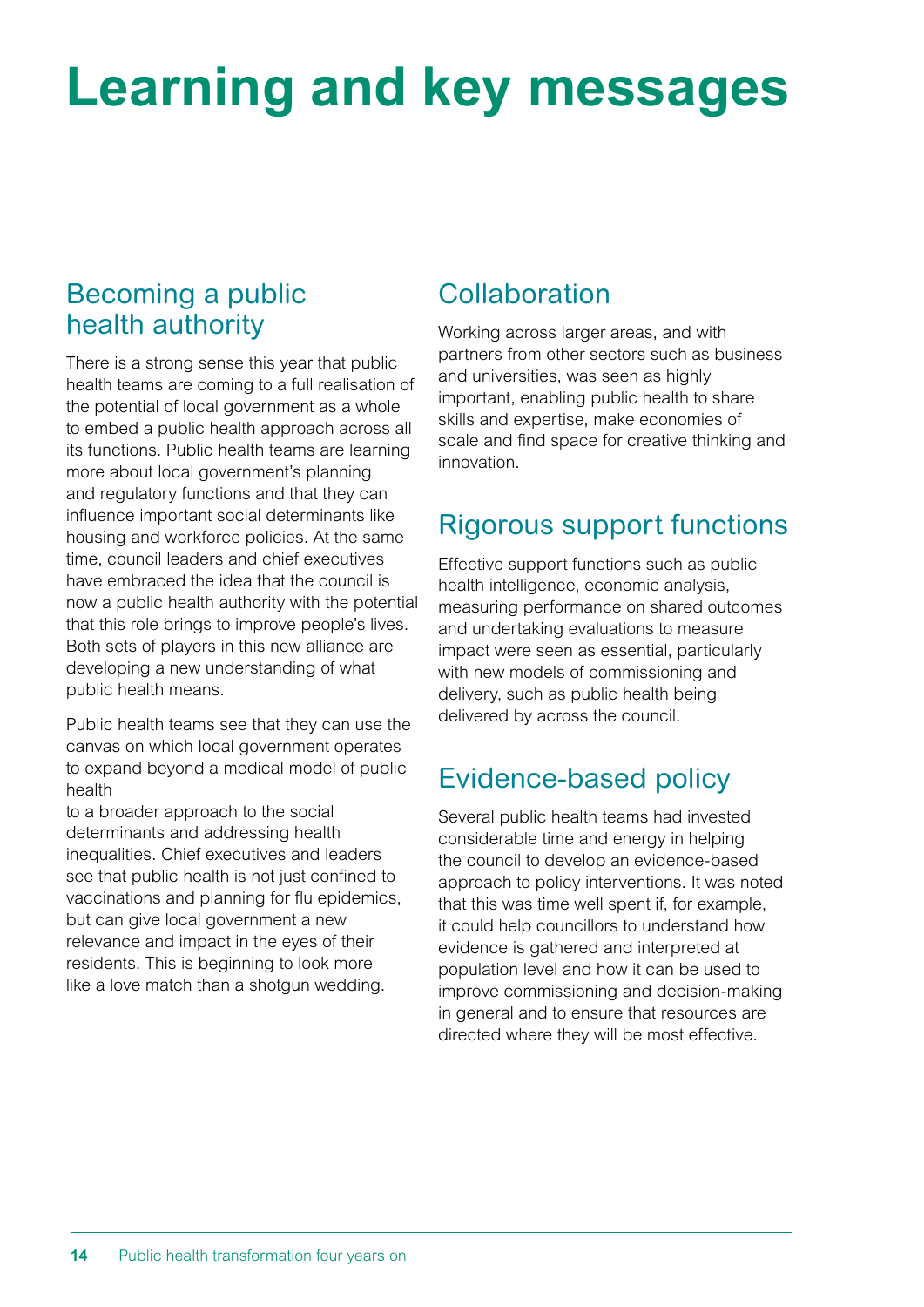# **Birmingham City Council**

"As someone with a health background I am passionate about public health and am clear that there are big issues that we need to tackle now to avoid a health crisis in future years; obesity and mental health are just two of the key areas on which we need to work more closely together, both across the council and the NHS in Birmingham and across West Midlands Combined Authority."

#### **Councillor Paulette Hamilton,**

Cabinet Member, Health and Social Care and Chair of the Health and Wellbeing Board

"The changes brought on by the move of specialist public health teams back to local government in April 2013 were seen by many as a step backwards. But our team has shown it has been a great opportunity to develop new ambitions, new partners and new thinking. Even though we are now facing quite difficult times due to financial cuts, we have developed new skills and new friends. But more importantly we have had a real

connection with the people we serve; ensuring that public money genuinely helps the public. This is a real honour and privilege."

**Dr Adrian Phillips,**

Director of Public Health

### Key features

- Comprehensive review and re-tendering of major service areas resulting in integrated services with a lead-provider model. Public health expertise contributes to Commissioning Centre for Excellence.
- Exceeding national targets for NHS Health Check.
- Focus on innovation, including use of digital opportunities and skills.

### **Context**

Birmingham City Council is the largest local authority in England with a population of around 1.1 million. The health of people in Birmingham is generally worse than average. Birmingham is one of the 20 per cent most deprived authorities in England, and about 29 per cent of children live in low income families. Life expectancy for both men and women is lower than the England average. There is average gap in life expectancy of 8.3 years for men and 5.9 years for women between the most and the least deprived areas of the city.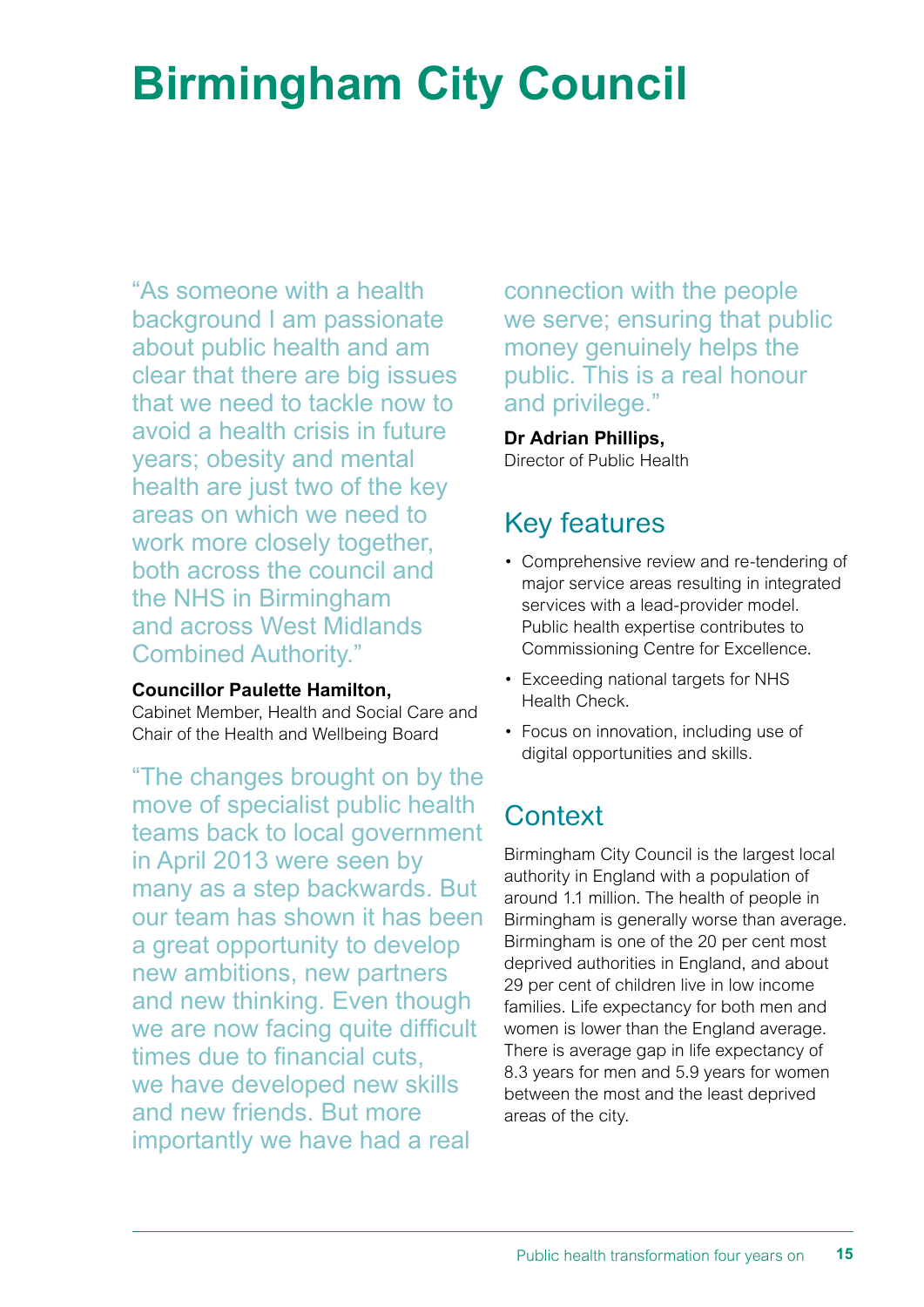### Highlights of progress

Birmingham Public Health Department's mission within the council is to improve the public's health and deliver mandatory public health functions, especially closer working with the NHS. It will do this by:

- ensuring the public health financial allocation is used effectively and efficiently
- maximising the public health impact within the council
- helping the council to negotiate its future challenges.

In the preparation for the transfer of public health, an opportunity was identified to improve major services – lifestyle, substance misuse, sexual health and school nursing – through a process of review and re-tendering. The purpose of the reviews was to produce models for future systems which were outcome-focused, based on user experiences of joined up services, cost effective and sustainable. Public health worked with the council to develop a process of integrated commissioning.

Each redesign workstream involved a strategic board with representation from across the council. An essential element of the reviews was comprehensive consultation and co-design with service users, providers and the public. One of the reviews, sexual health, was undertaken in partnership with neighbouring council, Solihull, now a sustainability and transformation plan (STP) partner. The final agreed outcomes and key elements for each service area formed the basis of a tendering exercise. Overall, new services have been organised through a system leader/lead provider approach, which is seen as the most effective way of coordinating services delivered by multiple providers.

#### **Substance misuse**

A review of Birmingham's substance misuse provision found a fragmented service based on multiple contracts, with unclear access points for users, and an emphasis on medical/ pharmacological approaches.

Following extensive consultation with the public and stakeholders, including service users, a model was developed which incorporated the latest policy from the National Drug Strategy and was focused on prevention, recovery and the needs of families. The charity, Change Grow Live, won an open tender to be lead provider, sub-contracting with other voluntary organisations, to provide the integrated [Reach Out Recovery \(ROR\) service](http://www.changegrowlive.org/content/reach-out-recovery-birmingham).<sup>1</sup>

ROR covers both drugs and alcohol, and is community focused. Rather than a single location to which people have to travel, support is available from a range of community venues, including GP practices, pharmacies, job centres and the city centre. The focus on recovery means that the network of services includes support with housing, employment, good mental health and education. Individuals have a recovery coordinator, and approaches includes oneto-one and group support, peer mentoring, coaching, and an online support tool. Medically assisted recovery, treatment services, including in-patient care, and needle exchanges are also available.

The first year has focused on re-assessing the needs of up to 8,000 people using the service, and agreeing recovery plans. There are early signs that outcomes show an increase in employment.

#### **Sexual health**

The review and tender process for sexual health services aimed to provide an integrated offer which included a better response to tackling sexual violence. A key feature of the tender process was hearing what a large group of informed young people wanted from the service.

University Hospitals Birmingham NHS Foundation Trust was appointed lead provider with a five-year contract to deliver a sexual health system from August 2015. The trust sub-contracts and manages other organisations, including GPs, pharmacies and the third sector, to deliver an integrated network of sexual health services.

<sup>1</sup> http://www.changegrowlive.org/content/reach-out-recoverybirmingham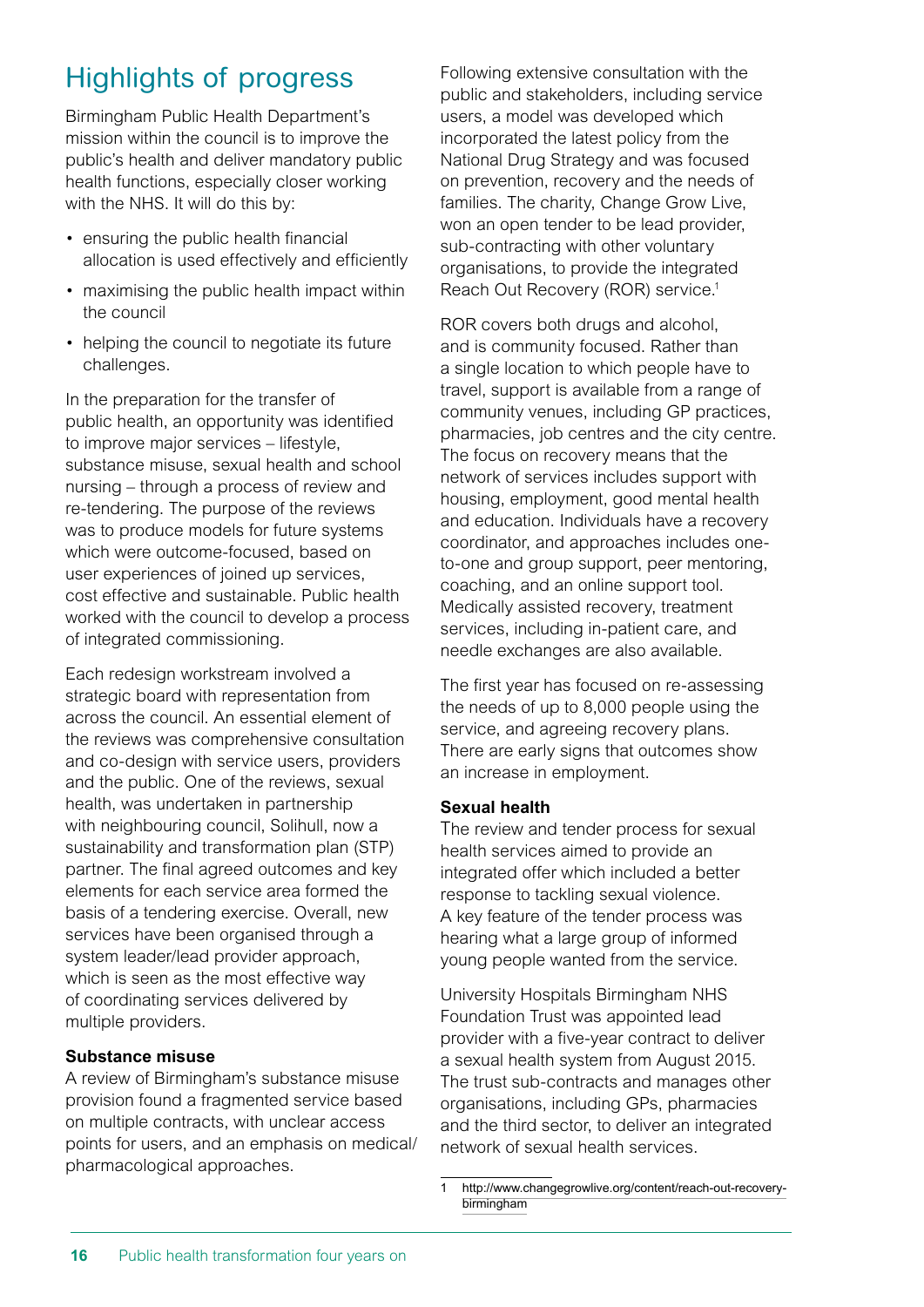The new service, Umbrella<sup>2</sup>, is fully integrated, replacing the previous pattern of unconnected contracts with several providers. It provides a full range of clinical services, including contraception, HIV testing, and treatment for STIs, and also undertakes health promotion and prevention. A third sector organisation, RSVP<sup>3</sup>, Rape and Sexual Violence Project, forms part of Umbrella's services, providing support to people who are at risk of sexual coercion, exploitation and violence.

Umbrella is geared up to its main user group – young people – and offers better digital and online access. Examples include a selfservice ordering system as well as 'home testing kits' for STI/HIV which can be ordered through the Umbrella website and posted out. Result notification is available by text message, with follow-up calls to those who show positive.

Umbrella's first year performance is very encouraging. Of the 10 service outcomes, including three from the Public Health Outcomes Framework, nine are rated green or amber. For the one outcome which narrowly missed its target (increasing chlamydia diagnosis in the 15-24 age group) year two plans include increased testing through community partners, pharmacies and general practice in known 'at risk' areas. There will also be further promotion via social media and health campaigns and increased partner notification and testing using pharmacy links and self-sampling kits.

Underpinning the performance is a good take-up of services, particularly HIV testing where numbers exceeded 30,000, and where 24,500 self-testing kits were requested with 10,804 returned, showing the value of this new way of screening. Also, more than one child

per week, and more than one adult a day, attended Umbrella services to seek support after sexual assault.

#### **School health advisory service**

A review and consultation took place to transform the school nursing service. The consultation<sup>4</sup> involved extensive engagement with schools, children and young people, including an opportunity for young people to question potential providers during the tender process. The new model<sup>5</sup> is designed to build strong collaboration between nurses and schools, and improve accessibility to children and young people.

Birmingham Community Healthcare Trust won the tender process to be lead provider, working in a multi-agency, multi-disciplinary approach with schools, families and third sector partners. School nurses act as first contact for children, parents and schools on matters of health and medical needs; healthy weight; drugs, alcohol and smoking; emotional health; sexual health, and health surveillance. An enhanced element of the service, aimed at the most vulnerable children such as refugees, means that nurses can see children outside the normal place of education. Another element of the overall service is individualised family support provided by children's charities, Barnados, Spurgeons, and Family Action. School nurses will refer to this service, or to GPs, CAMHS, or other services as necessary.

Visibility and accessibility are key to the school health advisory service, with nurses visiting each secondary school at least once a week and each primary school at least once a fortnight. Innovative ways of young people accessing the service are being developed, including contacting a nurse via text, a phone app or webchat. Child health champions are also being developed in schools to promote peer support for health and wellbeing.

The service became fully operational in September 2016. Early indications are that it is working well, with good relationships being established between schools and the service.

<sup>2</sup> https://umbrellahealth.co.uk/

http://www.rsvporg.co.uk

https://www.birminghambeheard.org.uk/people-1/schoolhealth-advisory-service

http://www.bhamcommunity.nhs.uk/bchc-news/new-schoolhealth-advisory-service/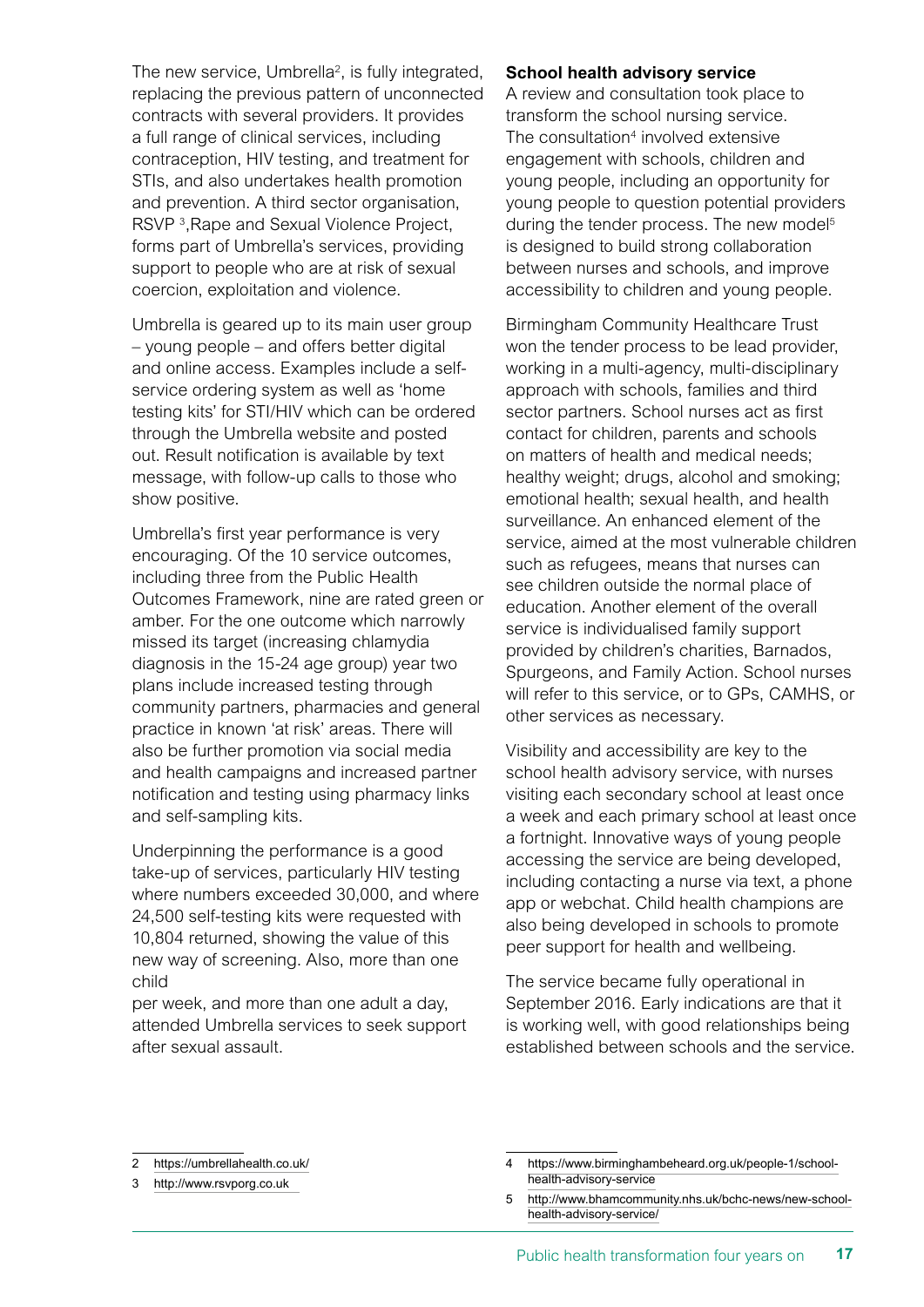#### **Early years health and wellbeing**

An integrated early years service, from conception to school, with a unified offer to parents and children is now the subject of a tendering process which started in September 2016 with a [pre-qualification](https://www.birmingham.gov.uk/info/50046/for_professionals_working_with_children/868/early_years_health_and_wellbeing)  [questionnaire6](https://www.birmingham.gov.uk/info/50046/for_professionals_working_with_children/868/early_years_health_and_wellbeing). The aim is to establish a fiveyear service from September 2017.

#### **Commissioning Centre of Excellence**

Following the success of the integrated commissioning programme, Birmingham established a Commissioning Centre of Excellence, which aims to improve outcomes for local people in the areas of children, public health, adults and housing through a strategic, intelligence-based approach which is citizen-led and supports integration. Public health staff were transferred to the unit to augment the intelligence, data analysis and forecasting capacity.

#### **NHS Health Check**

Birmingham provides NHS Health Check through General Practice, with only two of 191 practices across the city not offering the programme. A referral pathway is in place from NHS Health Check into the national Diabetes Prevention Programme, which was launched across the city in July 2016. Birmingham has also been selected by the Alzheimer's Society and PHE to participate in a dementia awareness pilot – offering the awareness raising component to all patients eligible for the Health Check, not just those over 65. To continue to increase uptake and maintain engagement, multiple training events have recently been organised, with excellent attendance and feedback.

In 2015/16, Birmingham continued to exceed national targets:

- 73.2 per cent of the eligible cohort was invited to attend, compared with 56.4 per cent nationally
- 39.3 per cent of the eligible patient cohort attended the programme, compared to 27.4 per cent nationally
- 54 per cent of those invited accepted the offer compared, to 49 per cent nationally.

#### 6 https://www.birmingham.gov.uk/info/50046/for\_ professionals\_working\_with\_children/868/early\_years\_ health\_and\_wellbeing

#### **Core offer to districts**

In 2013/14 public health began discussions with the ten districts of Birmingham about how they could set local health priorities for action. The districts wanted more than just health information about their locality, so public health provided detailed profiles which also included information about priority areas for the district such as hospital admissions, green space, and local employment rates. The profiles are available on the [public](http://www.birminghampublichealth.co.uk)  [health website](http://www.birminghampublichealth.co.uk)<sup>7</sup> and have been well used by councillors and council staff, healthcare professionals and the public. Districts were encouraged to hold health summits, consider health as part of their district plans and develop a specific health action plan.

Feedback on the process was very positive, but it was recognised that more needed to be done if sustained change was to take place. In response, public health has developed a core offer which will support districts that have identified health as a priority to work more strategically and intensively, and to have greater involvement over matters such as commissioning.

Examples of implementing the core offer in Yardley district in 2016/17 include:

- Making Every Contact Count (MECC) training delivered to over 80 community and voluntary organisations, and working to establish a dementia friendly district programme through MECC.
- Forming partnerships with schools, and working with Envision to deliver social action projects with young people.
- Using new technologies, including digital and social media, to promote health. For example, Yardley will be part of the City 4 Age international pilot, looking at how to capture data on individual behaviours through use of sensing/ wearable technologies. The focus will be on developing interventions older people to get around their locality, encouraging greater interaction and activity.

7 http://www.birminghampublichealth.co.uk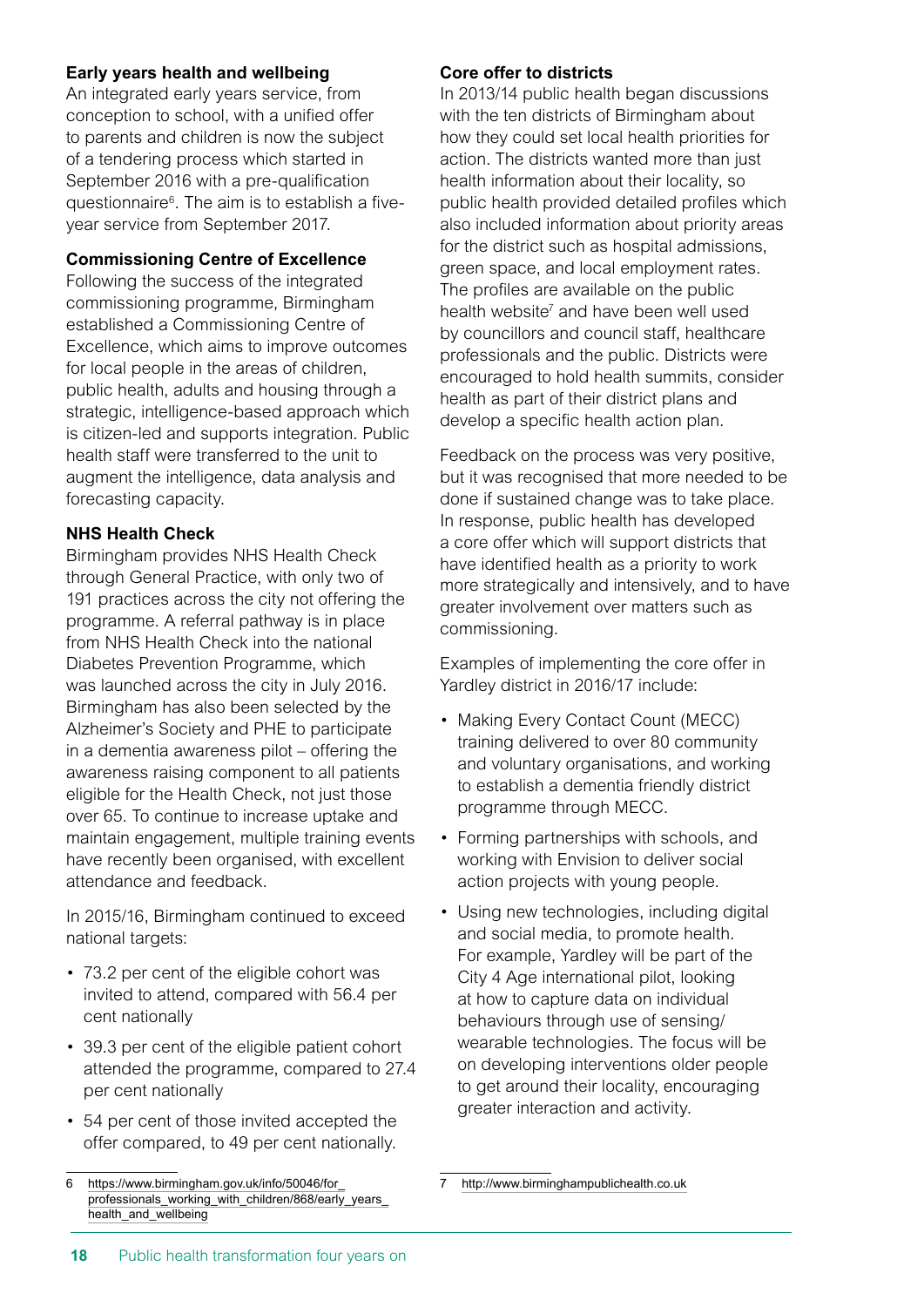#### **Work experience, apprentices and interns programme**

Public health is committed to supporting young people to develop experience and skills for the future. A programme was designed to allow work experience students, apprentices and interns to gain practical experience in public health and in other relevant council departments. A more in-depth programme was designed for public health interns, which has competencies to ensure that interns access the same level of work experiences.

Opportunities include shadowing senior leaders and cabinet members, attending an APPG meeting in Westminster, presenting at the health and wellbeing board, mock interviews, and undertaking nationally recognised training. Individuals have used their experience for university or job applications, and all nine interns and apprentices so far have moved to graduate programmes or more senior roles in the public sector and beyond.

### **Resources**

Birmingham City Council is facing major reductions to its budget. As with all councils, the 2016/17 budget was only received seven weeks before the start of the financial year. Public health's reduction was 8 per cent, £8 million in 2016, and then over £2 million each year. This represents a major savings requirement and is resulting in some reductions in services. In considering the need for savings, the key principle was to maintain mandatory services. Also, service reviews had identified some services that were performing less well or which had more cost effective ways of delivery. Headlines include:

- a pause in developing an integrated lifestyle system, with amendments likely when the new system is commissioned
- cessation of individual weight management services for adults and children, which generally did not have high levels of take-up

• change in smoking support services – reducing specialist services and expanding the existing primary care model based on pharmacies and some GPs using the 'payment by results' model in which activity is provided through routine systems. People wanting to stop smoking can find their nearest provider using a postcode checker. Early indications show brisk activity on the postcode finder, and a large increase in GP practices and pharmacies wanting to offer the service.

While continuing funding reductions have proved extremely difficult, one positive is that this can lead to innovative approaches. For instance, a new initiative in partnership with the community social venture company, [Shift](http://www.shiftdesign.org.uk/), involves new approaches to tackle nutrition and obesity in community settings. Likewise Birmingham has just begun piloting 'crowdfunding' to develop novel community-based approaches to improving healthy nutrition.

### Future plans

The future of public health involves influencing the wider council and other partners to take a greater role in health and wellbeing, responding to the impact of devolution and the STP, which allow public health across a wider footprint, and looking for smarter, more cost effective ways of working. In order to reposition for the future, public health has made a number of changes including:

- a specialist team for cross-council working current priorities are making improvements on air quality in a partnership with Public Health England, working with planners on major urban development, and working with business to adopt nutrition friendly policies
- an innovation team to promote new solutions in areas such as digital health, self-care and self-empowerment
- drawing in expertise, with secondment or input from environmental health, the University of Birmingham, a health economist, food score provider and falls nurse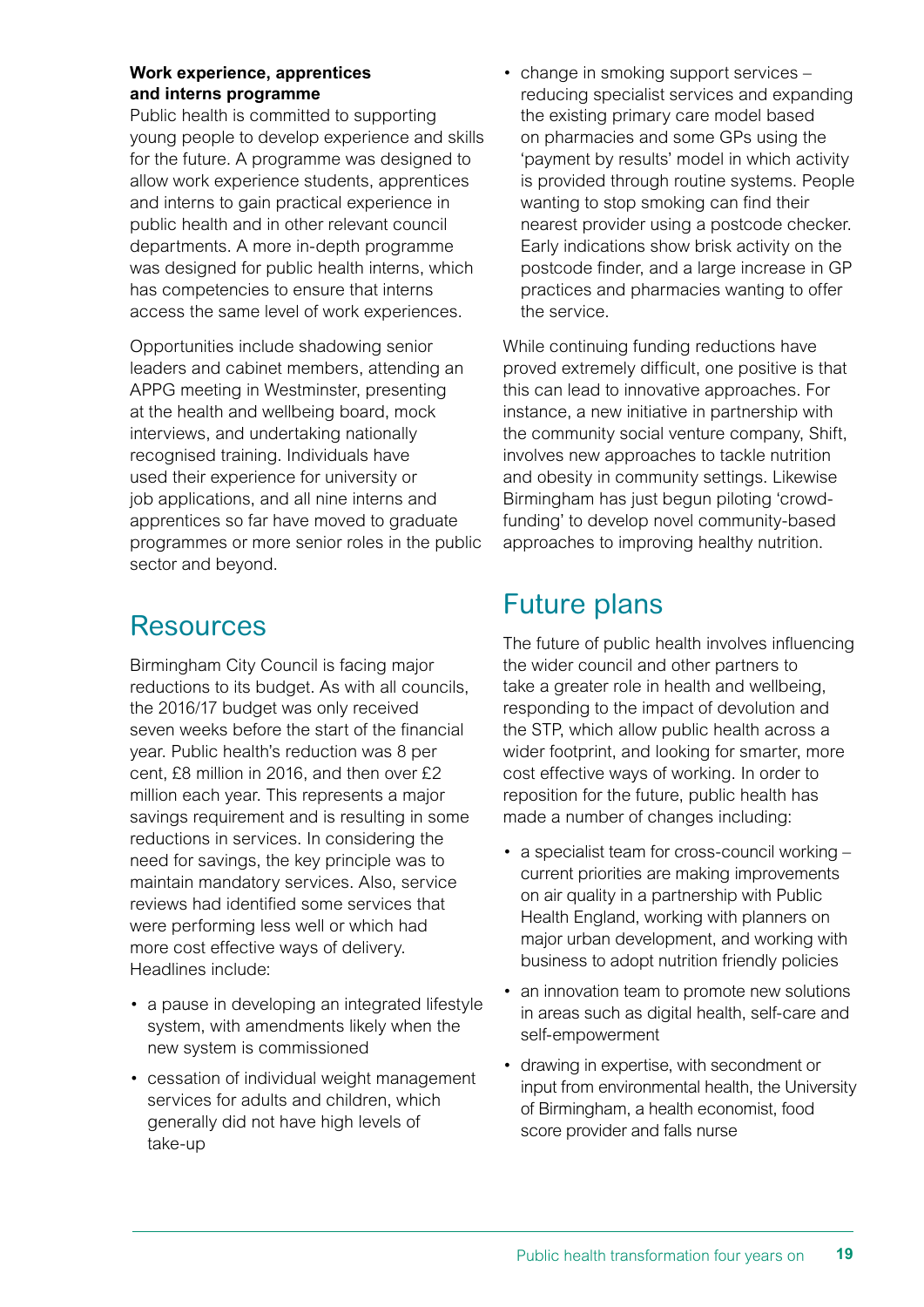• greater use of digital solutions: Birmingham is the most digitally connected place in England, and expectations from people who use services are for greater digital access (examples above).

### Learning and key messages

Funding reductions in public health and across the council is the biggest challenge facing public health. Managing the reductions in a way that protects health and wellbeing priorities takes a great deal of time and negotiation which could be better used proactively driving health improvements.

The field of digital technology is moving very fast and there is not always sufficient data to support developments. One current question is how far to support e-cigarettes as a way of giving up smoking. Also, information is emerging that online approaches to counselling and cognitive behavioural therapy (CBT) are effective as well as being more cost effective than face to face interventions. This sort of information will need to be carefully considered.

Tackling childhood obesity is a stubborn problem; a number of interventions have been made, but with little impact. Other approaches will need to be tried, including looking at the psychological issues involved.

The systematic approach to service redesign and tendering was supported by the council's expertise in procurement and consultation, and would have been unlikely to take place in a similar way in the NHS. Being in the council has also brought a fresh perspective to looking at how to tackle health and wellbeing.

### **Contact**

Dr Adrian Phillips, Director of Public Health Email: Adrian.phillips@birmingham.gov.uk Website: Birmingham public health www.[birminghampublichealth.co.uk/](http://birminghampublichealth.co.uk/)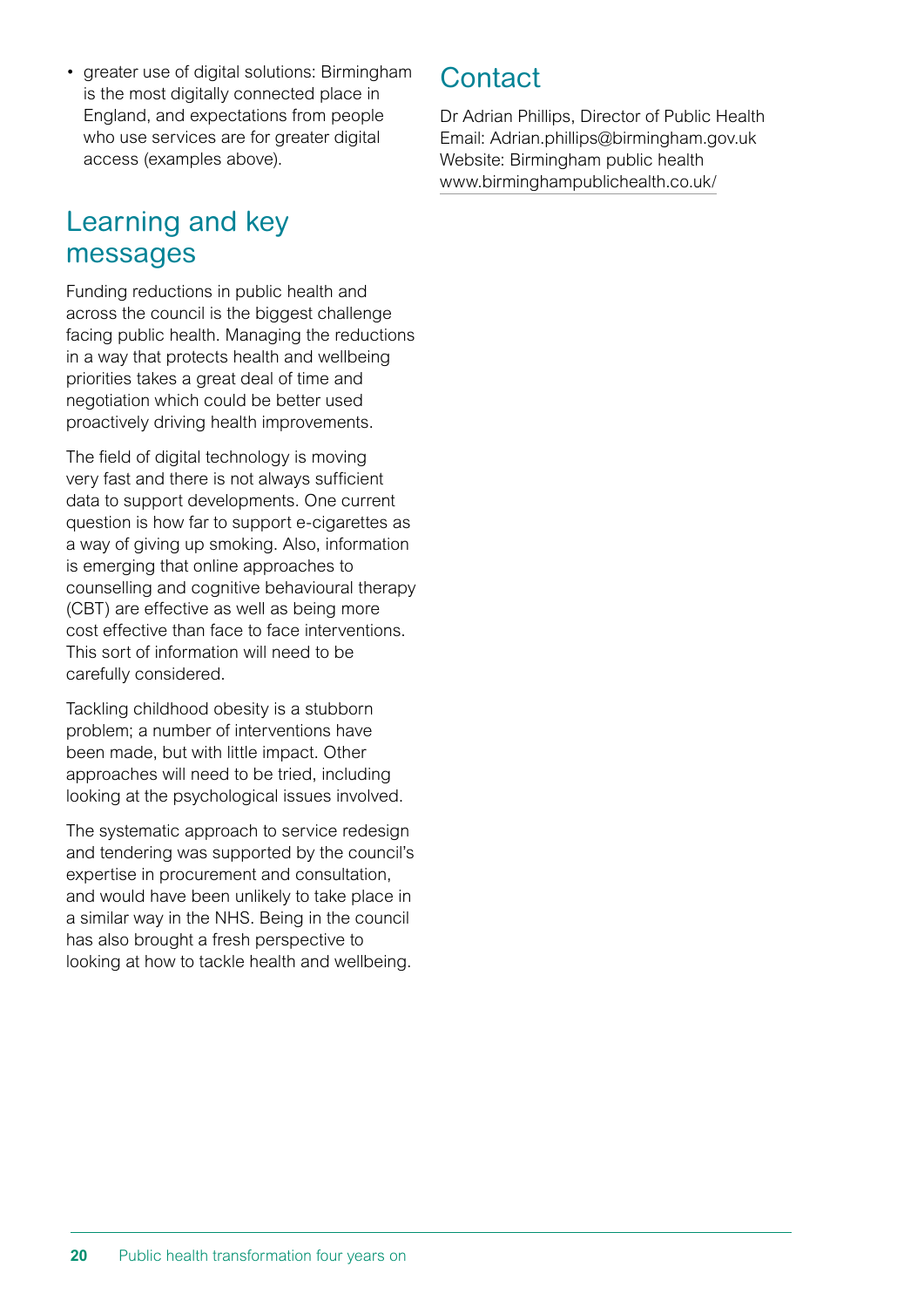## **Cambridgeshire County Council and Peterborough City Council**

"We'd like people in Wisbech to be able to take more advantage of the benefits which the county's economic prosperity brings; these include improved health and wellbeing."

#### **Councillor David Jenkins,**

Chair, Health Committee, Cambridgeshire County Council

"Achieving the best health and wellbeing for the City is now a strategic priority for Peterborough."

#### **Councillor Diane Lamb,**

Portfolio Holder for Public Health, Peterborough City Council

"Joining up the public health function across two local authorities has been hard work, but there have been benefits, including alignment with the CCG's boundaries and the shadow combined authority."

#### **Dr Liz Robin,**

Director of Public Health, Cambridgeshire and Peterborough

### Key features

• A joint public health team for Cambridgeshire County Council and Peterborough City Council

- A programme of transformation to embed public health in local authorities.
- An emphasis on ensuring councillors understand the evidence base in making decisions about savings and investments.
- A focus on tackling health inequalities in the highly rural Fenland area and its small market towns and in central Peterborough.
- A one-year health promotion campaign in Peterborough making extensive use of social media.
- Working with planning to create healthy environments in housing developments.

### **Context**

#### **Cambridgeshire**

Cambridgeshire is an East Anglian county with a population of approximately 627,000. Within the county boundaries there are five district councils, including Cambridge City Council (the county town). Cambridgeshire was the fastest growing county between 2001 and 2011 and is expected to continue to grow by 25 per cent over the next 20 years.

Cambridgeshire is a relatively affluent county, but significant pockets of deprivation exist across the area, most notably in the rural Fenland, north Huntingdon and north of Cambridge City. Just over 4 per cent of Cambridgeshire's population live in areas which are among the most deprived 20 per cent of areas in England. Life expectancy for both males and females is significantly higher compared to England. However, life expectancy is 6.8 years lower for men and five years lower for women in the most deprived areas of the county than in the least deprived areas. Emergency hospital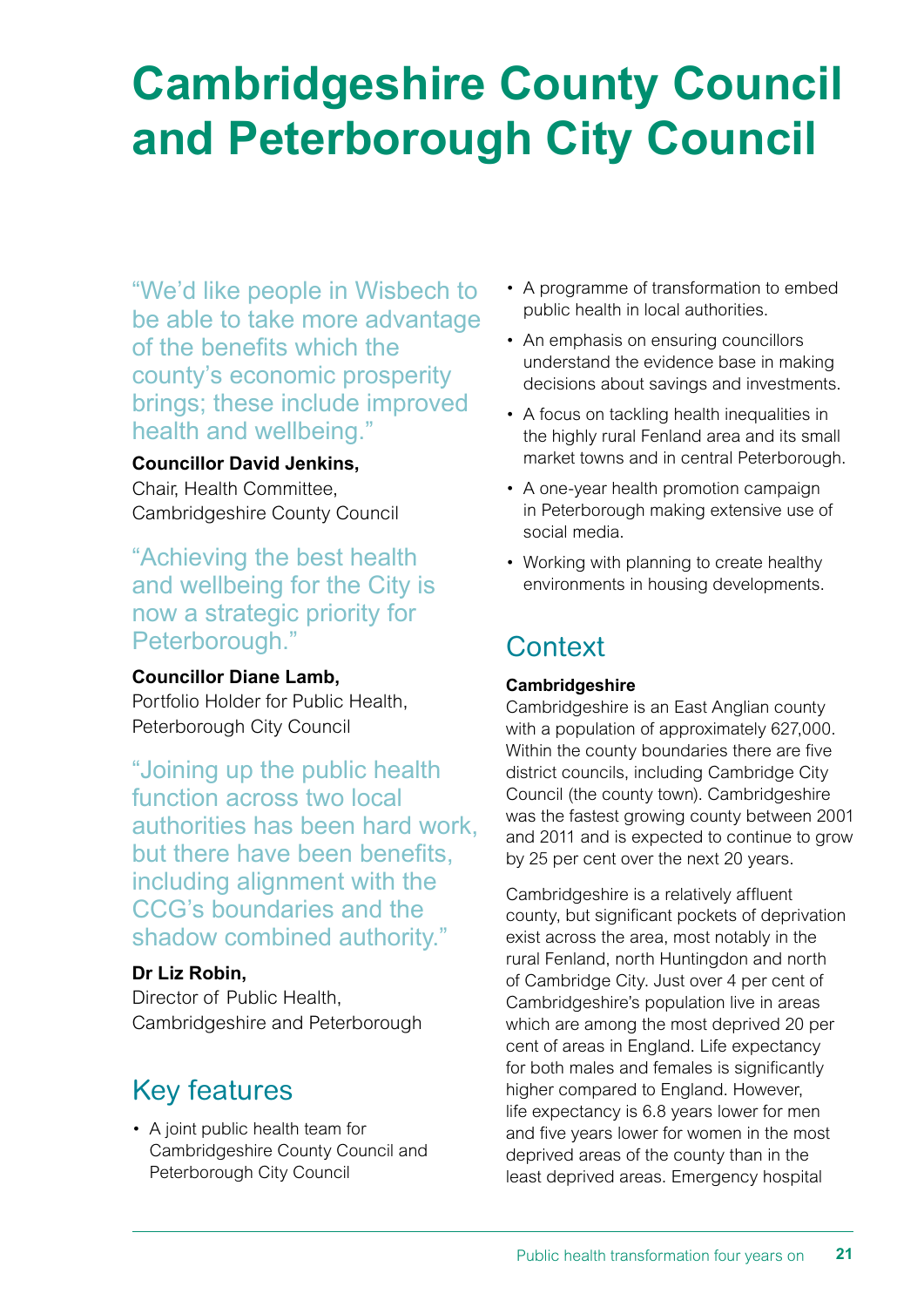admissions are lower than the England average, although higher in mixed, black and other ethnic minority groups compared to white ethnic groups. Emergency hospital admissions for intentional self-harm are significantly above the England average. The rate of hospital admissions for alcohol-related conditions has significantly increased over the last five years, but remains lower than the national average, although it is a particular issue in some areas such as Cambridge City and the Fenland town of Wisbech (see below). Children in poverty, long-term unemployment, under 18 conceptions and most sexually transmitted infection diagnoses have decreased over the last four to five years.

Across the county almost 9.5 per cent of school children are from a black or ethnic minority group, including Gypsy/Travellers. In the south of Cambridge City over 25 per cent of school pupils are from minority ethnic families. There are also significant minority ethnic communities in other parts of the county, notably people of Pakistani origin in and around Huntingdonshire (a district within Cambridgeshire), Gypsy/Roma in Fenland and people of Indian origin and Irish Travellers in South Cambridgeshire. Increasing numbers of migrant workers, chiefly from Eastern Europe and Portugal live throughout the county.

#### **Peterborough**

Peterborough is a city of 188,000 people located in the North of Cambridgeshire, and is one of the fastest growing cities in the country. Overall, life expectancy for both men and women is lower than the England average and is 9.3 years lower for men in the most deprived areas of Peterborough than in the least deprived areas. Just under 45 per cent of school children are from ethnic minority backgrounds, with 142 languages spoken at Peterborough's schools. Teenage pregnancy rates, alcohol-related harm, smoking-related deaths, hip fractures and tuberculosis are worse than average. Rates of statutory homelessness, violent crime, drug misuse and early deaths from cardiovascular diseases are also worse than average.

#### **Organisation**

In Cambridgeshire and Peterborough the public health function has been joined together across the two authorities which has maximised the benefit of sharing scarce specialist skills and mitigated the impact of budget reductions. Since Cambridgeshire County Council has opted for governance by the committee system, whereas Peterborough has an executive leader and cabinet, this has meant some different ways of working for the Director of Public Health (DPH) and her team. One advantage of the joint public health function is that it is now aligned with the CCG which covers both authority areas, as well as with the police and fire authorities. In addition the public health function aligns with both the STP footprint and the geography of the new combined authority under devolution. Creation of the joint public health team has enabled the councils to cut back on the number of interim public health staff they had been employing, to maximise value for money by staff working across both councils.

Peterborough was initially considerably under-funded for public health for historical reasons, with a public health grant allocation around 20 per cent below its target funding according to the national allocation formula. However, Peterborough councillors saw health and tackling health inequalities as a priority and so made efforts to protect the public health budget when the national grant allocation was cut, although savings were made to the Cambridgeshire budget in line with national grant reductions. In considering savings, the DPH and her team have worked with councillors on the Cambridgeshire Health Committee to support them in understanding the evidence base and how evidence of effectiveness and value for money can be used in prioritising commissioning decisions.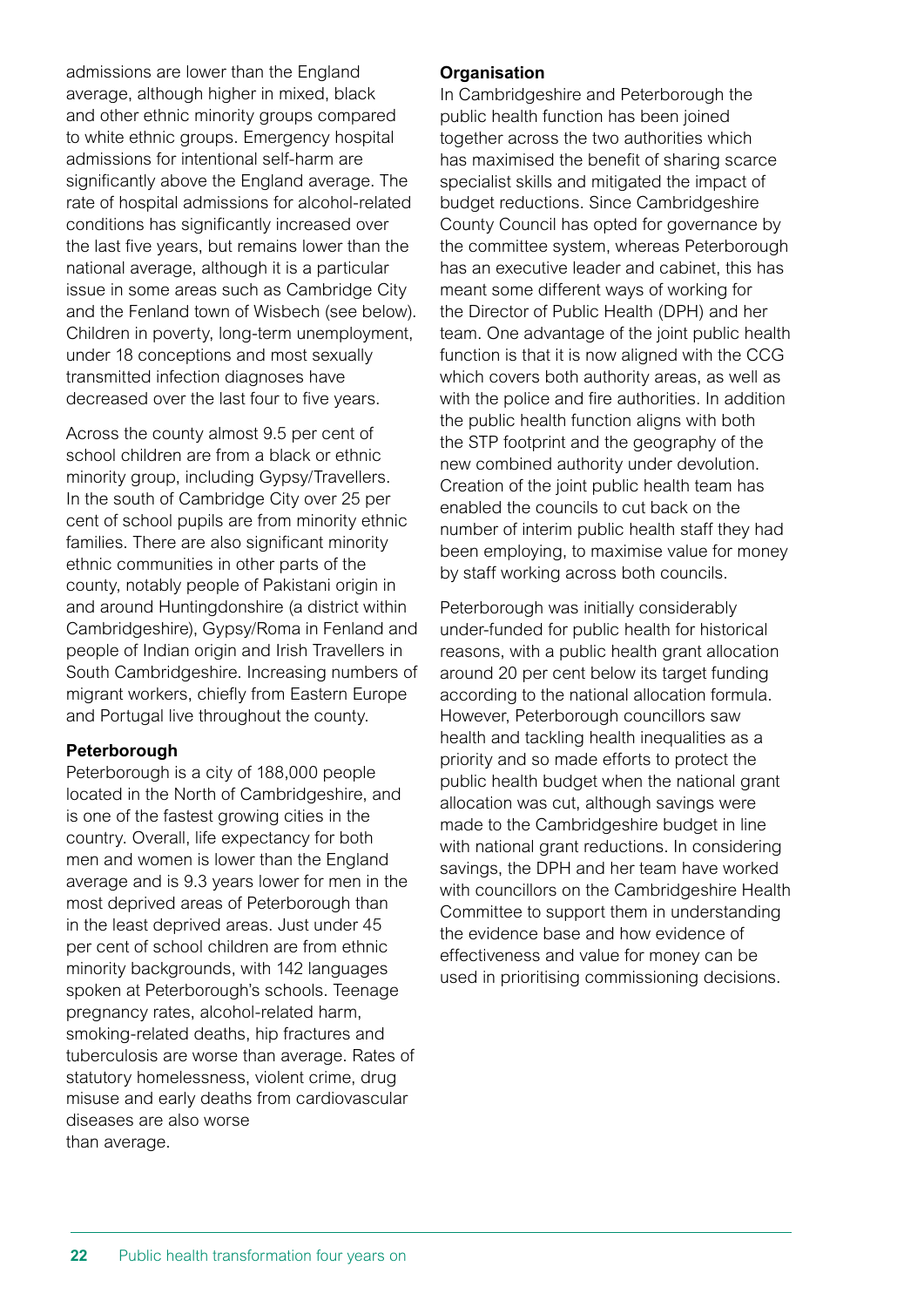The funding shortfall was addressed by:

- savings in non-recurrent and project budgets
- reducing the scale of a number of previously planned investments, for example in relation to public mental health provision and tobacco control
- agreeing with the CCG and NHS England to cease some NHS-related public health work such as support of community immunisation clinics, and for the NHS to take this on where appropriate
- building on existing good relations with providers to make savings within current contracted activity.

### Highlights of progress

In the Cambridgeshire committee system, a Health Committee holds executive responsibility for the public health functions of the council, which has enabled cross-party consensus and debate on a range of public health issues. In Peterborough a dedicated cabinet portfolio has been created for public health.

The transfer of public health to local authorities provided a number of opportunities to make services more equitable around Cambridgeshire County. For example certain sexual health and integrated lifestyles contracts were brought together and reprocured to create integrated county-wide services which reached out to rural areas of deprivation. Councillors in Cambridgeshire also voted to protect the public health budget in areas of higher deprivation, for example it was agreed to protect the Healthy Fenland Fund (see below) for five years. In Peterborough, sexual health and contraception services were relocated to an easily accessible central location within the city, and drug and alcohol contracts were brought together to create an innovative integrated service.

#### **Embedding health across the councils**

The public health team is ambitious to move to a place where public health is seen as an absolutely central part of each council, rather than being seen as 'off to one side' with a ring-fenced budget. A programme of transformation with a view to embedding public health in the DNA of the local authorities has been developed with a number of elements. These include creation of a successful senior officer public health board across council directorates in Peterborough, with recent agreement to create a similar board in Cambridgeshire; maximising engagement with the public on public health issues; and ensuring that all tiers of local government (county, unitary, district, town and parish councils) are working together on a health agenda.

#### **The Healthy Peterborough campaign**

This campaign to improve public awareness of health issues has been running since March 2016, highlighting a different health topic each month, such as heart health, stroke and health checks, mental health, alcohol and children's health, and making use of the range of communication channels available through the city council's communications and marketing team. Feedback at a stakeholder event suggested that people could be confused about what a healthy diet looks like or the best way to exercise. The public health team wanted to give local people trustworthy and medically proven advice on how to stay healthier for longer by making simple changes such as eating less fat or doing 30 minutes of brisk walking five times a week.

The ambitious one-year campaign was launched in March 2016 with a £60,000 budget, delivered by a part-time campaigns officer with support from public health specialists. The campaign has a [dedicated](http://www.healthypeterborough.org.uk/december-2016-festive-health)  [website](http://www.healthypeterborough.org.uk/december-2016-festive-health) and residents can follow health tips on the [Healthy Peterborough Facebook](https://www.facebook.com/healthypboro/)  [page](https://www.facebook.com/healthypboro/) and [Twitter @HealthyPboro.](https://twitter.com/HealthyPboro) 'Paid for' Facebook and Instagram video advertising has resulted in 283,482 views generating 1,937 new followers and 3,066 web clicks in six months and costing just £3,141. An online poll on the website and social media show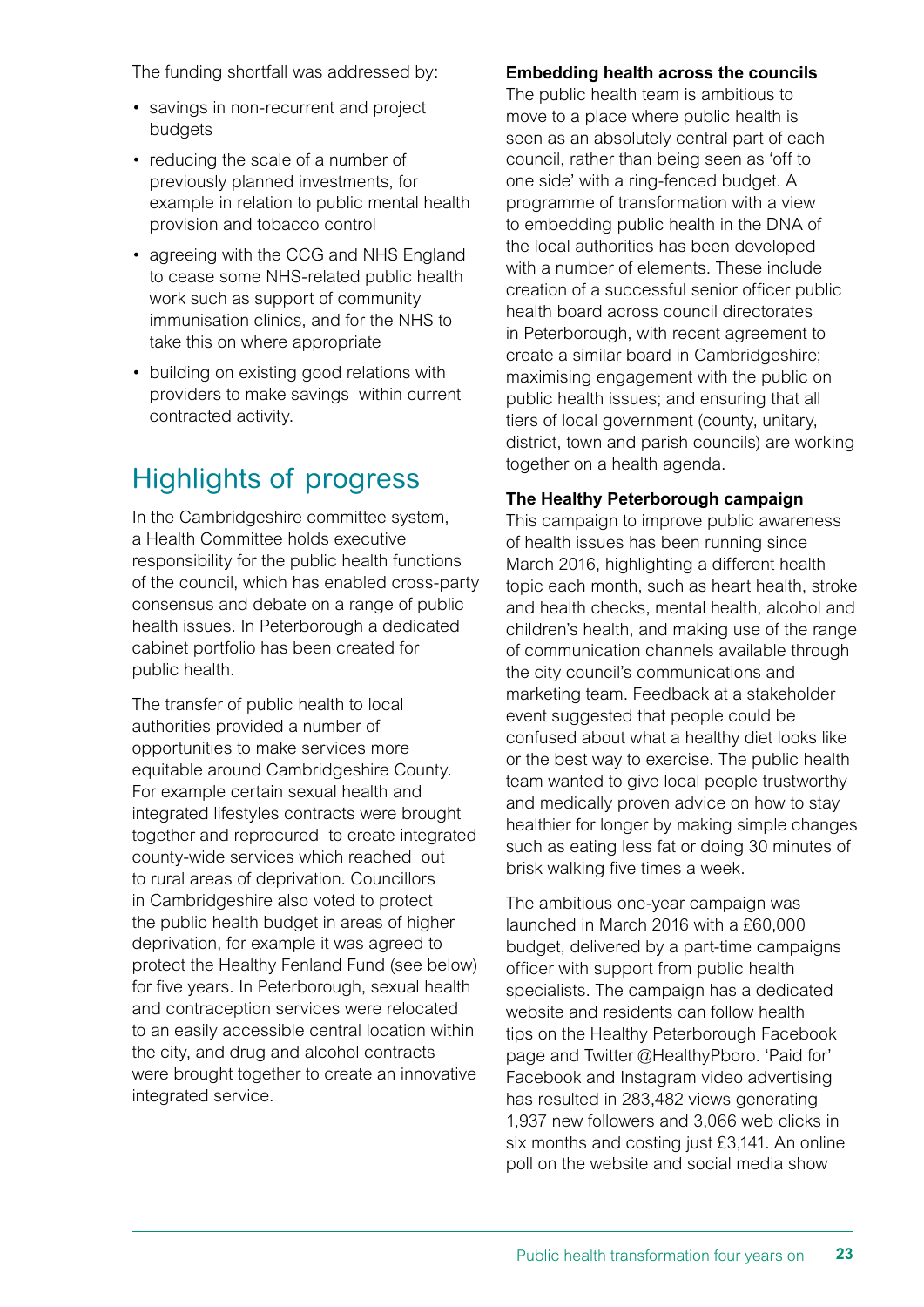that 94 per cent of people who voted found the advice useful or very useful.

#### **Creating healthy environments in new Cambridgeshire housing developments**

A key feature of the county is the rapid population and housing growth associated with economic development. Creating healthy environments in new housing developments is therefore an important public health issue locally. It is also important to ensure that local authority-led infrastructure plans for new housing developments are aligned with NHS service development plans. To address this issue, the public health team has worked with a range of local stakeholders to undertake a number of initiatives including the following.

#### **A detailed Joint Strategic Needs Assessment (JSNA) workstream on 'New Housing Developments and the Built Environment'**

This focuses on four aspects of new communities that impact on health:

- the built environment recommendations include the need to focus on green infrastructure, active travel, suicide prevention and Health Impact Assessment requirements, greater consistency in funding primary care facilities and securing section 106 funding for community infrastructure, and developing an open spaces design code
- social cohesion/community development – recommendations include community development in the early stages of new developments, working with other key agencies
- assets and services recommendations include a joint strategy for engaging the leisure market in new communities early in their development and additional support for schools and incentives for day care/ early years providers
- NHS commissioning recommendations include early engagement of CCG and NHS England in relation to planning applications and also in seeking section 106 contributions.

#### **Appointment of a full-time Senior Public Health Manager (Environment and Planning)**

The Senior Public Health Manager works across Cambridgeshire and Peterborough to provide specialist public health input to strategic infrastructure plans, local development frameworks and major planning applications. The postholder also facilitates joint working between NHS England, the CCG, local GP practices and local authorities on planning for new housing developments.

**Strengthening communities in Fenland**

Fenland is a rural area of Cambridgeshire with four small market towns and 29 villages and other rural locations. Seven of the top 10 most deprived wards in Cambridgeshire are situated to the north of the Fenland District. The area has been prioritised for action on health inequalities. Routine and manual workers in Fenland have a well-established culture of smoking (still as high as 49 per cent in some areas). There are also higher levels of unhealthy weight and physical inactivity among adults. Additionally, the substantial numbers of migrant workers from Eastern Europe working in local factories and agricultural schemes may have higher rates of smoking and alcohol use. The workingage male population does not tend to access primary care services and by association the NHS Health Check Programme, which is predominately delivered in primary care. East European workers are often not aware that primary care services are available, and language barriers can form an additional hurdle. Cambridgeshire County Council has initiated the Engaging and Strengthening Communities in Fenland programme with a number of health initiatives to include the following:

The council has developed a workplace programme to engage routine and manual workers with the NHS Health Check Programme. In Fenland, health trainers are delivering health checks in workplaces as well as GP practices. Further support is provided by a community pharmacist who has expanded her Health Check service into local workplaces.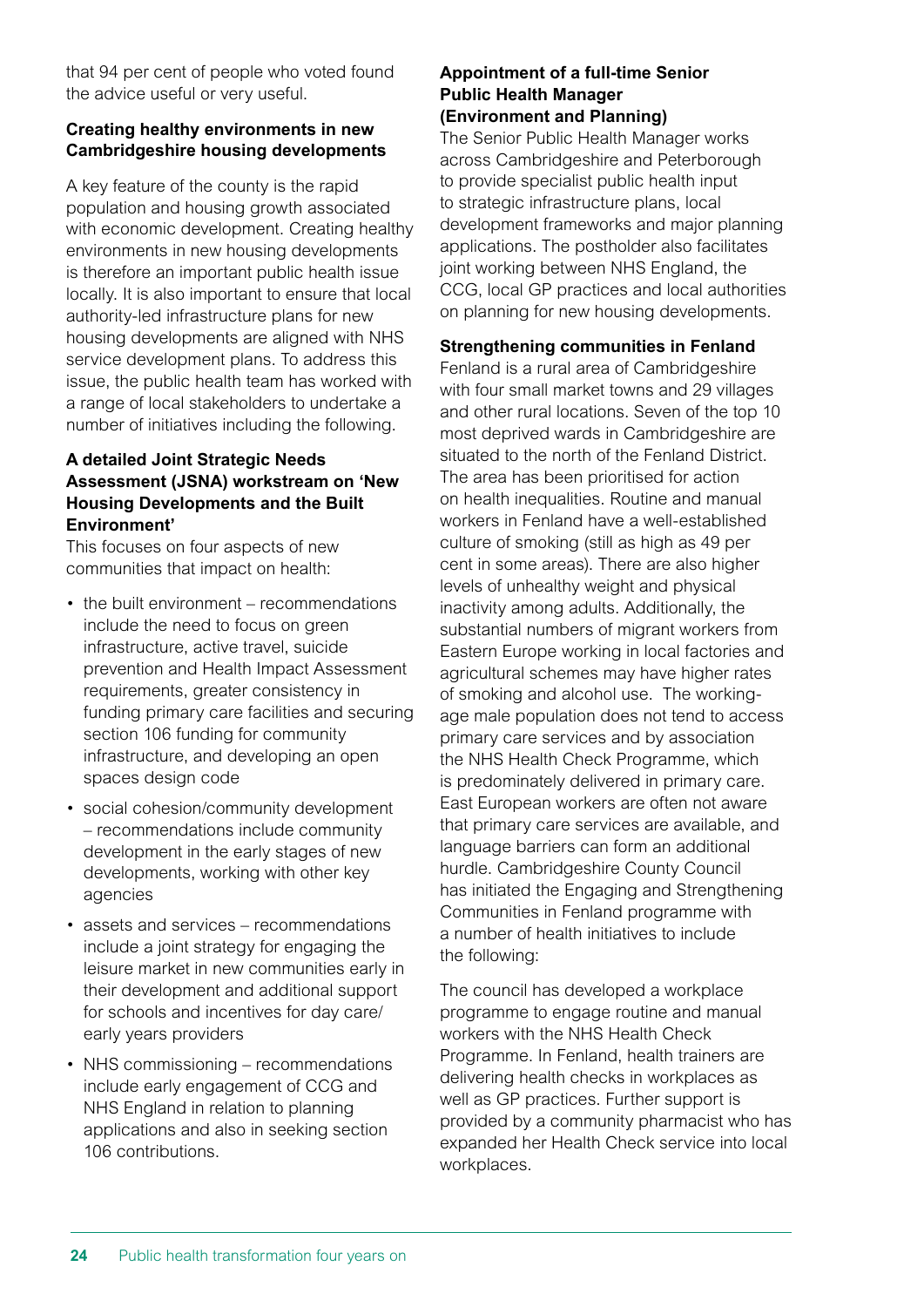The Healthy Fenland Project is part of the Engaging and Strengthening Communities in Fenland Programme funded by Cambridgeshire County Council. As part of the project there is a team based in Fenland who are working with communities to help them make the changes that they want to improve their health and wellbeing. The 'on the ground team' work with people who want to make a positive change in their community, which will be geographically defined, or by interest or experience.

Support is offered both to existing organisations wanting to do something new, and to member of the public who want to get involved and have no previous experience. The help is based around the 'Five Ways to Wellbeing' devised by the New Economics Foundation.

As well as practical support and guidance, the project also offers financial support from the Health Fenland Fund which offers small grants normally from £250 to £5,000 to projects seeking to improve the health and wellbeing of people living in Fenland.

The Wisbech Alcohol Project was set up in January 2015 in response to growing concerns about the impact of alcohol misuse on the local community and an entrenched culture of street drinking both among the indigenous population and among the increased numbers of migrant workers from Eastern Europe. Wisbech sits in the north of Cambridgeshire on the border with Norfolk. This traditional market town has some of the most deprived wards in Cambridgeshire and poorer health outcomes.

The Alcohol Project brings together professionals from county and district councils, police, treatment services, housing and homelessness, local security staff and voluntary sector providers, including mental health services. All partners are signed up to a joint action plan. Activities undertaken have included public engagement events, working with local supermarkets to deliver alcohol scratch cards, a simple health card for the

EU community about how to register with a GP, introducing public health considerations into licensing representations (which has helped prevent six licence applications being allowed in an Alcohol Cumulative Impact Zone), developing street drinker profiles and recovery walks. The Alcohol Project group has recently submitted a bid to become a Local Alcohol Action Area.

### Future plans

**Taking on the health of children aged 0-5** The future direction of this area is still under development and is being overseen by a joint commissioning unit for children's health across the two councils and the CCG.

A public health consultant is an integral part of the unit and is working with local authority and NHS colleagues on developing an integrated specification for all aspects of community children's health.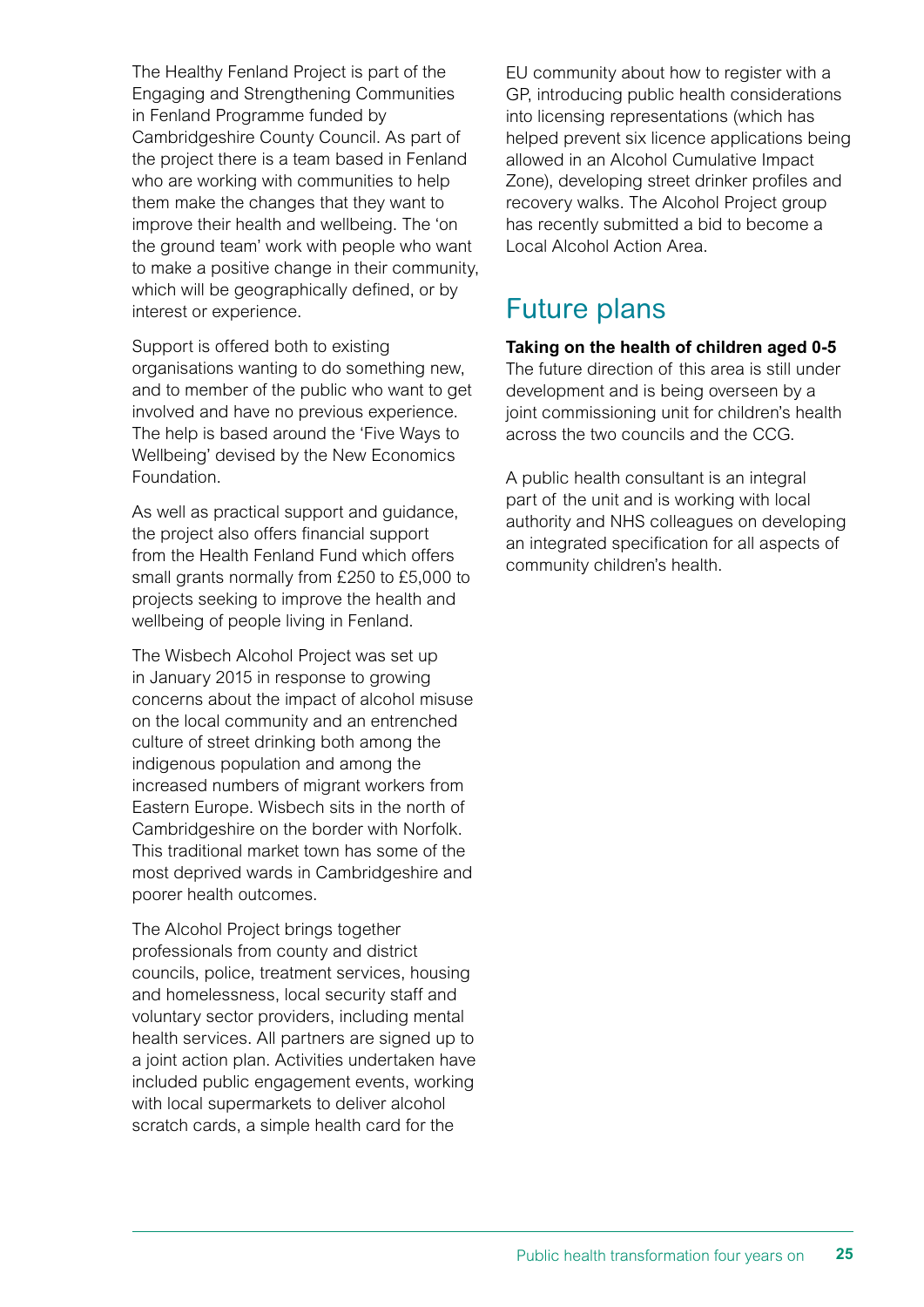#### Councillor Perspective: David Jenkins, Chair of the Health Committee, Cambridgeshire County Council

The Health Committee sees addressing health inequalities across the county and tackling the specific social determinants of health in Fenland and in Wisbech in particular as its key priorities. The key social determinants are employment, housing, education and transport which are all inter-related. In terms of behaviours, smoking is a very significant issue, being an outlier on the national downward trend.

We'd like people in Wisbech to be able to take more advantage of the benefits which the county's economic prosperity brings. These include improved health and wellbeing. Although there is low unemployment, incomes are low and public sector investment has not kept pace with demand.

Tackling health issues in the county is seen by councillors as a complex mix of the urban and the rural, with deprivation in the small scattered market towns reflecting the low-paid employment available in the agricultural industries of the rural hinterland.

In the more affluent areas of the county, councillors are particularly concerned about teenage mental health which has, until recently been a 'hidden' problem. Opportunities and support for young people are therefore key issues across the county for all tiers of local government.

Councillors believe that joining up the public health function across the county and the unitary authority in Peterborough has been 'a big stretch', but that this is likely to be the future for public health, so it is important to make it work.

### Learning and key messages

Key learning that the public health team would like to share includes:

- It has been possible to successfully integrate public health specialist functions across two local authorities with very different political structures and populations – making good use of scarce resources.
- It has been essential for all public health staff involved to recognise the different priorities of the two authorities and the need to tailor their public health skills to local circumstances.
- The integration has been successful partly because it adds value to wider partnership activity – with many partnerships already operating across Cambridgeshire and Peterborough. This direction of travel is set to increase further, with both the new combined authority and the STP footprint now aligned with the Cambridgeshire and Peterborough geography.

The next stage of this journey will be to further maximise the public health impact of local authority functions, in particular working across all tiers of local government on the wider determinants on health.

### **Contact**

Dr Liz Robin, Director of Public Health Email: [liz.robin@cambridgeshire.gov.uk](mailto:liz.robin@cambridgeshire.gov.uk) Website: [www.cambridgeshire.gov.uk/](http://www4.cambridgeshire.gov.uk/info/20004/health_and_keeping_well/536/public_health) [info/20004/health\\_and\\_keeping\\_well/536/](http://www4.cambridgeshire.gov.uk/info/20004/health_and_keeping_well/536/public_health) [public\\_health](http://www4.cambridgeshire.gov.uk/info/20004/health_and_keeping_well/536/public_health) [www.peterborough.gov.uk/healthcare/public](https://www.peterborough.gov.uk/healthcare/public-health/)[health/](https://www.peterborough.gov.uk/healthcare/public-health/)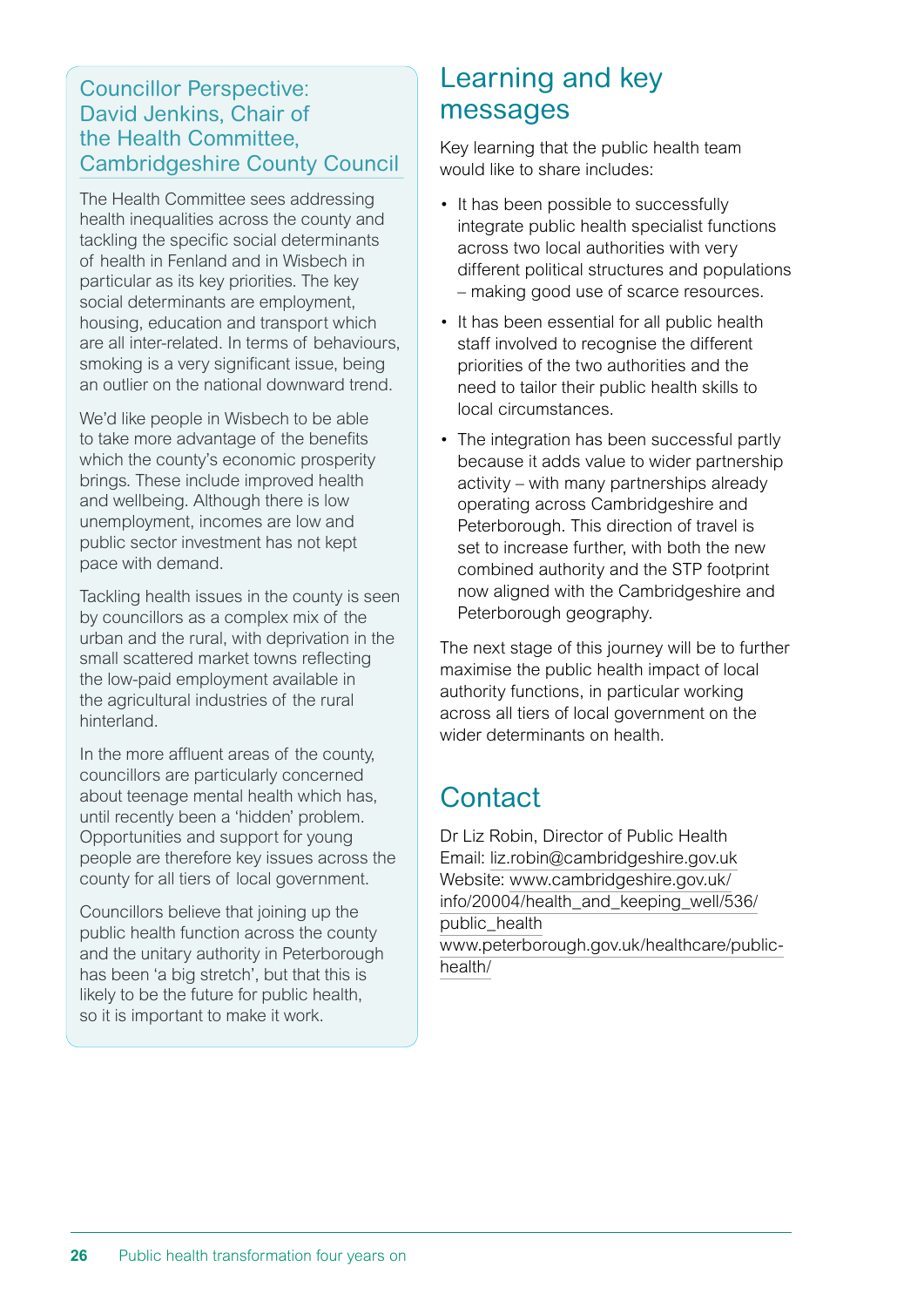## **Cheshire and Merseyside public health collaborative – Champs**

"In these dynamic times of devolution and sustainability and transformation plans, local authorities increasingly need to work with health partners across wider areas. Having an organisation like Champs to support us to develop prevention and early intervention across Cheshire and Merseyside has proved extremely helpful."

#### **Councillor Janet Clowes,**

Cheshire East Cabinet Member, Health and Adult Social Care; Co-Chair of Cheshire and Merseyside Blood Pressure Partnership Board

"The Champs Collaborative allows us to share learning, resources and innovation across Cheshire and Merseyside so that we are able to develop first-class interventions and put these into practice."

#### **Eileen O'Meara,**

Director of Public Health and Environmental Health, Halton; Chair of Champs Public Health Collaborative Executive Board

### Key features

- Collaborative approach has supported the prevention plans for Cheshire and Merseyside STP and devolution proposals.
- Rigorous approach to support functions such public health intelligence, economic analysis and sector-led improvement.
- Blood pressure strategy is an international example of good practice.

### **Context**

Champs Public Health Collaborative brings together the skills and expertise of the nine public health teams in Cheshire and Merseyside to improve health and wellbeing across the sub-region.

The eight DsPH provide system leadership, working with their local authorities, CCGs, Public Health England North West, NHS England Cheshire and Merseyside and other key partners. The executive board of DsPH reports to the nine local authority chief executives, with the designated lead currently the chief executive of Sefton Council. A small support team facilitates work across the collaborative.

#### **How Champs collaborative operates**

Champs takes a focused approach, tackling a number of high level priorities that are common to every area, and where progress can be best made through collective action. Current priorities, set out in the Champs business plan, are: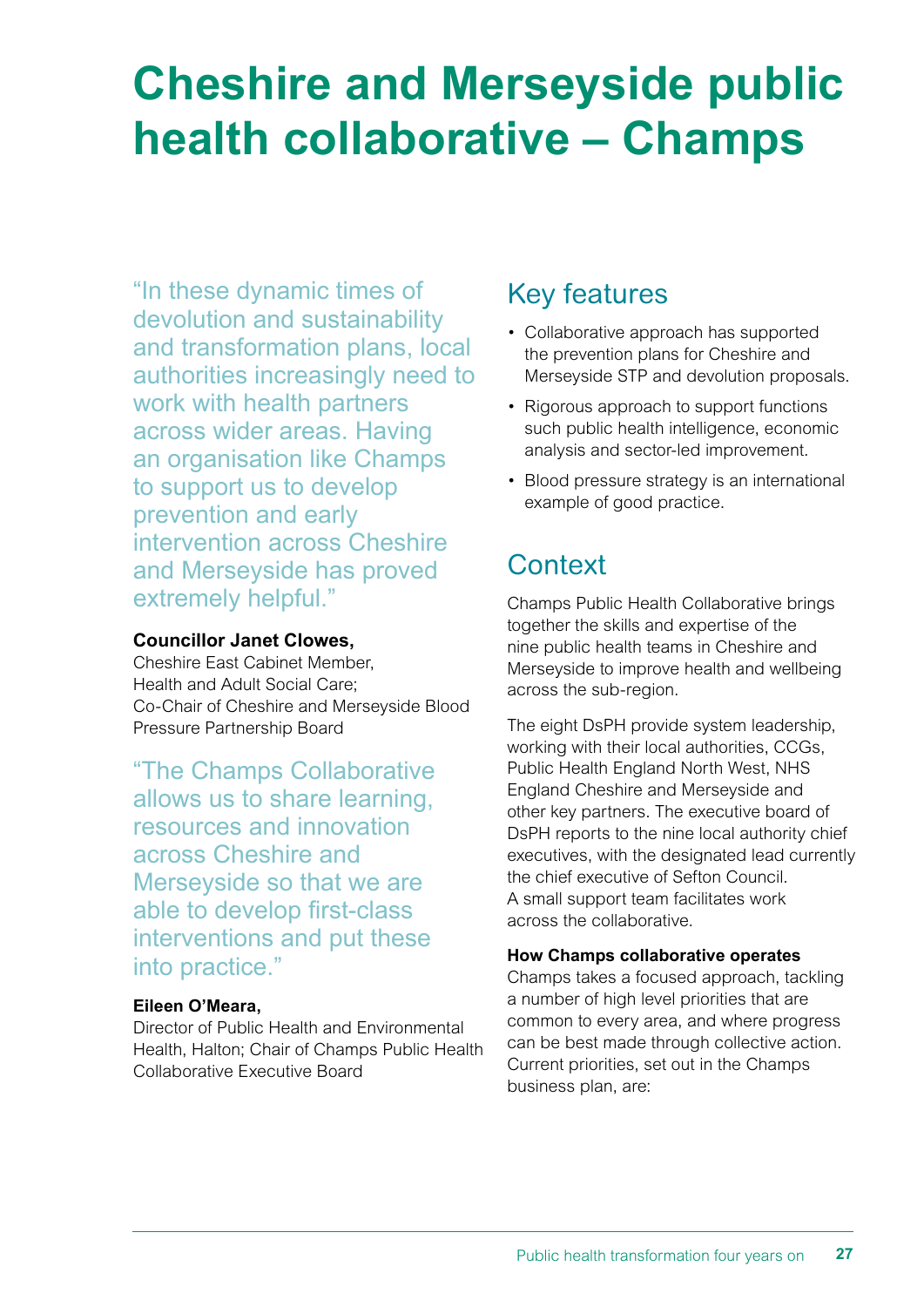- high blood pressure
- mental health and wellbeing, including improving the mental health and wellbeing of children and young people, and suicide prevention
- reducing alcohol harm through licensing.

In addition it undertakes a range of special projects at the request of collaborative members, including responding to national initiatives such as screening and immunisation programmes and STPs.

Champs has developed a number of support functions to help the partners work together in a systematic and rigorous way. These include:

- public health intelligence activity is informed by analysis of the latest data, evidence and good practice which is clearly presented in useful formats
- strategic overview priorities are set out in strategies which have measurable outcomes and delivery plans. Progress is overseen by multi-agency partnership boards
- sector-led improvement activity is evaluated, benchmarked and subject to peer challenge
- economic analysis costs and benefits are measured and cost savings projected
- collective commissioning where this provides high quality, cost-effective results
- focus on learning Champs facilitates shared learning, including continuing professional development
- communication Champs ensures that all public health teams and interested parties are aware of the latest developments from Champs, its partners and beyond.

Champs works to the ethos of 'collaborative action, local impact'. In the examples below, initiatives often start in a small number of areas and, if they work, are rolled out across Cheshire and Merseyside in a flexible way which takes into account local plans.

### Highlights of progress

#### **Blood pressure**

In May 2016, the Cheshire and Merseyside Blood Pressure Partnership Board published 'Saving lives: Reducing the pressure', its five-year blood pressure strategy. Over 625,000 people in Cheshire and Merseyside have high blood pressure, but around half are thought to be unaware of this. The strategy aims to prevent, detect and reduce high blood pressure in the way that is best for individuals and communities, including healthy lifestyles or through medication. Over time it is anticipated that this will be reflected in improved life expectancy, healthy life expectancy and health inequalities, as well as reduced demand on health and social care. The aim is for Cheshire and Merseyside to become the most improved sub-region for blood pressure outcomes.

Recent actions include the following:

A bid for Health Education England funding has been successful and a new education and training programme is being developed to skill-up the cross-sector workforce to prevent, detect and manage high blood pressure. This will start in general practice, initially through blood pressure 'Beacon' general practices in one area, and will then be rolled out across the NHS workforce.

Blood pressure (BP) measurement, advice and signposting is being embedded into Cheshire and Merseyside Fire and Rescue Service's Safe and Well Checks which aim to reach 60,000 homes each year across the sub-region.

Key partners in implementing the strategy include Health Education England, National Institute for Health and Care Excellence (NICE), the British Heart Foundation (BHF) and the Stroke Association. For example, the BHF awards offer an opportunity for the sub-region to bid competitively for funding to support blood pressure detection in community settings, and the Stroke Association is supporting detection and signposting in community settings.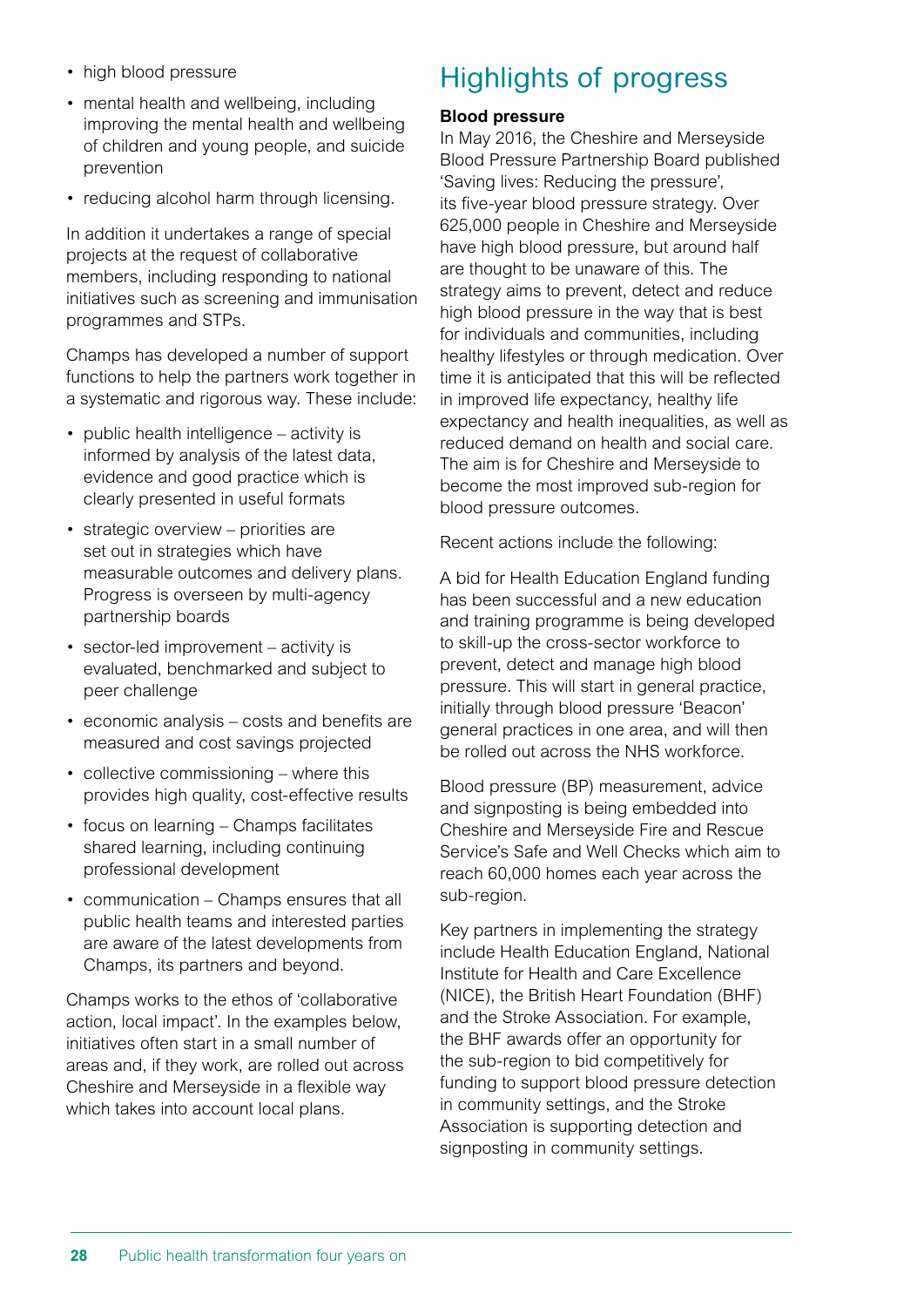A pilot is being designed in one area using an array of community-based health technologies such as community BP kiosks and interconnected BP machines that will be able to link to a new shared health record portal.

As well as providing a range of blood pressure support, community pharmacies across Cheshire and Merseyside have signed up to deliver an aligned approach to national and local public campaigns to reduce blood pressure, including Blood Pressure UK's 'Know your numbers' campaign. This provides a huge resource for getting consistent messages to the public.

A sector-led improvement workshop considered examples of good practice from across Cheshire and Merseyside and where there were gaps in progress on blood pressure activity. DsPH have agreed to share and standardise good practice wherever possible. For example, using blood pressure-related data to inform and drive progress, developing a tool kit to support local implementation of the sub-regional strategy, and sharing a wide range of local initiatives that support improving quality in primary care, such as Beacon Practice pilots.

Feedback from external organisations on the strategy has been very positive. The National Blood Pressure System Leadership Board commented, 'Cheshire and Merseyside is setting pace for the rest of the UK.' World leaders in reducing blood pressure through the pan-Canadian Framework, said that the blood pressure strategy was a 'state of the art, comprehensive approach to hypertension and will serve as a model for other programmes around the globe'. Champs' strategy is now an international resource, featuring on the World Hypertension League website as an example of good practice.

#### **NO MORE suicide**

Cheshire and Merseyside's 'NO MORE Suicide' strategy includes the ambitious aim of becoming the first sub-region to gain the internationally recognised Suicide Safer Communities designation. All nine areas will need to meet [LivingWorks](https://www.livingworks.net/) criteria for Cheshire and Merseyside to achieve overall accreditation.

Recent actions include the following:

Sector-led improvement workshops are enabling the nine authorities to benchmark their progress against the LivingWorks model, and to share learning and best practice. Partners have agreed to a joint standardised audit process with a common dataset, proforma, analysis and report so that progress across the region and in each local authority can be monitored and improved. Each area is developing a locally-owned action plan as a basis for meeting the criteria by March 2017.

A joint suicide audit has been completed in order to identify suicide risk factors across Cheshire and Merseyside. After analysing 200 case notes, a range of themes were identified, including:

- in nine per cent of cases, the person had a family member or friend who had previously completed a suicide
- around three-quarters were aged 25 to 64
- in 38 per cent of cases a previous suicide attempt had been recorded
- in the three months before they died, 30 percent of people had visited their gp for a mental health reason
- most people had visited their GP, can you do a search replace, appears inconsistent in the previous year; in 24 per cent of cases the person had contact with health services in the week before they died.

This learning will inform a range of activity, including training in suicide prevention in primary care.

A suicide training module, tried and tested in one area, is being developed into a train-thetrainer programme, delivered in the voluntary sector and cascaded to front-line staff.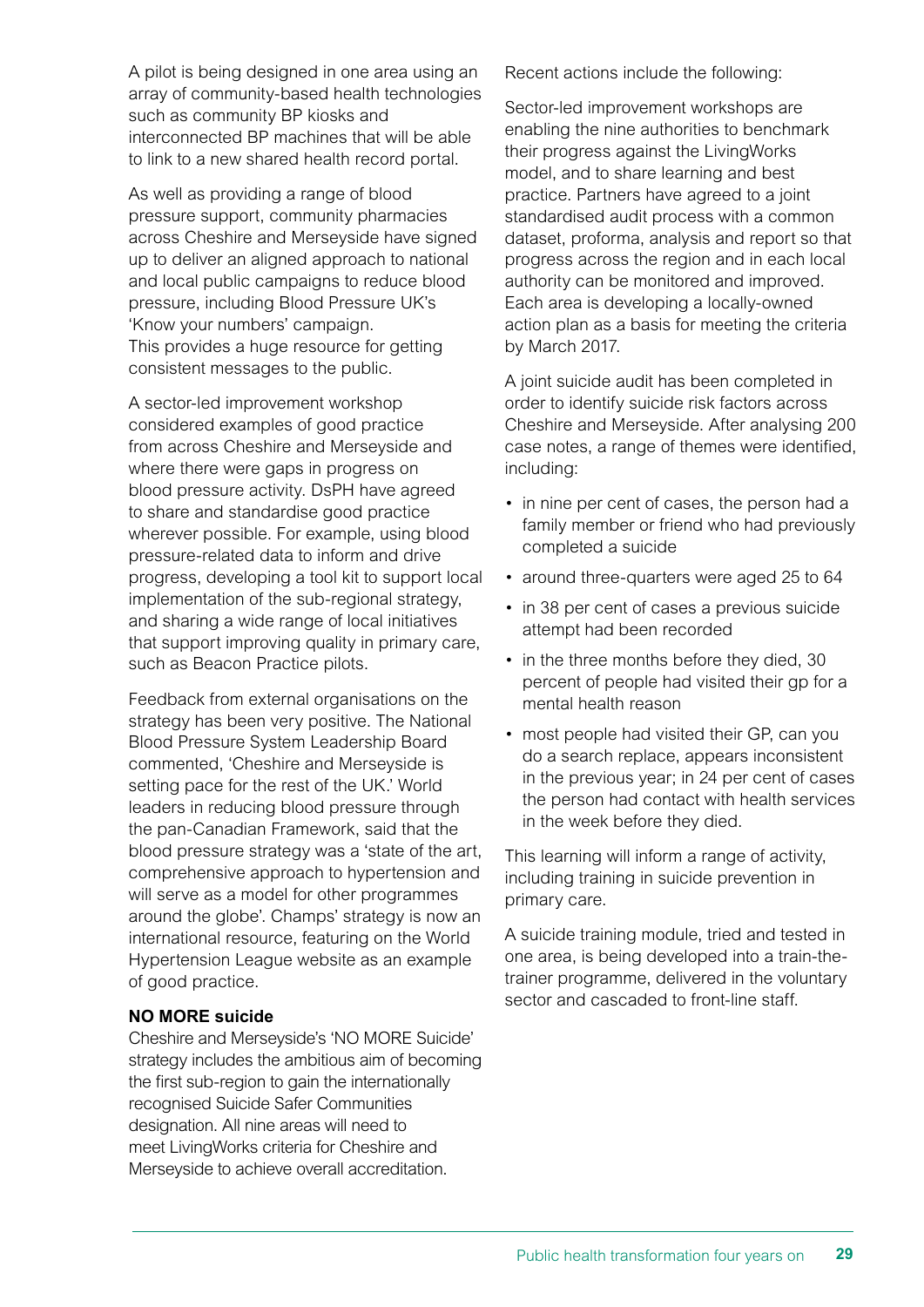As a result of working together on the Cheshire and Merseyside Suicide Prevention Board, the three mental health trusts are working more closely together to share learning and good practice. An issue they are looking to tackle together is ligature behaviour in inpatient settings.

Men account for 75 per cent of suicides in Cheshire and Merseyside. A suicide prevention summit explored what could be done to positively engage with men on mental health and wellbeing. Learning from the summit will inform future work on the strategy; for example, suicide prevention training and awareness activity targeting men through sport and community services.

#### **Mental health and wellbeing of children and young people**

The Cheshire and Merseyside Mental Health and Wellbeing Leads Group identified a gap in support for parents/carers around the emotional resilience of children and young people as they transition from primary to secondary school, and the changing needs of adolescents. Parents and carers play a pivotal role in promoting the knowledge, skills and environment that can help children cope with adversity. Supporting families has a dual role of strengthening parents' and children's resilience.

Recent action includes the following:

Youth Connect 5 – Champs was successful in its bid to Health Education England for funding to deliver training that promotes resilience and wellbeing in children and young people aged 10 to 18. The Youth Connect 5 training programme uses a train-the-trainer cascade model in which each local authority will have the opportunity for 20 members of the workforce to be trained, who will then in turn run two courses for parents/carers. Eventually the programme will be delivered to around 5,000 parents/carers. The course aims to build knowledge, empathy and skills to strengthen children and young people's resilience.

Domestic abuse campaign – Champs evaluated the 2015 domestic abuse campaign 'Be a lover not a fighter' through stakeholder and public comments during the campaign, along with a large public survey. This feedback shaped the 2016 campaign, which also involved Lancashire authorities; this year's campaign focused on domestic abuse and the adverse impact it can have on the health, development and emotional wellbeing of children. The campaign was selected as one of three finalists for the NICE shared learning awards in July 2016.

#### **Collaborative commissioning**

Champs members undertake joint commissioning when this will be more effective across the collaborative, making significant savings and maximising impact. As well as the social marketing campaigns and training programmes described above, a number of services have been jointly commissioned including:

- tobacco control
- intelligence contract
- medicines management
- postvention (support service following a suicide).

To help increase bowel cancer screening uptake rates, Champs developed a pilot campaign in partnership with 16 GP practices in Cheshire and Merseyside. The pilot ran for three months. The aims of the project were to increase uptake rates by 5 per cent over the 16 practices by targeting non-responder patients and to increase awareness. The evaluation concluded that the overall uptake rate across the participating GP practices was nearly 12 per cent. Other practices in the sub-region have since run similar campaigns.

Recently, Champs developed a shared service specification for integrated sexual health services; this joint work saves time and resources since each local authority does not need to develop its own specification, but can amend the shared document to meet its own needs.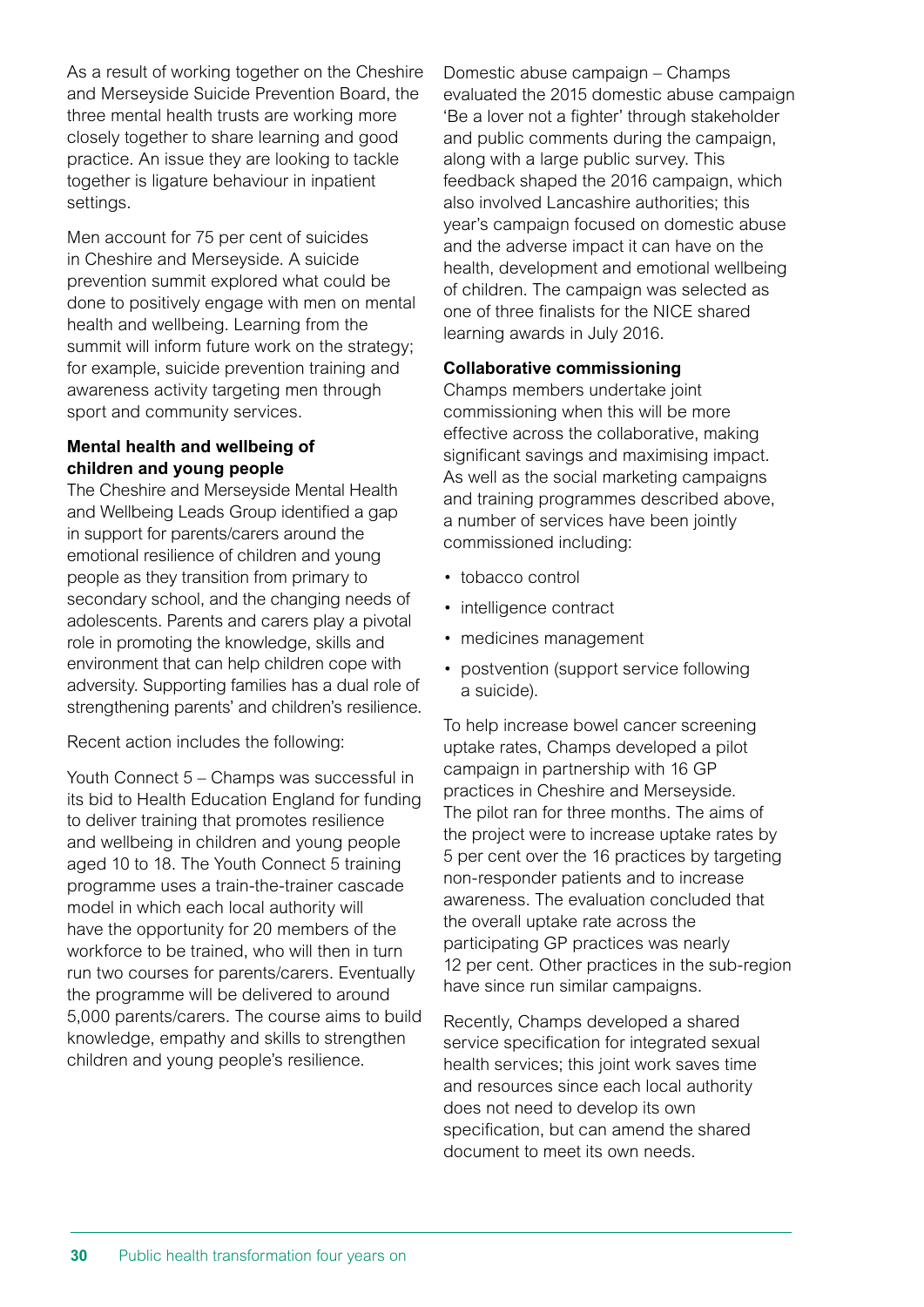Champs has also allowed collaborative members to make savings through joint Patient Group Directions for all nine areas in emergency contraception and Varenicline/ Champix – stop smoking medication – for use in community pharmacies.

#### **Supporting Cheshire and Merseyside STP**

Champs had an important role in contributing to the development of the prevention and demand management workstream of the STP. This included a forecast of the long term financial impact of preventative plans. Louise Shepherd, Accountable Officer for the Cheshire and Merseyside STP, recently commented that the prevention plans for the Cheshire and Merseyside STP were an examplar.

Following negotiation, three public health priorities were identified for inclusion in the STP:

- high blood pressure
- alcohol harm reduction
- antimicrobial resistance

#### **Supporting devolution proposals**

Champs works within two devolution footprints – Liverpool City Region (LCR) and Cheshire and Warrington (C&W). It has been supporting work on devolution in both areas, including an evidence review on health-related worklessness and work on child poverty with the LCR Child Poverty Commission.

A new Champs work-stream has evolved from the devolution work – alcohol licensing – investigating the opportunities to reduce alcohol harm through the licensing regime across both devolution areas. A multiagency steering group has been established, including licensing leads, and a joint framework for action will be developed. The group will look at enforcing current law, community champions, joint frameworks for licensing strategies and policies, guidance for people making representations around license applications, training for responsible authorities, and local voluntary agreements.

Councillor Perspective: Councillor Janet Clowes, Cheshire East Cabinet Member, Health and Adult Social Care; Co-Chair of Cheshire and Merseyside Blood Pressure Partnership Board

Champs was a great asset when public health transferred to local authorities because it delivered projects that were meaningful to both the public and elected members, and helped councillors to understand what could be achieved with their new responsibilities.

Working across Cheshire and Merseyside has enabled us to tackle crucial issues together. Some of these are now coming to fruition. For example, work to help people check and improve their blood pressure is now making good progress, and when partners, such as GP practices, see that this is effective, they increasingly want to become involved as beacon practices. Innovations like the fire and rescue services measuring blood pressure is an example of how we are seeking to set up a model of good practice for whole-team blood pressure care. Champs aims to work with existing systems, rather than setting up new ones. Many developments have not required more funding, rather they have been achieved by analysing how systems work and making improvements.

Eventually the aim is to enable all of Cheshire and Merseyside to fully adopt Marmot principles. Champs makes it easier to get across clear messages about early intervention, prevention and self-care at both sub-regional and local authority levels.

The transfer of public health changed the relationship with the NHS, leading to greater consultation with local authorities as health-providing organisations. It is positive that the STP has identified blood pressure and alcohol harm as prevention priorities. Champs has a long-standing ambition to reduce alcohol harm and hopefully the new emphasis on sub-regional working will accelerate progress, expertise, working together on a wider regional footprint.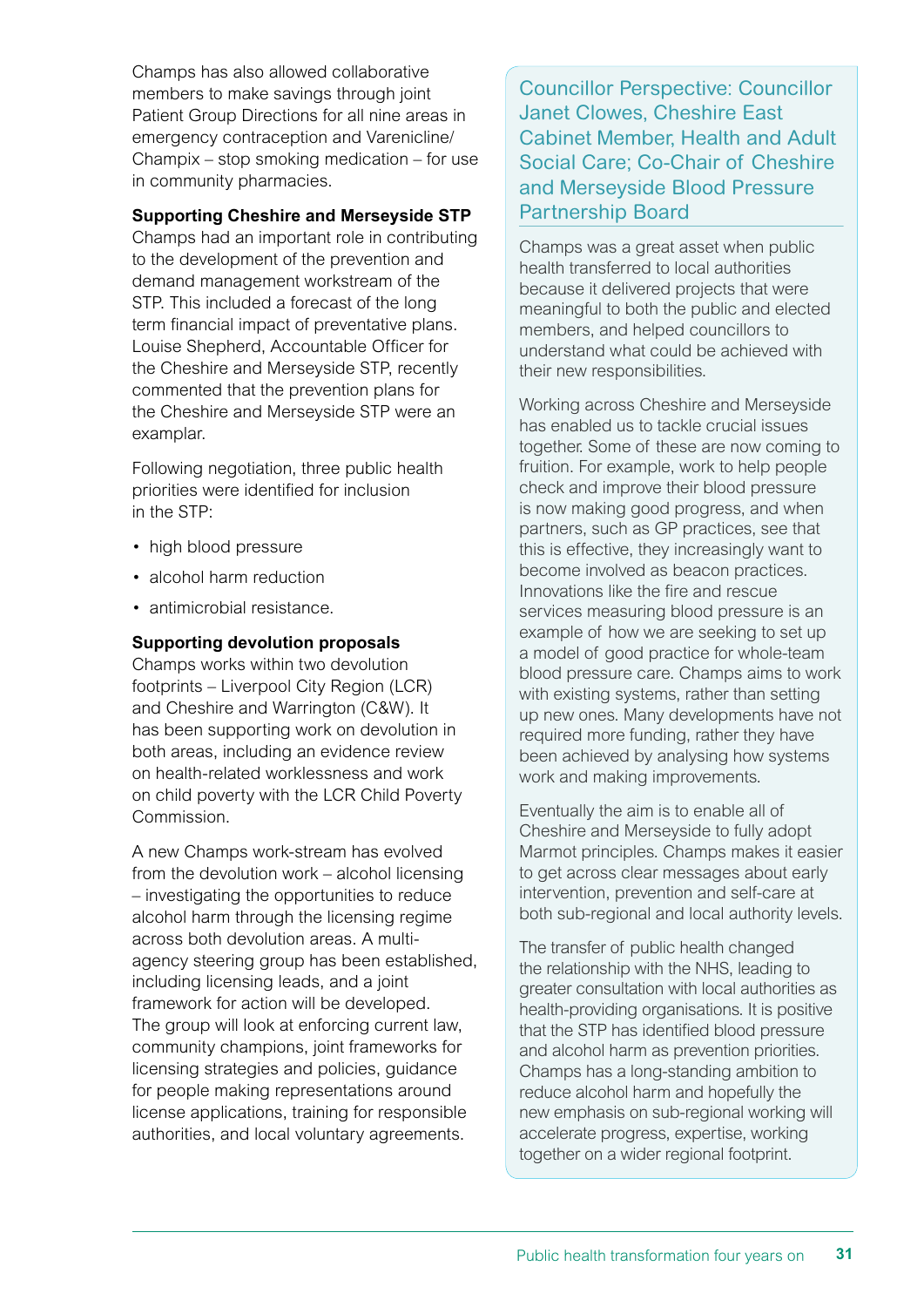### **Contact**

Learning and key messages

Champs was set up in 2003 and because it was a valued resource was continued when public health transferred to local authorities, albeit in a streamlined form. Its history of successful collaboration means that it is a trusted vehicle to support Cheshire and Merseyside authorities in the challenges of the new policy environment and at a time of severely limited resources. The view in the collaborative is that Champs was essential for enabling nine very different areas to produce a robust preventative section in the STP.

Contributors to the case study believe that every complex region or sub-region would benefit from a similar support organisation, but that developing trust and a shared way of working takes time. An important principle for how Champs operates is being equitable in the support it provides to individual authorities, or groups of authorities, within the collaborative. Another important principle is to work to a small number of well-defined objectives, so that expectations for what it can deliver are clear.

Champs is described as bringing benefits on many levels. Primarily it is a learning organisation, with robust mechanisms to help members learn and innovate together. Other benefits include:

- achieving economies of scale
- whole system leadership authorities help each other to address gaps, rather than duplicating
- working together means more opportunity to horizon scan for opportunities and challenges
- collaboration means that individuals and teams can develop specialisms and areas of interest that may not be possible within a single authority, and can apply these across a large area. Champs allows people to play to their strengths and lead on areas of expertise – in this way it is a virtual super public health team.

Dawn Leicester, Champs Director Email: dawnleicester@wirral.gov.uk Website: [www.champspublichealth.com](http://www.champspublichealth.com/)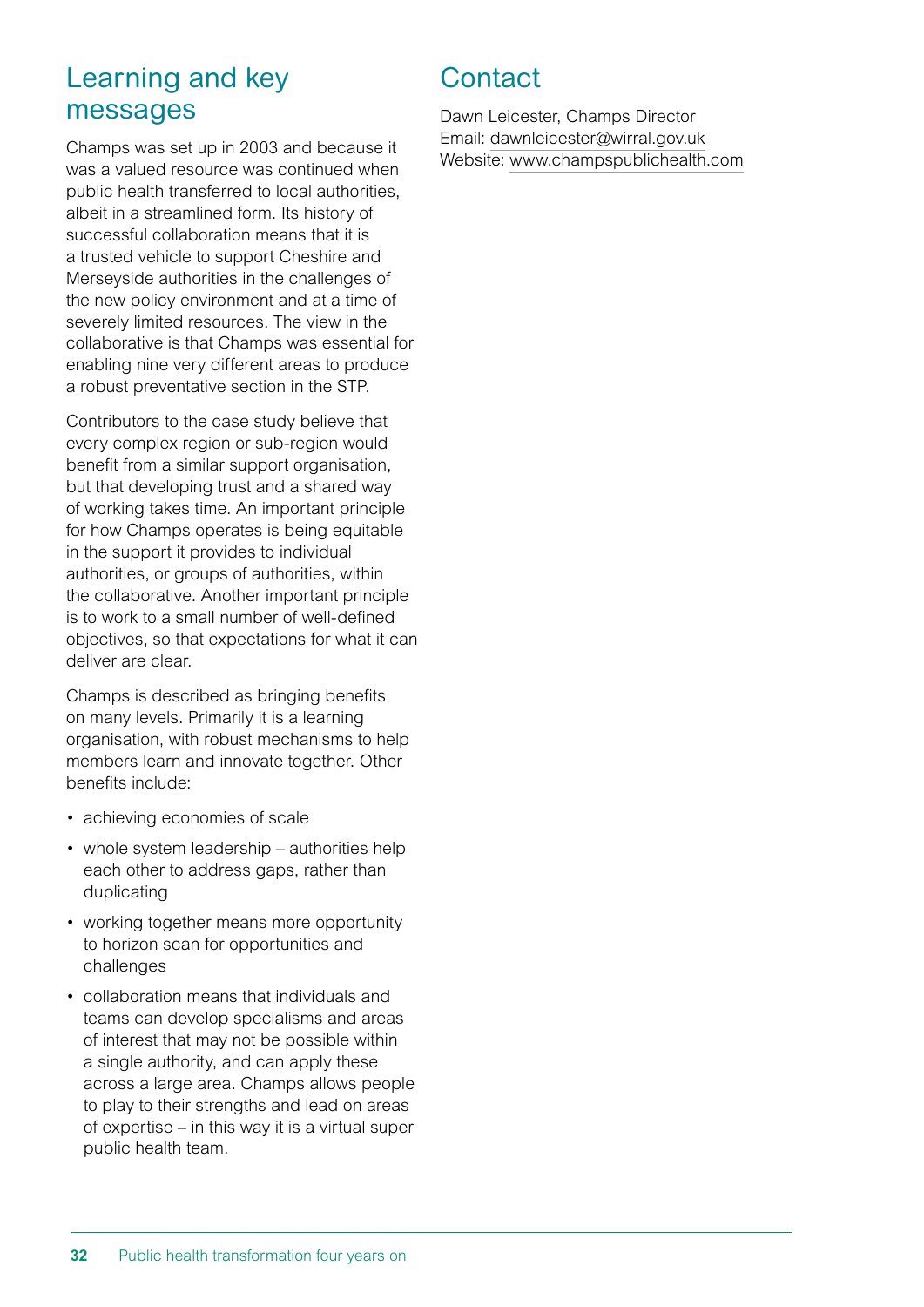## **London Borough of Redbridge**

'Our vision is to establish a system that is responsive to the needs of our residents both now and in the future by bringing together not only health and social care, but a range of other services that are critical to supporting our residents to live healthy lives.'

#### **Cllr Mark Santos**

Chair of the Health and Wellbeing Board

'Moving to an integrated preventative service with a single point of access has allowed us to refocus our collective resources across Adult Social Care and Public Health on key priorities, enabling us to jointly understand needs, address quality and lever the effective partnerships required to improve health and wellbeing for our residents.'

#### **Vicky Hobart**

Director of Public Health

### Key features

- Significant organisational change integrating public health, adult social care, and wellbeing services with a single front door.
- Strategic oversight by DPH with responsibility for social care and wellbeing.
- An extensive partnership of local organisations to implement a proactive, preventative social prescribing pathway.
- Strong public health contribution to the local plan.
- Coordinated approach to becoming a healthy workplace.

### **Context**

Redbridge is an outer London borough to the north east of central London. It has a population of just over 300,000, younger than the national average, 40 per cent of whom were born overseas, the largest group being from the Indian subcontinent. A majority of school pupils do not have English as their first language (61.1 per cent) although a lower number than the London average live in out-ofwork families. Male life expectancy is 80.9 and female life expectancy is 84.6, both slightly higher than the national average, but with significant inequalities at a ward level. The rate of new cases of tuberculosis, the percentage of people diagnosed with diabetes, and late diagnosis of HIV are higher than average. Childhood obesity rates are still increasing, and physical inactivity remains a challenge for many children and adults However, smoking prevalence as well as alcohol consumption are lower than national averages.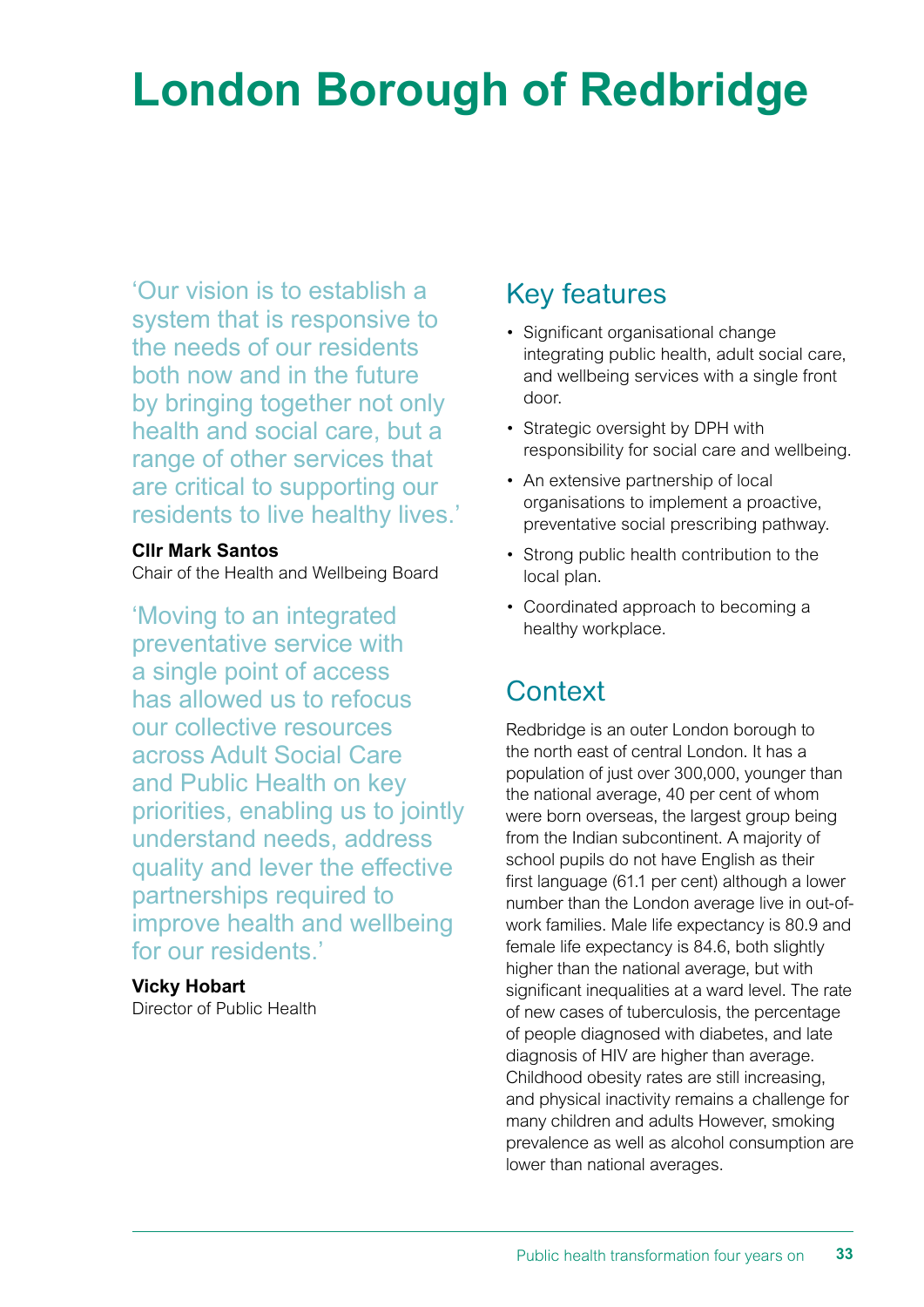#### **Organisation**

From 1 April 2016, the council has moved to new working arrangements for community health and adult social care. A Health and Adult Social Services Partnership (HASS) has been created with the community health provider, NELFT NHS Foundation Trust, based around a single First Contact team, and four integrated locality teams under single management. The Redbridge HASS provides a focus on prevention and early intervention as well as high quality integrated care for adults, particularly:

- vulnerable older people
- adults with a learning disability and/or on the autistic spectrum
- adults with a physical and/or sensory disability
- adults with a mental health issue.

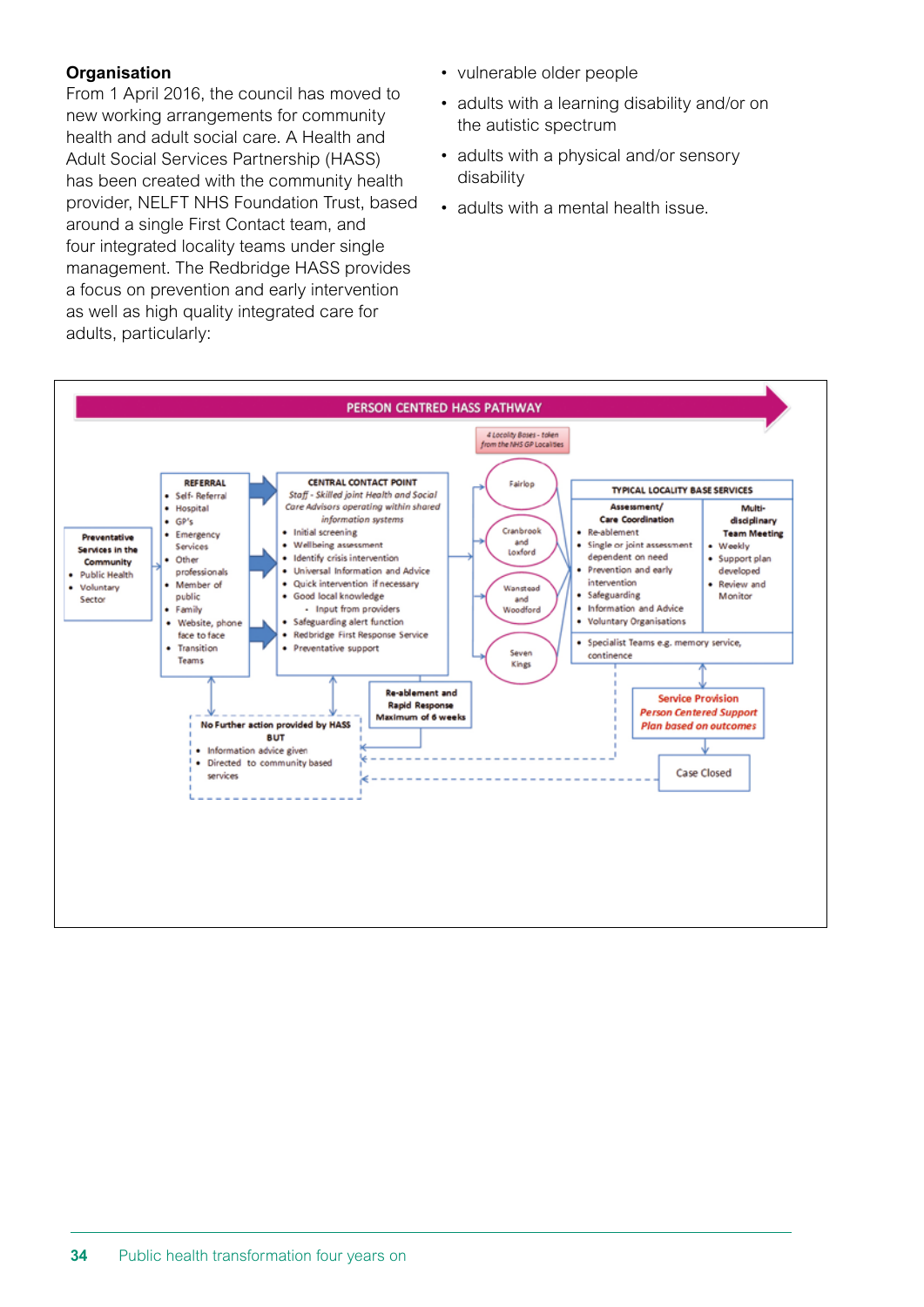The council has made it easier to contact the service, and reduced the number of assessments a person has to undergo.

The four multi-disciplinary community health teams of the Redbridge HASS are based on GP clusters. Each cluster team is made up of social workers, occupational therapists and nurses as well as individual specialist teams eg physiotherapy, speech and language, rehabilitation etc. The older adults mental health team and community learning disability team have also integrated into the Redbridge HASS.

The other half of the new working arrangement is known as the Adult Care, Health and Wellbeing HUB – bringing together all existing functions of public health, strategy and commissioning, service procurement, adult safeguarding, systems and resources into one unit. The HUB is led by the DPH, Adult Care and Wellbeing whose remit has broadened to include social care and wellbeing. The public health team, including intelligence, quality assurance and public health staff is based in the strategic commissioning team in the HUB, which is led by the Deputy DPH - Head of integrated strategy and commissioning. The HUB manages day-to-day running of the adult social services, health and wellbeing cluster, steering the development of integration within HASS and with other services. It supports the Health and Wellbeing Board, working closely with children's services, across the council and NHS and local partners to improve health and tackle health inequalities.

Moving to this model has produced £1.2 million in savings with a loss of 52 posts. The borough has one of the lowest public health allocations per head in London, with little historic investment, despite its increasing population and levels of deprivation. The council has remained focused on ensuring excellent quality frontline services as well as planning for the future health and wellbeing needs of residents.

Savings have had to be made as part of the across-the-board approach to the financial situation, but Redbridge was successful in advocating for increased investment for the transfer of health visiting services.

This has supported the procurement of a new 0-19 integrated Healthy Child Programme. The service is due to begin in April 2017 and the council is already working with the new provider to prepare for this. Additionally, a strategic Healthy Child strategy group supports joint working and strategic direction across services for children within the borough, including vital input from the CCG and NHS England.

### Highlights of progress

#### **Single point of contact**

In developing the new organisational arrangements the DASS, NELFT and the DPH and her team have worked with community health services to establish a single 'front door' based on a multi-disciplinary team. A pathway has been adopted which includes provision of information, advice and signposting (in line with Care Act requirements). As well as a holistic wellbeing assessment which identifies individuals' needs and refers appropriately to services such as early intervention services, universal services, reablement or to one of the locality teams for those who have higher levels of need.

There is a separate reablement pathway and social prescribing pathway.

The team has established an advice and information service with a single website, '[My Life'](https://mylife.redbridge.gov.uk/home/). Additionally, a [public health](http://www.redbridgeccg.nhs.uk/Downloads/News-and-publications/Public%20Health%20Services%20Directory/Redbridge-Public-Health-Service-Directory-2015-16.pdf)  [service directory](http://www.redbridgeccg.nhs.uk/Downloads/News-and-publications/Public%20Health%20Services%20Directory/Redbridge-Public-Health-Service-Directory-2015-16.pdf) has been developed by the public health team, bringing together details on all public health services available in Redbridge. This includes universal services which promote wellbeing, including children's services, breastfeeding, sexual health services, immunisations, NHS health checks, cancer screening, drugs and alcohol and mental health services. As well as an overview of each service, the directory also provides contact details and information on opening hours.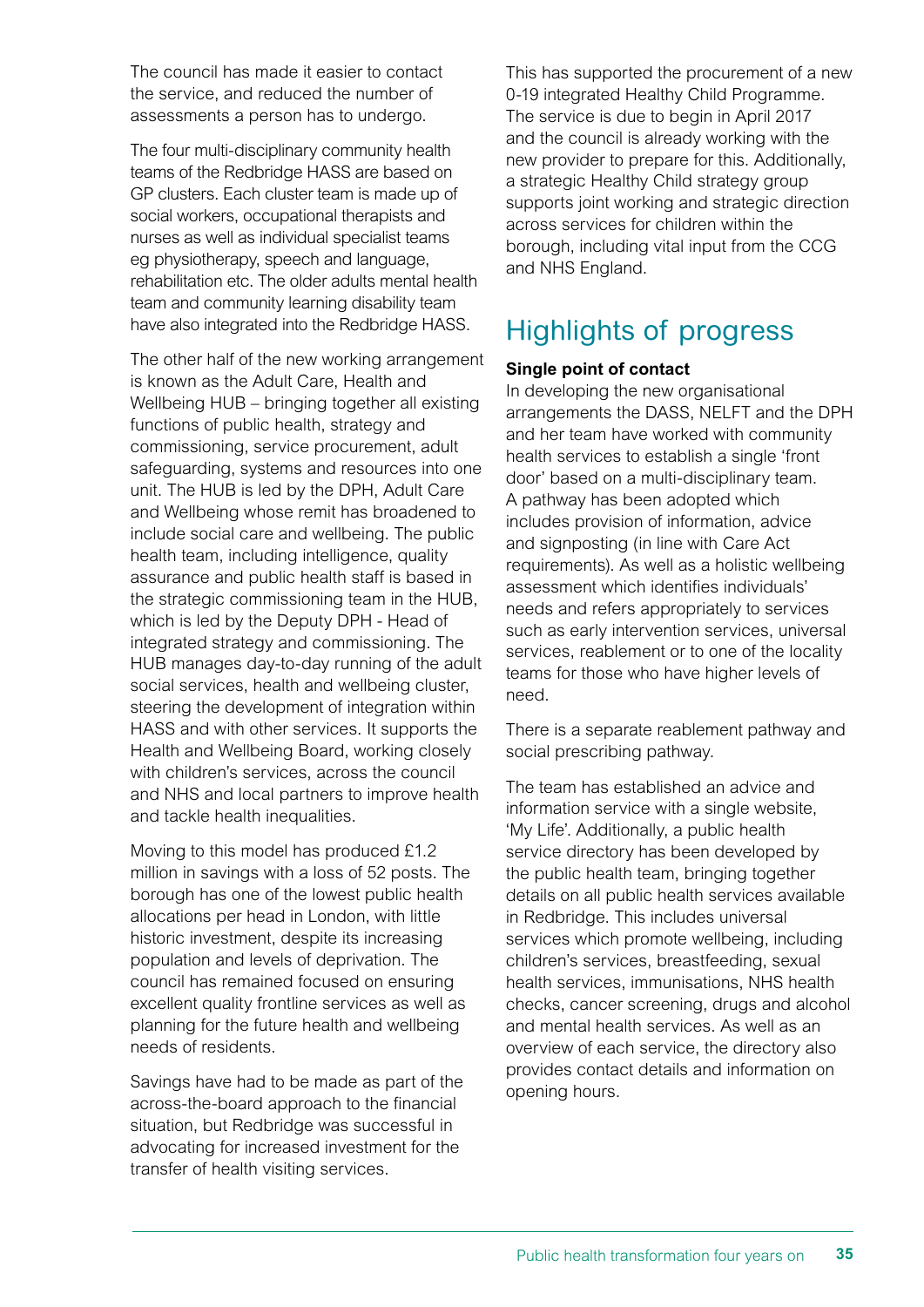### Social prescribing

A key focus within the new arrangements has been the development of a social prescribing service called Redbridge First Response Service (ReFRS). The long-term aim of social prescribing is to help postpone or prevent crisis, and improve the health wellbeing, independence, safety and security of the individual. Social prescribing services aim to support those people in the early stages of their needs who have one or more long term health conditions.

The service is built on a holistic referral system, rather than direct support. It helps people to access frontline community services and groups of their choice and co -ordinates access to low level preventative information and advice. The needs of people are met by partner organisations from the statutory and voluntary sector. The programme captures the community safety and security aspects effectively, offering a whole system approach to prevention.

The current ReFRS service includes a borough-wide partnership of 67 different organisations, including the police, the fire service, voluntary and statutory organisations involved in planning, referring individuals and providing early support

Ambitions are to develop this service further. This includes piloting an enhanced social prescribing service in one locality which will include enhanced work with GPs and primary care services. In addition, there are plans to map wellbeing enhancing community assets with the aim of supporting more residents to use community assets and to grow the network of community assets to meet local needs.

### Dementia and end of life care

Two important areas in Redbridge's strategic priorities have been support for people with dementia and end of life care.

Nationally as well as locally there are increasing numbers of people living with dementia. Redbridge is working towards becoming a 'dementia friendly' borough which has included actions such as training for all employees and feeding into plans for redesign of Ilford town centre.

In comparison to other neighbouring boroughs, Redbridge residents are more likely to die in hospital. Evidence suggests that nationally, people from Black and minority groups are less likely to receive support for end of life care. Redbridge has one of the most diverse populations in London; this is therefore an important consideration. Redbridge has prioritised work to reduce the proportion of deaths in hospital. Actions have focused on widespread staff training and raising awareness of the role of social care at the end of life among primary care and social care staff, as well as among local communities.

### Contributing to the Local Plan

An important priority has been to look at the public health aspects of housing development and regeneration. The public health team has worked with planners to ensure that the Local Plan reflects priorities around issues such as:

- quality of housing, overcrowding and homelessness
- quality of the built environment, eq enhancing opportunities for physical activity, healthy eating, air quality and mental wellbeing
- transport and opportunities for access to employment, reduction in isolation
- economic development and inequalities
- access to healthcare.

Planning for the regeneration of Ilford town centre is currently under way and this is seen as an opportunity to introduce healthy urban design and to emphasise walking, cycling and making the town centre dementia friendly.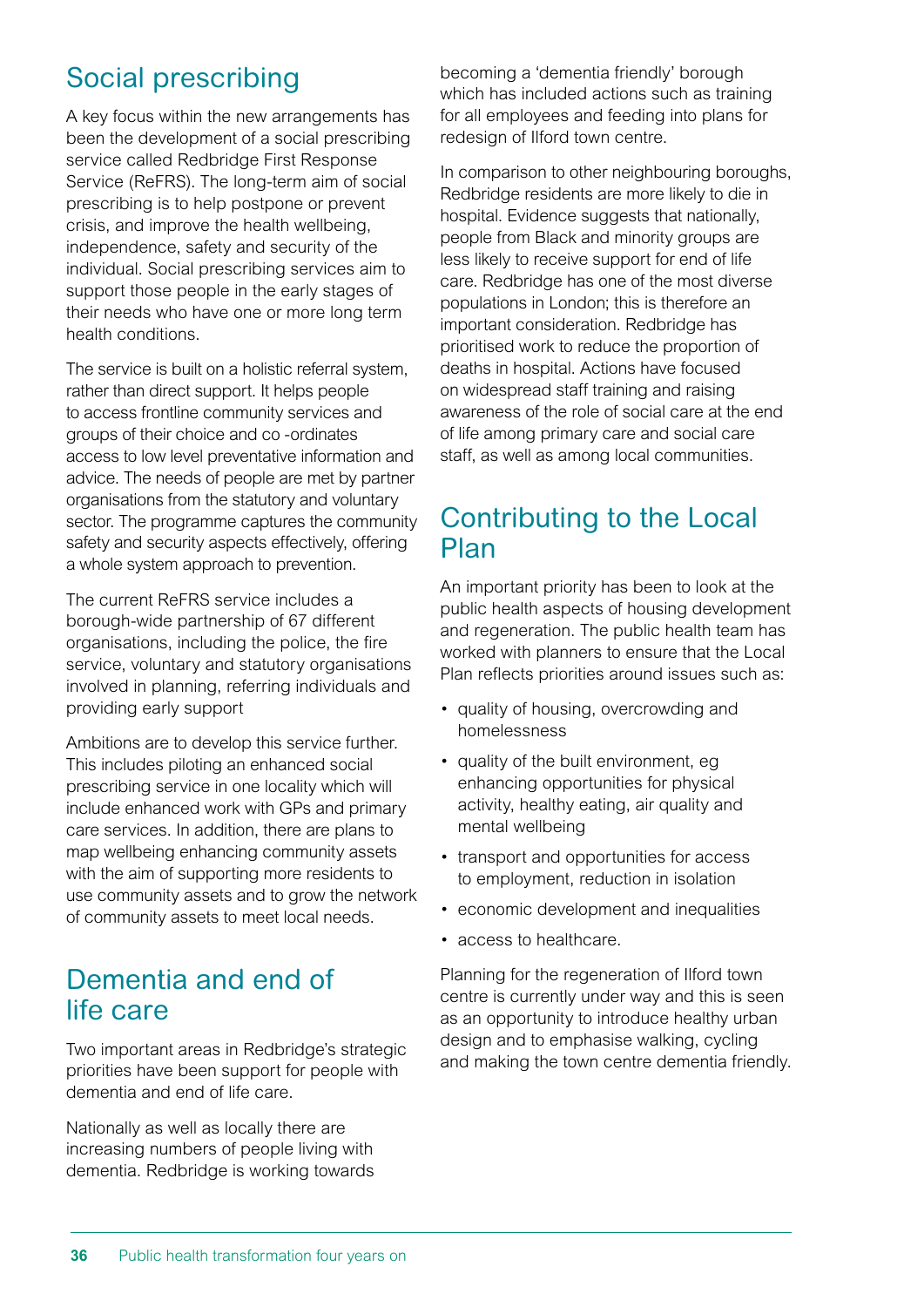### Future plans

Redbridge will be focusing on evaluating the HUB and HASS arrangements six months after establishment, with the aim of learning lessons about how clients are experiencing improved service provision.

To support further development of localities, work is being conducted with Redbridge CVS to map and enhance the health and wellbeing assets within the most deprived locality in the borough.

The council is working closely with Barking and Dagenham, Havering and Redbridge (BHR) CCG on integrating HASS localities with enhanced engagement with primary care.

Redbridge Council has worked across Barking and Dagenham and Havering to look at the business case for progressing an accountable care roadmap locally. As a step change towards this, an Integrated Care Partnership has been established, and a Joint Commissioning Board across BHR covering services for both adults, children and public health.

### Learning and key messages

Across the health and social care system there has been widespread recognition that the way in which services are currently provided is unsustainable. Additionally, Redbridge population is changing with dramatic population increase which includes significant increase in numbers of young people, older people and people with complex health and social care needs.

Whilst the current climate has led to significant reductions in spending, it has also resulted in development of innovative ways for planning and delivering improved service provision to residents.

Public health principles of prevention and early intervention are critical to supporting residents to maximise health and wellbeing as well as ensuring value for money. Public health plays a key role in ensuring opportunities are maximised in taking forward evidence based, cost effective opportunities to enhance population wellbeing and address inequality across the system.

### **Contact**

Vicky Hobart, Director of Public Health

Email: v[icky.hobart@redbridge.gov.uk](mailto:Vicky.Hobart@redbridge.gov.uk)

Website: Redbridge public health service directory: [www.redbridgeccg.nhs.uk/](http://www.redbridgeccg.nhs.uk/Downloads/News-and-publications/Public%20Health%20Services%20Directory/Redbridge-Public-Health-Service-Directory-2015-16.pdf
www.redbridgeccg.nhs.uk/Downloads/News-and-publications/Public%20Health%20Services%20Directory/Redbridge-Public-Health-Service-Directory-2015-16.pdf) [Downloads/News-and-publications/](http://www.redbridgeccg.nhs.uk/Downloads/News-and-publications/Public%20Health%20Services%20Directory/Redbridge-Public-Health-Service-Directory-2015-16.pdf
www.redbridgeccg.nhs.uk/Downloads/News-and-publications/Public%20Health%20Services%20Directory/Redbridge-Public-Health-Service-Directory-2015-16.pdf) [Public%20Health%20Services%20](http://www.redbridgeccg.nhs.uk/Downloads/News-and-publications/Public%20Health%20Services%20Directory/Redbridge-Public-Health-Service-Directory-2015-16.pdf
www.redbridgeccg.nhs.uk/Downloads/News-and-publications/Public%20Health%20Services%20Directory/Redbridge-Public-Health-Service-Directory-2015-16.pdf) [Directory/Redbridge-Public-Health-Service-](http://www.redbridgeccg.nhs.uk/Downloads/News-and-publications/Public%20Health%20Services%20Directory/Redbridge-Public-Health-Service-Directory-2015-16.pdf
www.redbridgeccg.nhs.uk/Downloads/News-and-publications/Public%20Health%20Services%20Directory/Redbridge-Public-Health-Service-Directory-2015-16.pdf)[Directory-2015-16.pdf](http://www.redbridgeccg.nhs.uk/Downloads/News-and-publications/Public%20Health%20Services%20Directory/Redbridge-Public-Health-Service-Directory-2015-16.pdf
www.redbridgeccg.nhs.uk/Downloads/News-and-publications/Public%20Health%20Services%20Directory/Redbridge-Public-Health-Service-Directory-2015-16.pdf)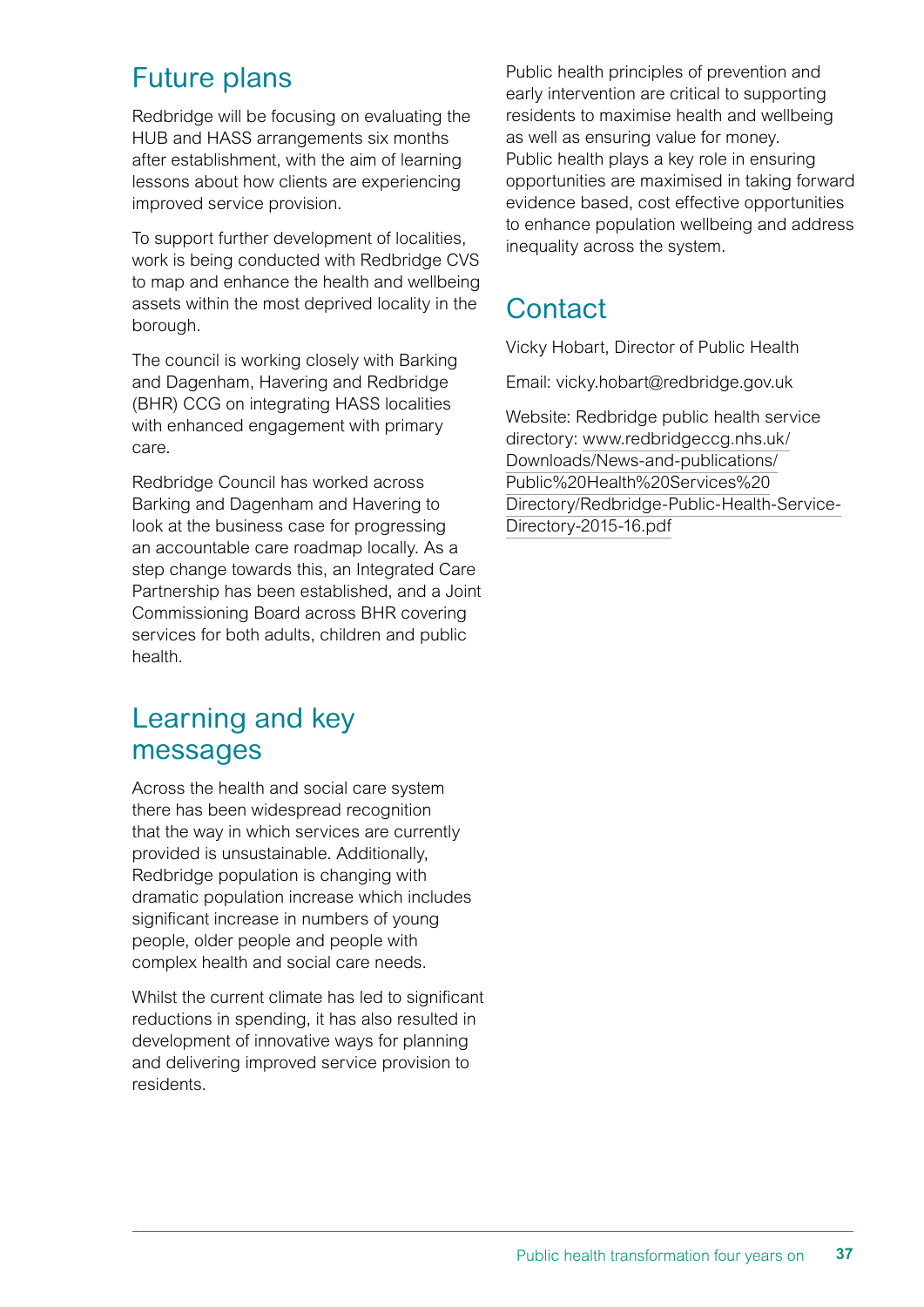## **Redcar & Cleveland Council**

"Sitting square in the middle of health inequalities is the issue of poverty. That's why I chair the health and wellbeing board and why we have four cabinet members on the board. The health and wellbeing of our communities needs a whole-council approach."

#### **Councillor Sue Jeffrey,**

Leader of the Council and Chair of the Health and Wellbeing Board

"The huge amount of community development work that our lead member, Councillor Lynn Pallister, does in her ward (one of the most deprived in the local area) was recognised earlier this month by the LGA when she was voted Councillor of the Year. I think this demonstrates the commitment to public health right from top to bottom in the local authority."

#### **Dr Paul Edmondson-Jones,**

outgoing Director of Public Health

### Key features

- Combining resources with neighbouring public health teams.
- A strong commitment to tackling health inequalities through tackling poverty.
- Targeting interventions on the most deprived communities.
- Taking health visiting and school nursing services in-house, aiming to develop a seamless 0-19 service for children and young people.
- Significant improvements in smoking prevalence and alcohol-related harm.

### **Context**

Redcar & Cleveland is a unitary authority area in the Tees Valley region of North Yorkshire, consisting of Redcar, Saltburnby-the-Sea, Guisborough, and small towns such as Brotton, Eston, Skelton and Loftus. It is a borough of great contrast and diversity with a population of 135,000. The borough experiences relatively high levels of deprivation, the 48th most deprived out of 326 in England.

In the most deprived ward, 9.3 per cent of the working age population are claiming Jobseeker's Allowance compared to 1.7 per cent in the least deprived wards. On average, a man living in the least deprived ward is likely to live to 83 years, 10 years more than a man in the most deprived ward. The difference between life expectancy for women in the most and the least deprived wards is 5.7 years. For both men and women, life expectancy is lower than the England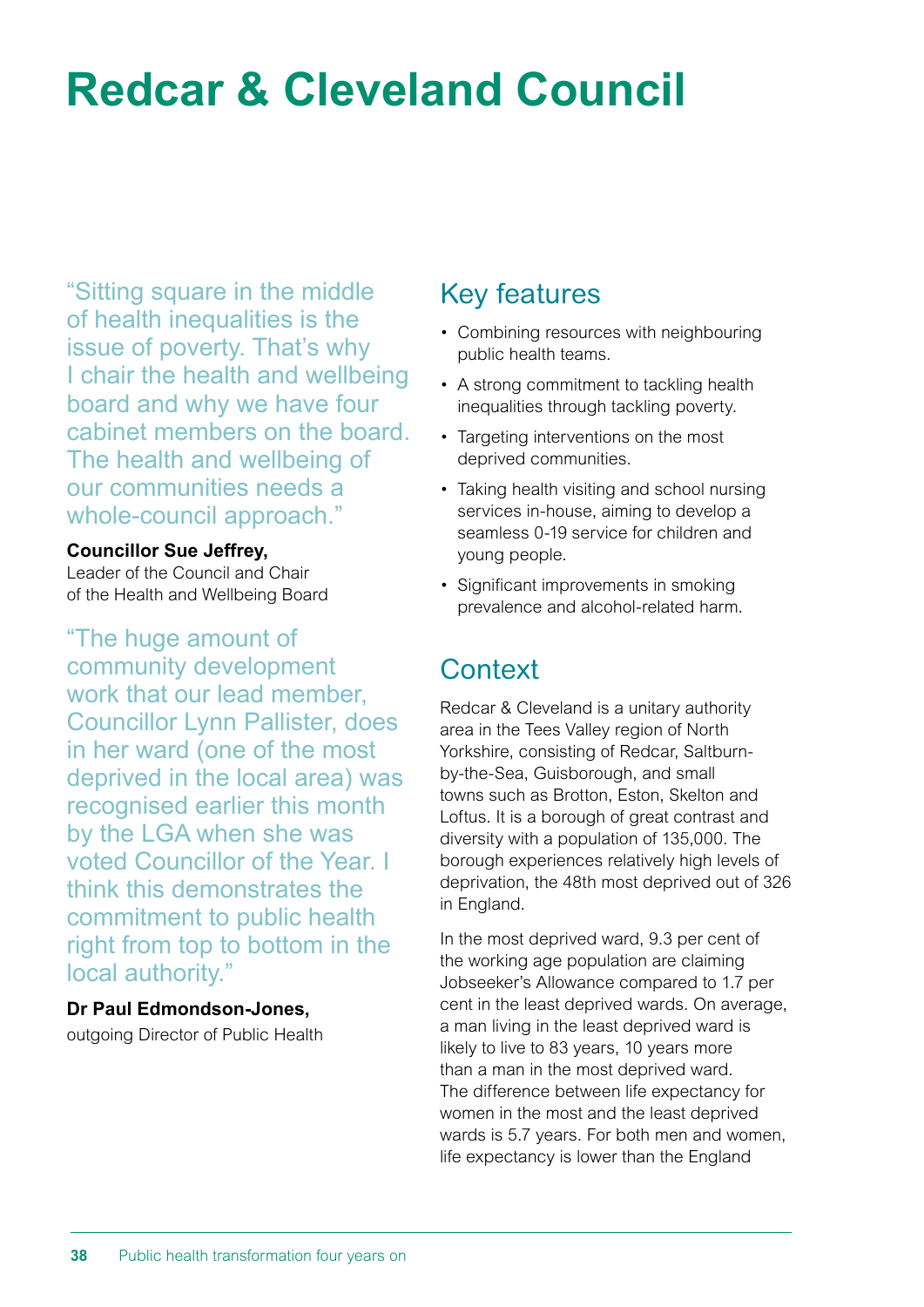average but is now the best in the North East and has been coming closer to the England average in recent years and the gap between the most and least deprived is closing. Nonetheless, in many areas the health and wellbeing of children and adults in Redcar & Cleveland remains worse than the average. This includes levels of teenage pregnancy, GCSE attainment, alcohol-related harm, selfharm, smoking related deaths and obesity. Rates of sexually transmitted infections, people killed and injured on roads and tuberculosis are better than average.

The background to most of the council's work since 2015, including the work of the public health team, is the closure of the majority of the steelworks in the area which led to 2,000 employees losing their jobs as well as 1,500 more from the supply chain, with adverse impacts on their dependants and on their health and wellbeing.

#### **Organisation**

At the transfer of public health to local government in 2013, a shared public health service was set up across the five local authorities of the Tees Valley, enabling public health to do some things once rather than five times. However, on one local authority withdrawing from this arrangement for financial reasons, the shared service was no longer viable as a standalone organisation. It now exists as a virtual organisation through cooperation and joint activity where possible, for example, in developing a joint JSNA, and the Tees-wide sexual health service has been retained. An interim joint DPH has been appointed with Middlesbrough and further cooperation is being explored in relation to related health improvement, healthcare quality and public protection services, including trading standards, environmental health and homelessness services. The councils have recognised the similarities in population, deprivation and need across South Tees and believe that combining resources provides the best opportunity to improve outcomes and reduce inequalities.

### Highlights of progress

#### **Supporting people to deal with the impact of the steelworks closure**

The public health team has worked closely with the CCG on the ground looking at the health impact of the closures, including the impact on mental health and on community resilience and ensuring that there were appropriate services in place to support people who have lost their jobs as well as their families. Much of the response has required a council-wide approach, for example in relation to welfare benefits advice, re-training initiatives and winter warmth support. But now that public health is part of the local authority, the director believes that he and his team have been given much greater opportunities to influence the support provided and to understand the potential for drawing on the range of council services than they would have had within the NHS.

#### **Suicide prevention**

Following a North of England Mental Health Development Unit (NEMHDU) 2015 Autumn Conference on Suicide Prevention a range of stakeholders set up a steering group to develop a new programme aimed at promoting mental resilience and wellbeing primarily amongst males. The programme was designed to use the football fan culture as a medium to support male mental health resilience in the local community.

Redcar & Cleveland was chosen as a pilot area with a focus on targeting men over 40 who have been impacted by the recent closure of SSI Steelworks and the loss of their employment. 'Team Talk' was launched in 2016 in partnership with Middlesbrough Football Club Foundation and a number of local community "boot rooms" have been developed. The model looks at tackling social isolation and loneliness by supporting men to maintain latent functions such as time structure during the day, continued shared experiences with others, goal setting and continuing to be active, and adopting coproduction with participants. There is now a well-established group in central Redcar, attended by 20 men and two more "boot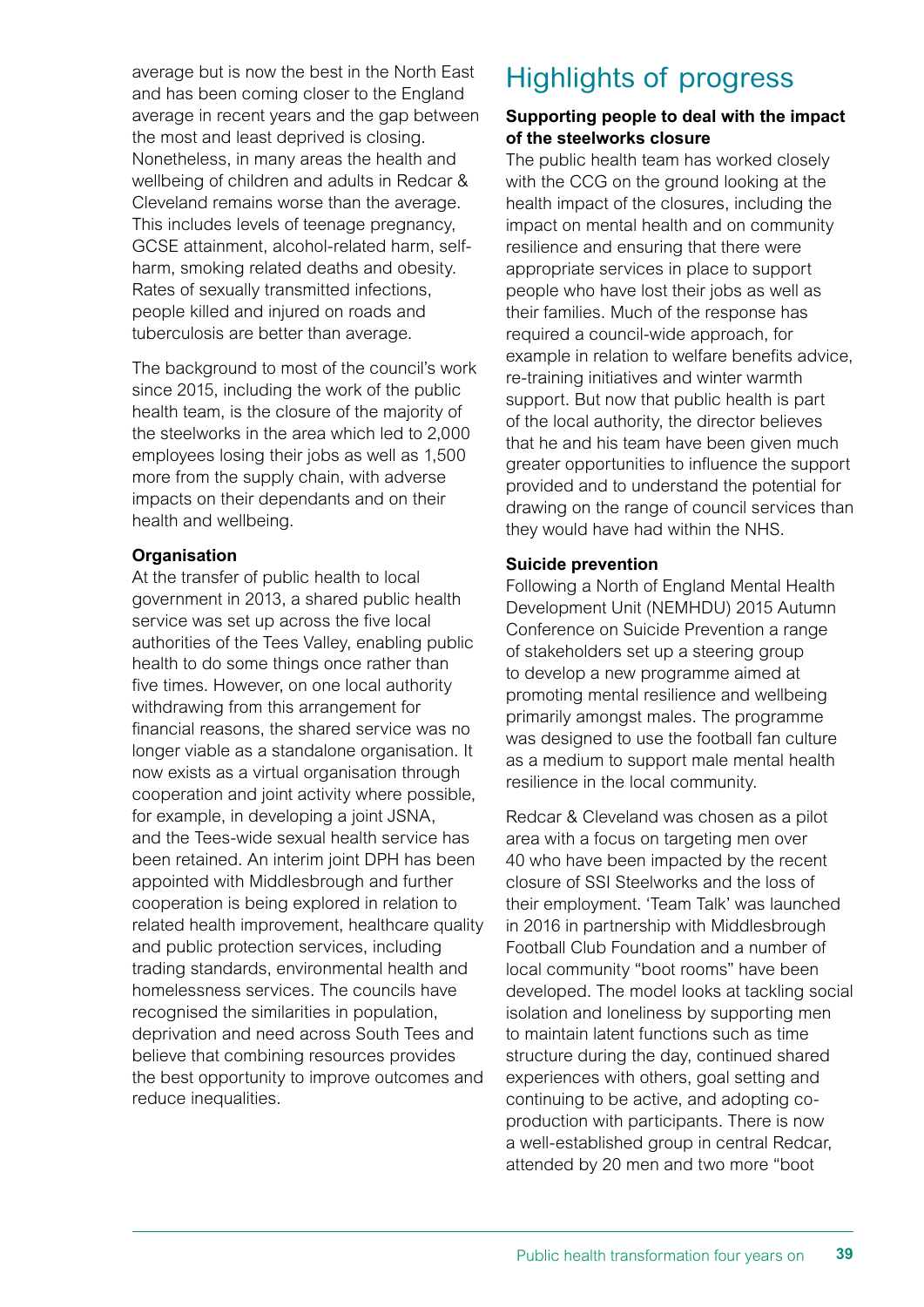rooms" are currently in development. The project is currently being evaluated by [North of England Mental Health Development](http://www.google.co.uk/url?sa=t&rct=j&q=&esrc=s&source=web&cd=1&cad=rja&uact=8&ved=0ahUKEwjQuJXa7cvRAhWDtBoKHRdiBocQFgghMAA&url=http%3A%2F%2Fwww.nemhdu.org.uk%2F&usg=AFQjCNGk5Ii5J4Js3FSv6YFjTnaRXjQCFg&bvm=bv.144224172,d.d2s)  [Unit](http://www.google.co.uk/url?sa=t&rct=j&q=&esrc=s&source=web&cd=1&cad=rja&uact=8&ved=0ahUKEwjQuJXa7cvRAhWDtBoKHRdiBocQFgghMAA&url=http%3A%2F%2Fwww.nemhdu.org.uk%2F&usg=AFQjCNGk5Ii5J4Js3FSv6YFjTnaRXjQCFg&bvm=bv.144224172,d.d2s) (NEMHDU) and a number of positive outcomes have already been reported. It is hoped that if successful the model will be adapted for implementation across other areas in the North East.

#### **Health of children 0-19**

In anticipation of the transfer of responsibility for public health for the 0-19 age group, the public health team decided to go out to tender for the health visiting and school nursing services. The tendering exercise did not produce an affordable and appropriate way of providing the services so a decision was made to take both services in-house as directly provided services by the council.

This move has proved very successful in bringing these services closer to social care and embedding them with children's centres. The outgoing director believes it is producing a much more seamless 0-19 service. The journey is only just at the beginning and much work will be required in bringing together the different cultures of social care and the services which were previously part of the NHS, but the public health team is excited by the opportunities they see resulting from the close interrelationship of the services for giving children a better start in life.

#### **Reduction in smoking rates**

The latest smoking prevalence data released in July 2016, show that smoking prevalence in Redcar & Cleveland fell from 21.8 per cent of the adult population in 2013 to 17.3 per cent by 2015. The borough is now well below the North East average and only just above the England average.

Forming a key part of local public health work, Tobacco Control has numerous initiatives that contribute to this continuing, downward trajectory in smoking prevalence. The borough is also one of the few areas nationally seeing an increase in referrals to smoking cessation services.

There is a strong partnership approach, both locally and across South Tees, with aligned delivery models achieving maximum value from resources. This is particularly well integrated in relation to smoking in pregnancy, with a successful multi-agency partnership in place. Achievements include significant increases in referrals of pregnant women (up 25 per cent in quarter 1 2016/17 on quarter 1 2015/16) and continued reductions, over four years, in 'Smoking At Time Of Delivery'. This follows work with the CCG and trusts to implement the North East BabyClear programme into midwifery provision. In addition, there is a Nicotine Replacement Therapy (NRT) pilot for pregnant women who are smoking, and midwives use pregnancy dolls with them to demonstrate the risks smoking poses to their baby.

In addition to work with pregnant women in the hospital setting, significant progress has been made in establishing discharge referral pathways from other wards into community stop smoking services. Close working with the mental health trust, to assist them in going, and remaining, smoke free across all their sites, is addressing significant health inequalities amongst individuals with long term conditions. In the community, the adoption of a community asset/capacity development approach – across six identified Priority Place areas – addresses health inequalities in disadvantaged areas.

Following community consultations each target ward has developed its own Smokefree Communities action plan.

#### **Substance misuse**

Alcohol-related harm is a significant cause of concern with analysis suggesting Redcar & Cleveland experience some of the greatest health harms. Estimates suggested that 19.2 per cent of residents who drink alcohol were doing so at 'increasing risk' levels and 6.4 per cent were drinking at 'higher risk' levels. The substance misuse partnership led by the public health team commissioned a series of interventions to support individuals through treatment and rehabilitation, counselling, housing, debt advice and support.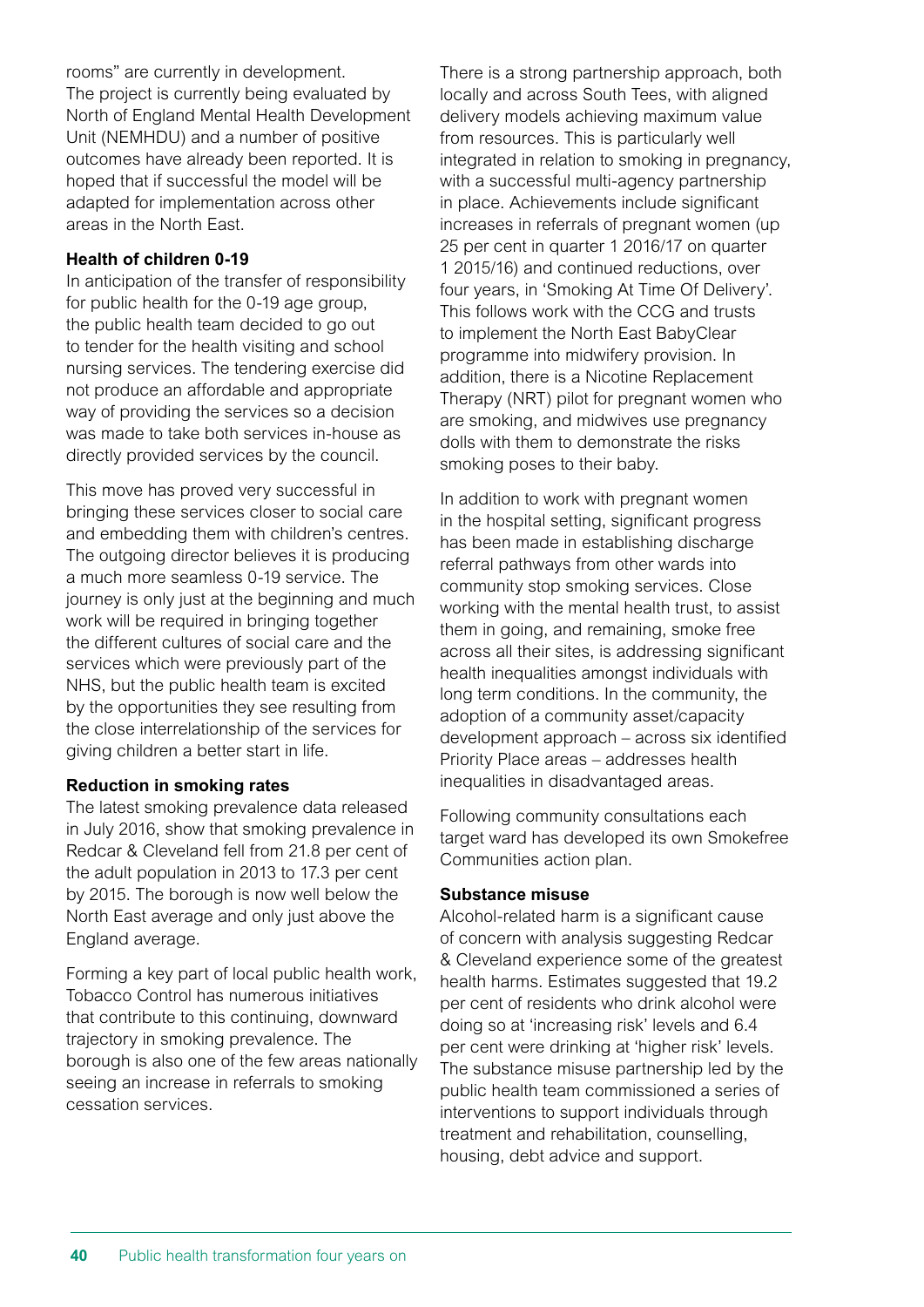There has now been a significant fall in alcohol-related admissions and Redcar & Cleveland now has the lowest number of admissions in the North East.

Hospital Alcohol Admissions figures (AAF1) show a 20 per cent fall in alcohol-related admissions locally between 2011 and 2016. There is also a continued decline in numbers presenting to the hospital. One of the major contributory factors is the work of the Hospital Interventions and Liaison Team (HILT), based at James Cook hospital, serving South Tees.

HILT delivers three key strands:

- The effective relationship between the HILT, A&E and acute assessment teams facilitates high volume screening and assessment of patients presenting to the hospital. Referral to HILT is also an option on the A&E electronic case management system, Symphony. A high percentage of patients also receive Identification and Brief Advice (IBA) and/or Extended IBA. This triggers one of three pathway options: a discharge home (early prevention); referral into the clinical team; or a referral into community services (prevention and treatment working side by side).
- Where there is an identified clinical need, HILT provides a pharmacological input, followed by onward referral into the community. This connection with community services is critical in reducing repeat A&E attendances.
- HILT provides support for maternity services, and the antenatal pathway.

### Targeted interventions

#### **Priority Places**

The Priority Places programme focuses on providing health improvement interventions to the six most deprived communities in the borough through an asset-based approach. For example, engaging young people in sporting activities has impacted on antisocial behaviour, volunteer Community Health Champions have been recruited and trained to empower people to deliver brief interventions and promote lifestyle changes to improve health and volunteer walk leaders have been recruited to establish and maintain walking groups. In response to the impact of changes in welfare benefits on the most disadvantaged members of the community, public health has funded and worked closely with Footprints, a voluntary organisation which operated the Redcar Area food bank project, which is part of the Trussell Trust's national network of food banks. The Food Bank project provides short-term relief for people experiencing financial and food poverty and supports individuals to access further information and support. There are currently nine food bank distribution centres across the borough.

Also as part of Priority Places, public health services have focused on working with parents in the most disadvantaged areas to give their children the best start in life. This has included intensive efforts to reduce smoking at the time of delivery and increase breast feeding.

#### **1. Transformation challenge**

Public health was involved in the establishment of the Troubled Families programme in Redcar & Cleveland and had led the development of a similar model for vulnerable adults that led to a bid to the Transformation Challenge programme. The project aims to transform the lives of vulnerable adults in the most deprived wards (the Priority Places). It aims to do this by testing whether a dedicated community key worker can support vulnerable adults to improve their lives, by helping address the complex mix of issues they face. The Transformation Challenge programme is funded from a £1 million national grant to support the development of a key worker approach for vulnerable adults. The project builds on the early help zone model (supporting the coordination of efforts across partners at a community level), and the 'troubled families' approach of supporting the whole family. This approach to early, local intervention and support has transformed service delivery, joining up current public and voluntary services in a more coherent way.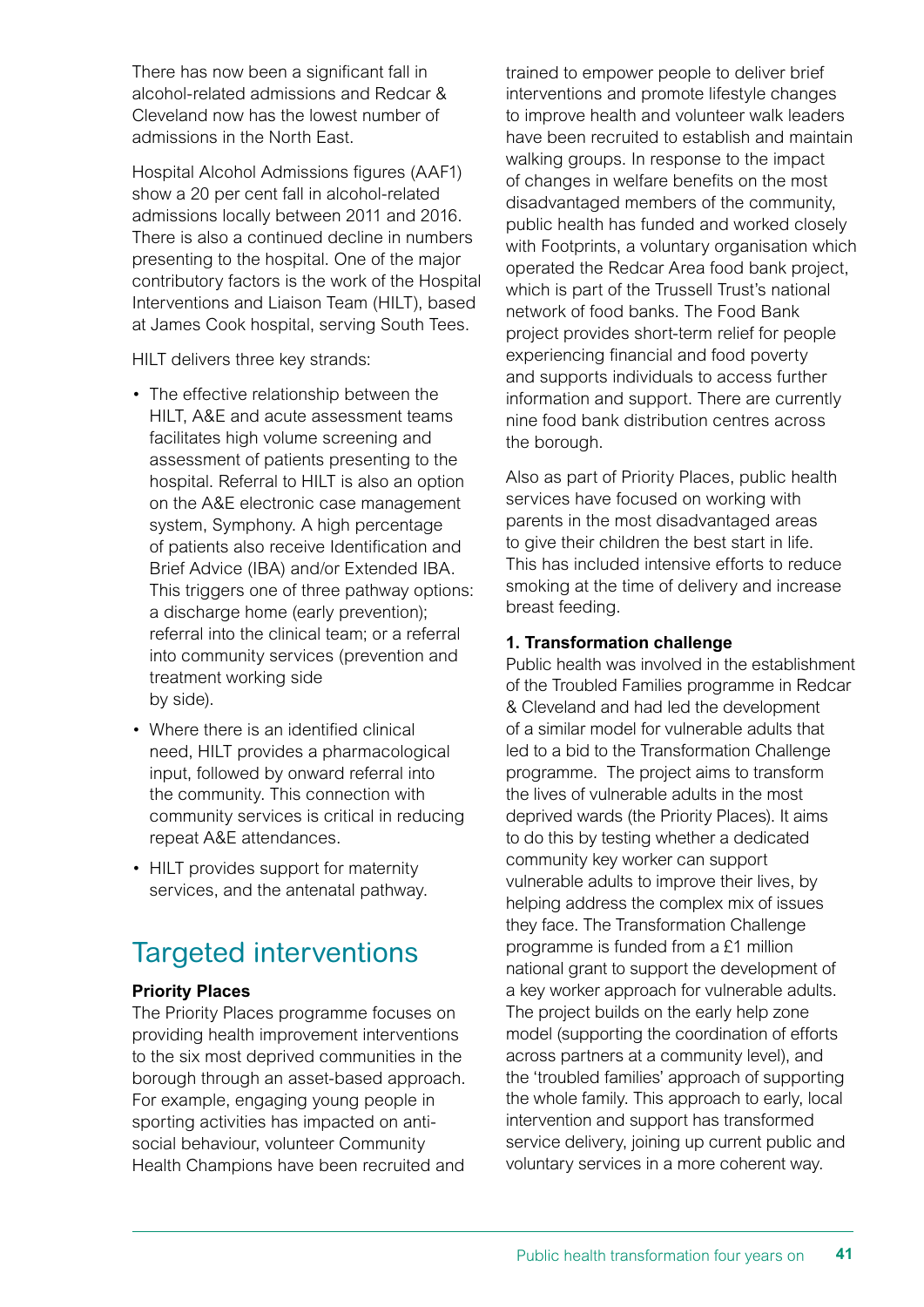Although still early days for the project with only a small number of cases closed and in a position to be evaluated some positive outcomes have been demonstrated, including improved health and wellbeing (selfassessment), reduction in domestic abuse (25 per cent), drug and alcohol misuse (22 per cent), unmanageable debt (50 per cent) and significant reduction in use of resources across partners. The impact on resources for one client, comparing the six months prior to the intervention and the six months post intervention, demonstrate savings of over £150,000.

#### **2. Due North Project**

The Redcar & Cleveland health and wellbeing board commissioned a project to be implemented locally in response to a 'Due North' inquiry into social inequalities in the North of England. The group proposed that a 'place project' in a 'small area' to tackle child poverty be implemented and to use an integrated model for health delivery that places community engagement as core. Community leaders and members of the community would be supported to lead and drive the 'health agenda' in the area by focusing on the wider determinants of health and strengthening partnership delivery. The model of delivery established in the small area could become a prototype that could be spread to tackle priority issues in other parts of the borough.

The Grangetown ward was chosen for the pilot. The ward has the highest proportion (28.2 per cent) of its population under 16 compared to the borough as a whole. Grangetown also has the highest proportion (48 per cent) of under 16s living in poverty. The Grangetown Child Poverty Community Partnership has been established and consists of 17 multi-disciplinary members. Four broad areas of interventions are being addressed:

- finance, income and welfare
- health and wellbeing
- employment, education and skills development
- housing, neighbourhood and communities.

Initiatives undertaken so far include the following:

- Partners are actively recruiting and referring clients who would normally not access services as part of the boroughwide benefit take-up work. From 1 April to 31 August 2016, £1.1 million was raised for residents of the borough, considerably higher than the £790,000 drawn down in the same time frame in 2015.
- Work is being undertaken with South Yorkshire and South Bank credit unions to establish an integrated offer for sustainable financial management by clients. A model is being test with a minimal level of provision within Grangetown ward, with the aim of increasing choice and improving access to services.
- The routes to employment lead has aligned with the Tees Youth Employment Initiative (YEI) and funded the youth job club in Grangetown. At the end of the first five months of the project, the team was working with 39 residents from Grangetown – 11 had been helped through vocational training; nine had gone into employment; and four into apprenticeships. Vacancies for apprenticeship in the borough were 30 per cent down for the first quarter of 2016/17 compared to 2015/16.
- The adult learning and skills team are testing a model to deliver some of their sessions locally in the Grangetown community to improve access. Initial indications show an improved uptake from the ward. Adult skills and learning staff are being trained by children's centre staff to provide parenting courses as part of the skills development programme.
- Jointly with the South Tees Clinical Commissioning Group lead, a similar model to the 'Wealthier Healthier Children' project in Glasgow is being implemented with South Tees maternity service and Middlesbrough Council to ensure that economic assessments are performed during pregnancy and the vulnerable families are provided with financial support before the child is born.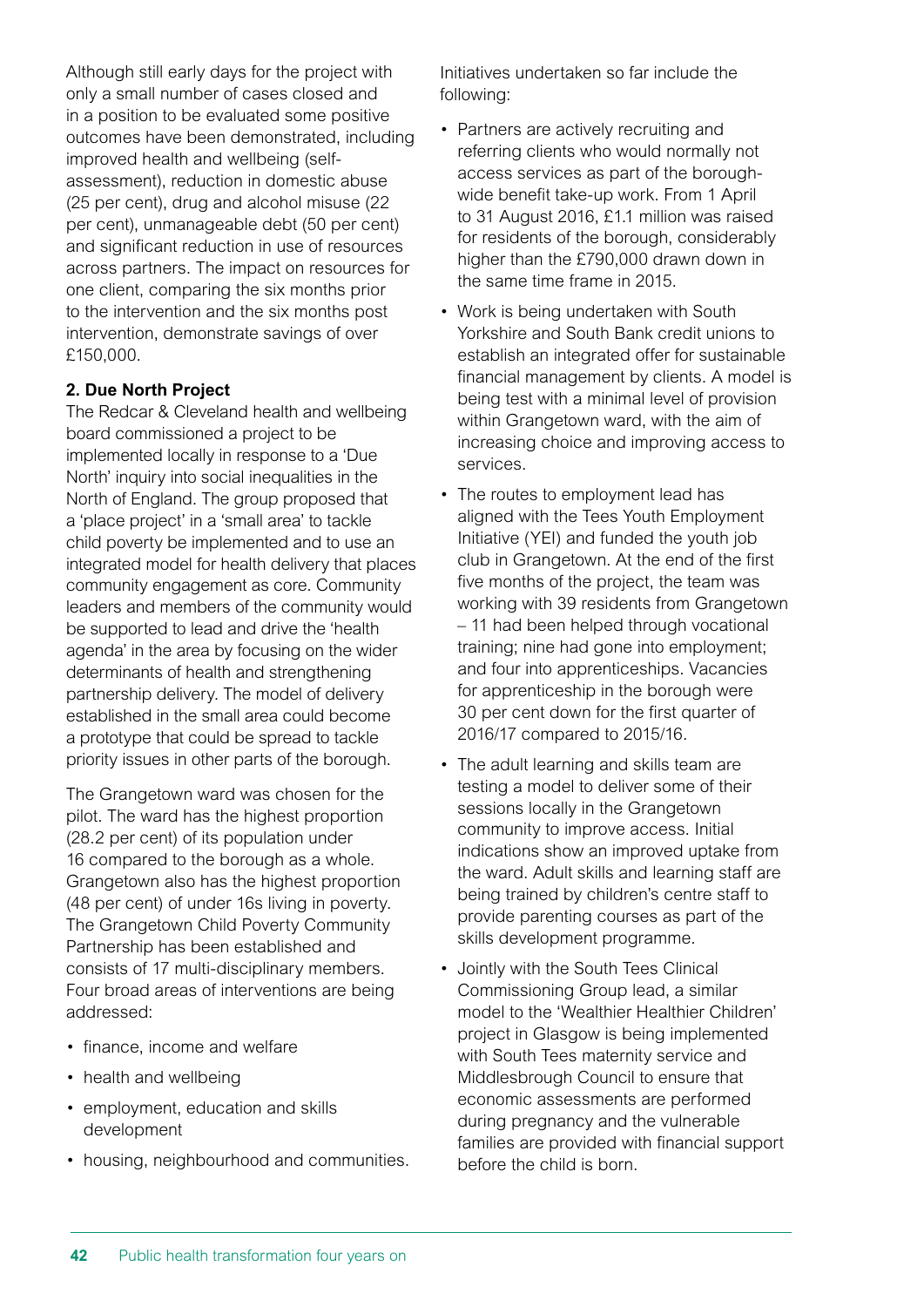- The youth worker and health improvement lead are piloting a model for young health champions in Grangetown that builds on the 'community agents' scheme. This is intended as an advocacy scheme for behavioural change and to raise aspirations among vulnerable youth.
- Working with two local charities, agreement has been gained to host a food bank at the Grangetown neighbourhoods centre. This will begin to operate early in January 2017. A 'next steps shop' that offers sale of food items at very reduced prices is also being explored as well as a school holiday 'hunger scheme' for children entitled to free school meals.

The community partnership has helped to raise the profile of child poverty among partners. Using a small area to drive delivery makes it easier to identify and engage the right people and to gain the interest of members of the community. An important addition to the project group has been a local head teacher who acts as the expert for school-based interventions.

### Future plans

The borough has seen some remarkable successes in the last two years includes the reductions in the life expectancy gap, and the lifestyle drivers for this, notably smoking prevalence and alcohol abuse. Financial constraints will mean an overall reduction in next year's budget for public health. This has meant taking a long hard look at the evidence for what works. As a result, the public health team will be doing more targeted interventions in areas such as smoking cessation, targeting, for example, workplaces with concentrations of manual workers, pregnant women and schools.

Increasing physical activity, particularly among the most disadvantaged groups will be a key objective, including, for example, working with schools and leisure services to increase swimming opportunities for children.

#### Councillor Perspective: Councillor Sue Jeffrey, Leader of the council and Chair of the health and wellbeing board

The health and wellbeing board is seen as the successor to the local strategic partnership whose job is to work with partners to improve the wellbeing of communities in Redcar & Cleveland. The council has been concerned about statistics on child poverty which have focused attention on poverty as a health issue. But Councillor Jeffrey is also clear that 'early help' is what is going to make the difference, reducing the need for expensive late interventions as well as reablement to support independence.

She also emphasises the importance of community capacity-building and resilience and the need to invest in this, pointing to the Grangetown 'Due North' project as an example where the community is coming together with commissioners and providers of services to do things differently.

"I've been absolutely clear that building communities is central and that we should prioritise this – we do not see this as a cheap option but as an imperative for longterm investment."

### Learning and key messages

- The council has a clear vision for its services across children and adults care and health to 'shift the emphasis across all our service areas towards early help and prevention – promoting independence rather than creating dependence and promoting wellbeing through innovative commissioning and providing services that are person centred, joined-up and safe'.
- For public health, this model has represented a fundamental shift in its approach to improving health and reducing health inequalities, by moving from a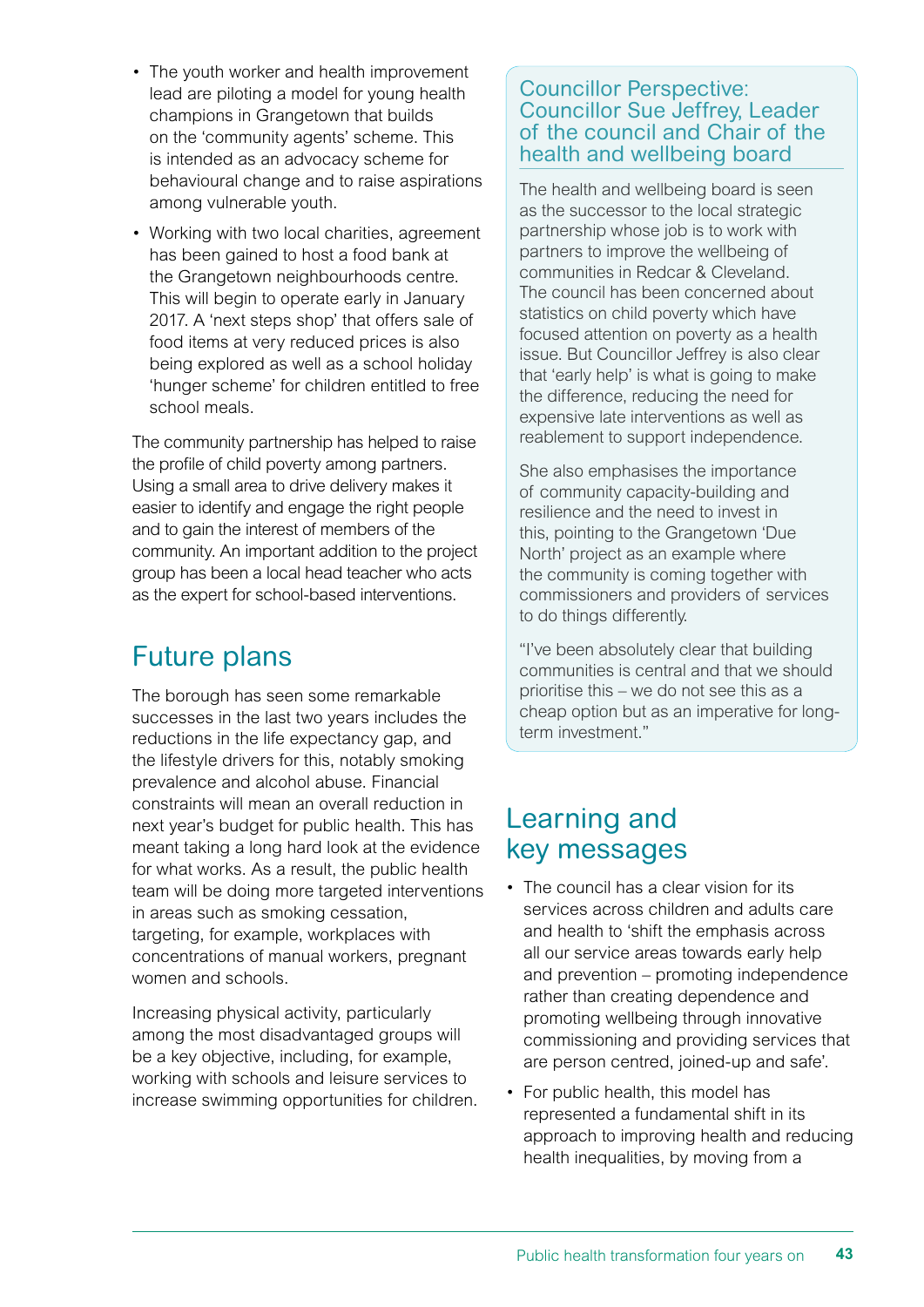specialist medical model to a sustainable communities approach built at greater scale in the target communities. All commissioning with people services is now directed at supporting broad-based behaviour change through existing contact points and embedding the development of social capital.

### **Contact**

Mark Adams, Assistant Director of Public Health Email: [mark.adams@redcar-cleveland.gov.uk](mailto:mark.adams@redcar-cleveland.gov.uk) Website: [www.redcar-cleveland.](http://www.redcar-cleveland.gov.uk/rcbcweb.nsf/web+full+list/c4869a5bdb0681bb80257a1a0057b435) [gov.uk/rcbcweb.nsf/web+full+list/](http://www.redcar-cleveland.gov.uk/rcbcweb.nsf/web+full+list/c4869a5bdb0681bb80257a1a0057b435) [c4869a5bdb0681bb80257a1a0057b435](http://www.redcar-cleveland.gov.uk/rcbcweb.nsf/web+full+list/c4869a5bdb0681bb80257a1a0057b435)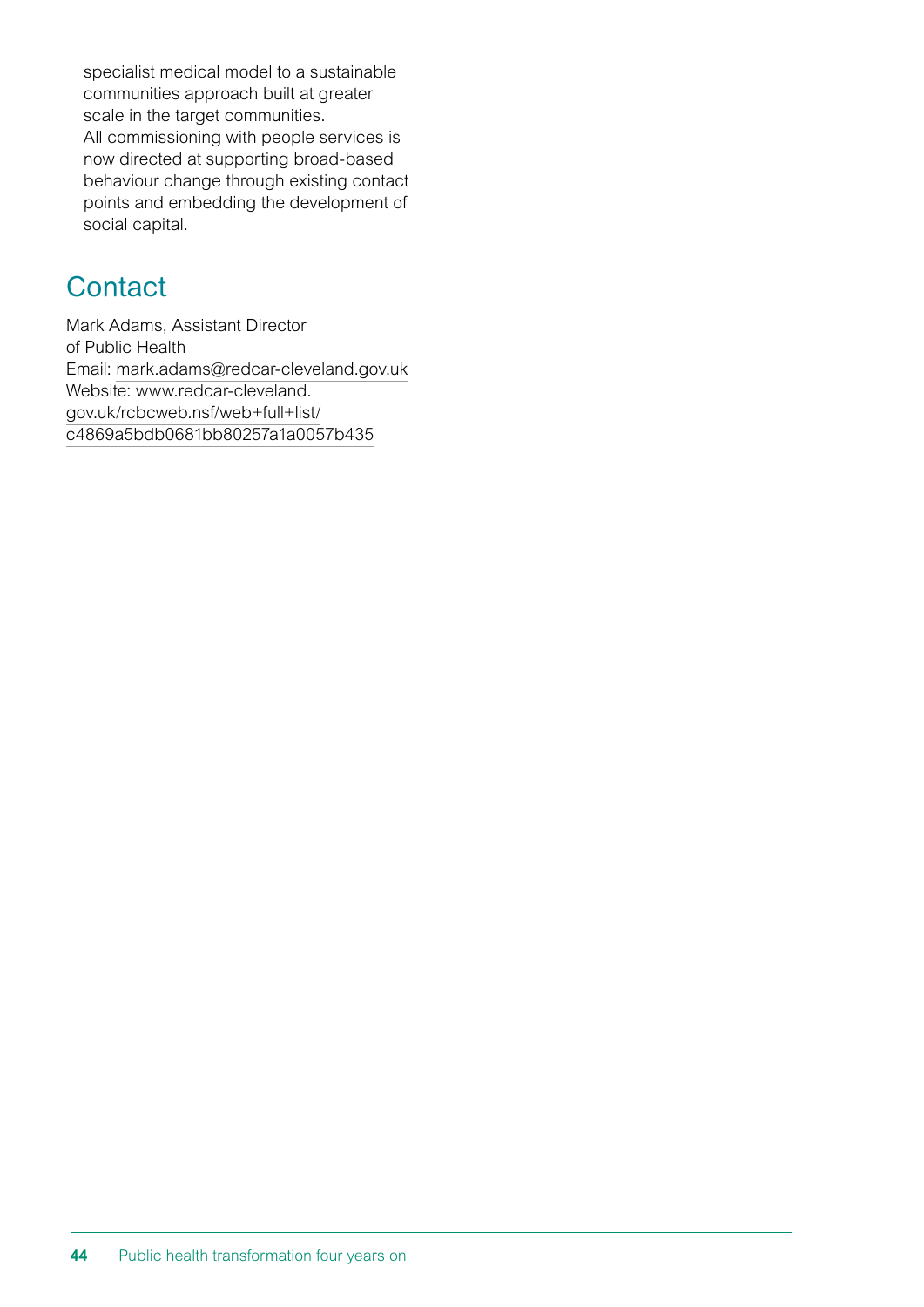# **Sheffield City Council**

"It took time for public health to adjust to working in local government, and for the council to fully take on board the implications of being a public health organisation. As relationships have developed and progress has been made, there is considerable political and organisational enthusiasm for promoting health and tackling health inequalities."

#### **Councillor Cate McDonald,**

Cabinet Member for Health and Social Care

"Since I arrived in Sheffield I have been struck by the level of ambition for public health and addressing health inequalities. This doesn't belie the scale of the challenge. The model of public health we have is the right one for us, we have some very talented staff who remain enthusiastic. The obvious challenge is to deploy the skills and expertise to really and truly deliver the ambition of health and health inequalities in all policies and programmes.

### This needs to be achieved across the totality of the city's resource commitments."

#### **Greg Fell,**

Director of Public Health, Sheffield City Council

"Embedding public health in the children and young people's portfolio has brought great benefits; children's public health works across the council and the CCG and has helped improve the way we plan and commission through their focus on evidence-base, evaluation and the importance of health and wellbeing in early years."

#### **Jayne Ludlam,**

Executive Director Children, Young People and Families

### Key features

- Whole-scale transformation of children and young people's services, supported by public health.
- Work and health is an area of priority for Sheffield and Sheffield City Region with several pilots implemented or planned.
- Dispersed model, with plans to deepen and extend Sheffield's role as a public health organisation.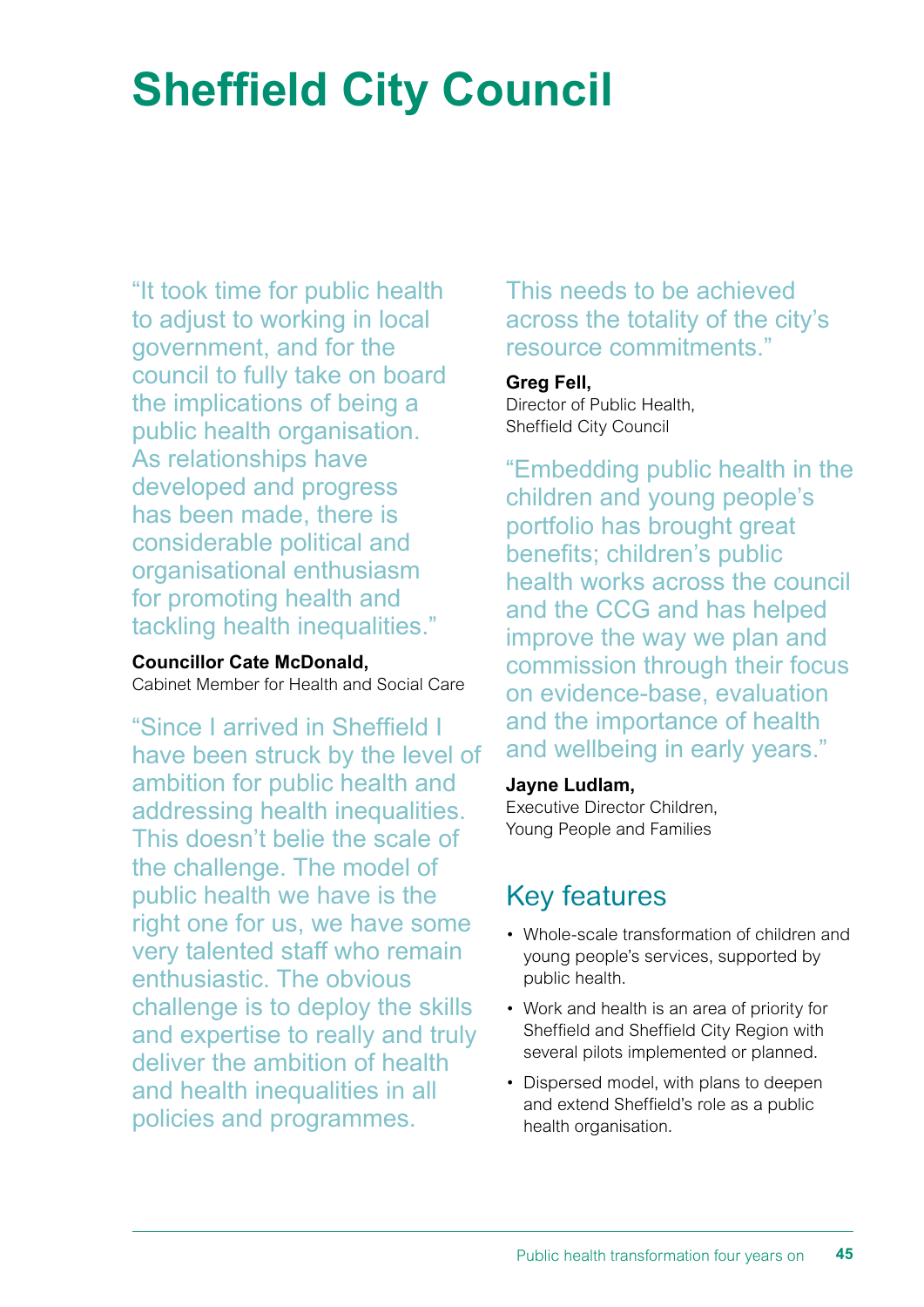### **Context**

Sheffield is a large city with a population of around 563,750 people. It is a highly diverse city, with about 17 per cent of people from black and minority ethnic communities. Sheffield is one of the 20 per cent most deprived unitary authorities in England, and almost a quarter of children live in low income families. Healthy life expectancy for both men and women is lower than the England average, not improving, and with significant inequalities within the Sheffield population.

#### **Organisation**

Sheffield has operated a fully dispersed public health system since the transfer to the local authority. The ethos is that the whole council is a public health organisation, responsible for improving health outcomes and reducing health inequalities across all its functions, policies and services.

Responsibility for public health delivery, public health staff and the public health grant, is divided between council directorates and political portfolios, particularly:

- Children, young people and families all 0-19 services
- Place lifestyles, including tackling smoking and obesity
- Communities supporting neighbourhoods.

The DPH has a strategic advisory and leadership role for public health across the council and the CCG, and retains managerial responsibility for health protection, public health development and healthcare public health. The director manages a core team and also coordinates the wider public health leadership team. This involves senior public health staff from council directorates and the CCG who come together to ensure that public health works to shared health and wellbeing priorities and high standards of practice. The current director has been in post since February 2016.

### Highlights of progress

#### **Children, young people and families**

Sheffield is undertaking a whole-scale transformation of its services for children and young people. In order to continue to improve outcomes at a time of ever tightening resources, the Children and Young People's Health and Wellbeing Transformation Board is working to integrate services across the council, the NHS and other partners, and to shift investment to prevention. Public health has an important role in supporting the entire transformation programme through helping develop comprehensive, evidence-based approaches. It is also involved in supporting specific preventative initiatives. Two of the transformation board's workstreams are:

- Future in Mind children's emotional health and wellbeing
- Best Start children 0-5 and maternity services.

#### **Future in Mind**

The Sheffield Healthy Minds framework is part of a national pilot funded by NHS England and the Department for Education. The Sheffield pilot involves 10 schools which are aiming to change the school culture to create a greater understanding of children and young people's emotional wellbeing and mental health needs. The pilot provides CAMHS 'in reach' into schools focusing on promoting mental wellbeing and resilience. Key elements include:

- a CAMHS school link practitioner in which CAMHS offers general quidance. consultation and support to schools
- training for staff, and establishing staff emotional wellbeing champions
- student wellbeing champions to identify solutions from a young person's perspective
- better health and wellbeing in PSHE classes.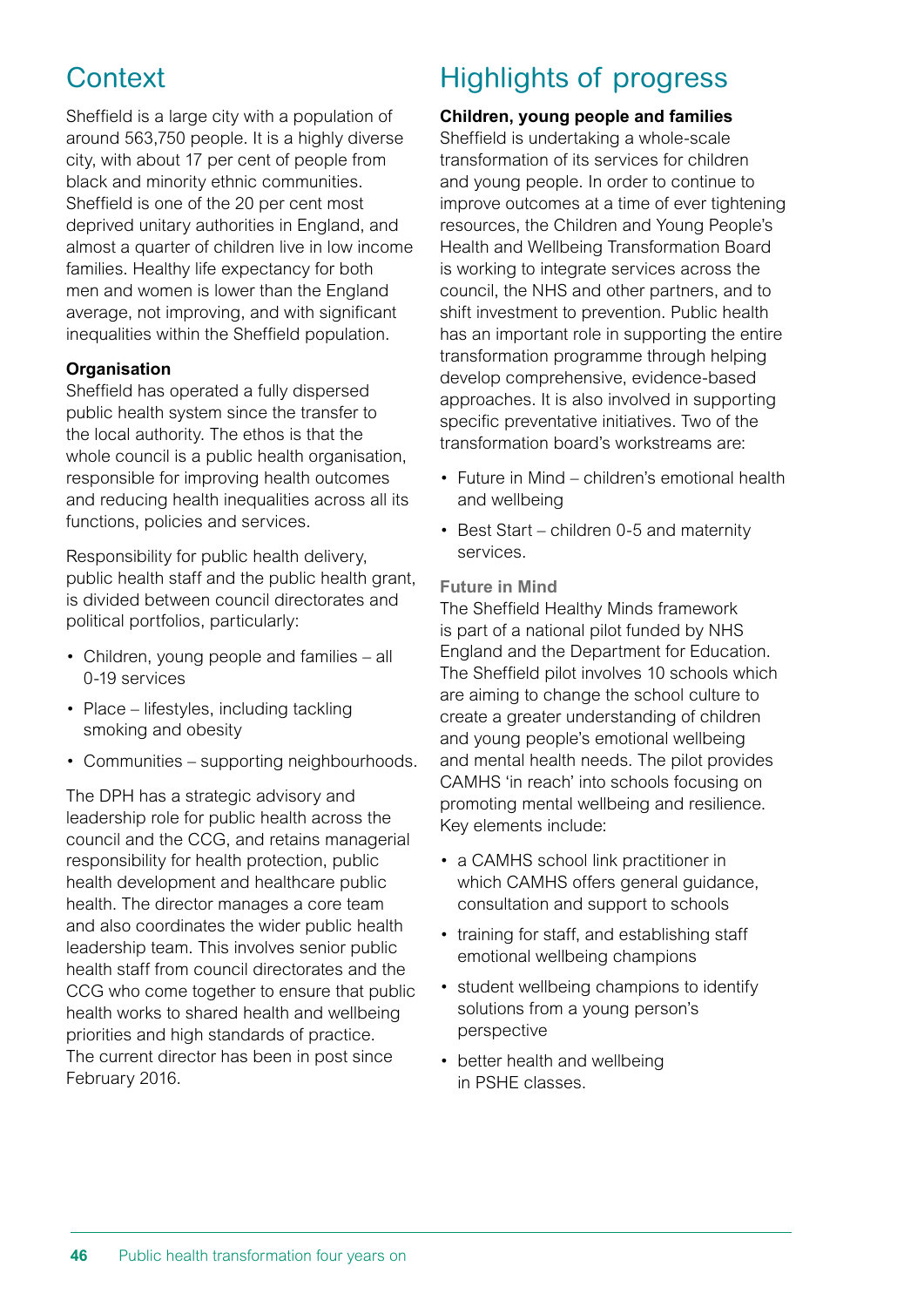Listening to children and young people was a fundamental element of the framework. Audits of secondary schools found, for example, that young people did not necessarily want to see a counsellor to talk about mental health problems, they wanted the school to become a more supportive environment. Sleep was also identified as a big problem for many young people, and schools are looking to help with this.

The pilot is proving to be very successful. It is being extended to 40 schools using a phased approach and there is an intention to roll delivery out across the city with investment from schools, the council and the NHS.

#### **Best Start**

The Best Start strategy involves the redesign of the early years' services, recognising the importance of investment in early childhood to promote long and healthy lives. Examples of successful initiatives include the following:

Multi-agency work is taking place with midwives and health visitors to promote breastfeeding, dental health, nutrition and weaning. Sheffield is achieving higher breastfeeding initiation and maintenance rates at six to eight weeks than the national average: 80.1 and 51.2 respectively in 2015. Similarly, a focus on helping pregnant women to stop smoking and to maintain this postnatally through support provided seamlessly by midwifery and health visiting services is contributing to delivery of the Best Start strategy.

In addition, the Sheffield public health team provide a doula service, a volunteering service in which vulnerable women receive support from a doula volunteer for six weeks before and six weeks after birth. The service supports vulnerable women to access mainstream maternity services; it promotes and supports new mums to initiate and maintain breastfeeding and ensures families are provided with advice and guidance to ensure the best start in life. Positive outcomes from the programme include 91 per cent of women initiated breastfeeding and 72 per cent continued at 6-8 weeks.

**Integrated sexual health services** The children and families portfolio also leads the commissioning of sexual health services. Activity here has included a full service redesign and the establishment of Sexual Health Sheffield provided by Sheffield Teaching Hospital.

**Future plans for children and young people's services**

Public health staff are now part of an integrated children and young people's commissioning structure which works across both the CCG and the council. As delivery of the transformation workstreams progress, many preventative approaches will be introduced, including:

integration of services at a locality level

- (eg health visiting and school nursing services becoming an integrated 0-19 Healthy Child programme service)
- re-design of services so that care is offered closer to home
- a focus on 'Making Every Contact Count'
- comprehensive training for professionals working with children and young people and their families
- encouraging the wider system, eg schools, to prioritise health outcomes
- as a next step, improved commissioning and pooled budgets.

#### **Work and health**

Improving health and wellbeing through helping people into employment is a priority for Sheffield Council. Public health has an important role in developing the policy and its delivery, working with national, city-region and council colleagues, including the council's learning and skills team. In particular, public health provides a conduit between health and employment services, and assists in joiningup support. A range of pilot interventions are either underway or planned, including the following:

Sheffield's Working Well pilot, funded by public health and Sheffield Job Centre, targets people who are in receipt of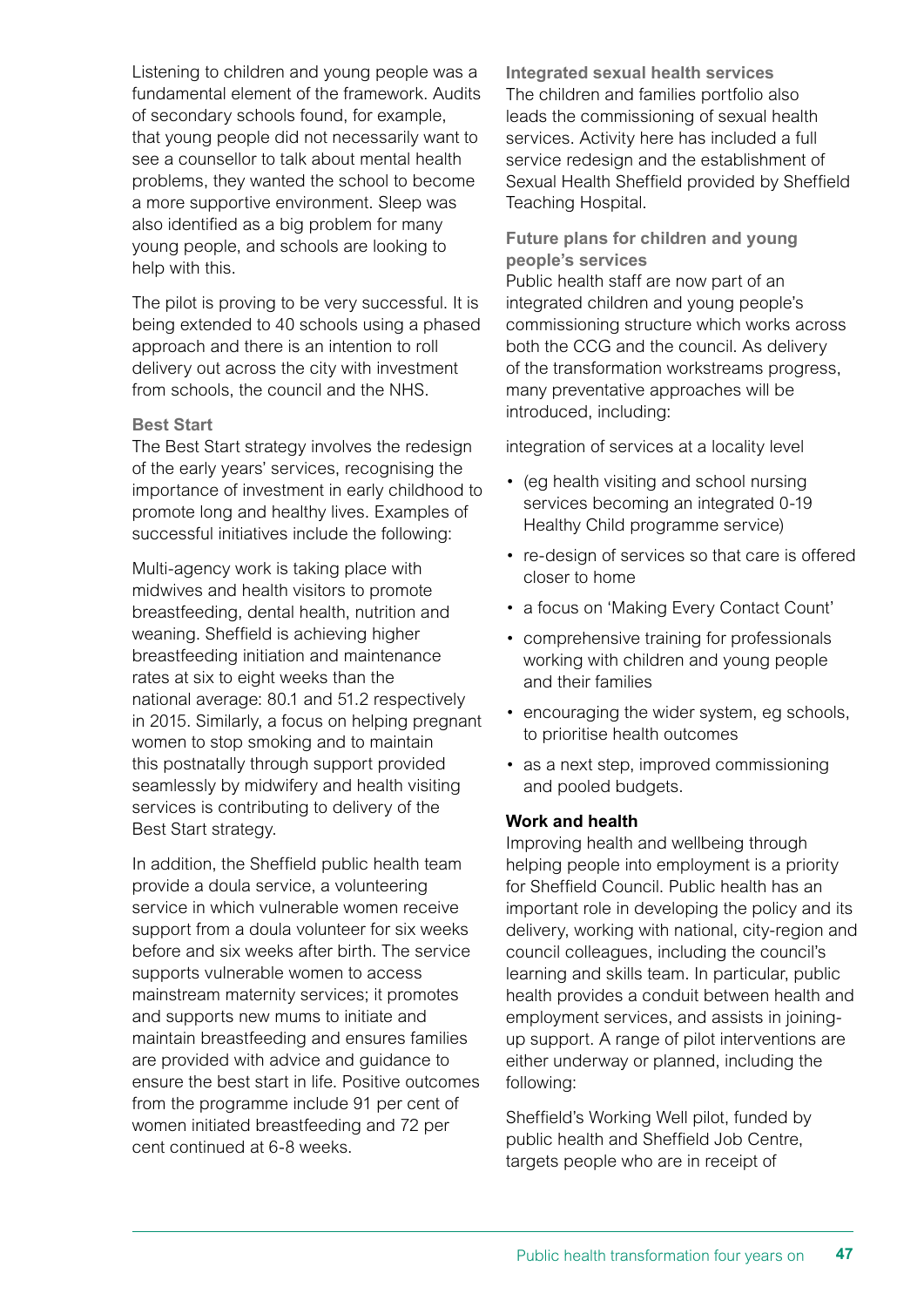Employment Support Allowance. Local development trusts in three localities with high levels of health-related unemployment were commissioned to deliver a support programme based on the Steps to Excellence model in which participants receive one-toone or group support focused on their abilities rather than their problems.

Sheffield is spending £1 million of funding – lifelong learning and skills, 'Sheffield Working Fund' – on improving employment outcomes for people with mental health problems, learning disabilities and autism. This project will use learning from the Working Well pilot, and will involve working closely with social care to reduce care costs through increased employment.

Sheffield City Region is one of the devolved regions contributing to the design of the new national Work and Health programme. Two pilots are currently being designed, and will operate across the city region.

Work and Health pilot – Sheffield successfully bid for funding from the Department for Work and Pensions (DWP) to deliver a programme that tackles the barriers people face to remaining in or returning to work. The programme will be based on a key worker model and may include provision of psychological therapy to avoid the wait for referral from primary care, peer support and debt and housing support. The Working Well programme will be absorbed in this pilot.

Health and Work Innovation pilot – funding has been awarded from the DWP and Department of Health joint Health and Work Innovation Fund to develop innovative approaches to employment for people with two specific conditions: mild to moderate mental health problems and muscular skeletal illness.

Working with employers to promote healthy workplaces and tackle the barriers people with health problems face is another priority. A Fair Employer Charter has been created and businesses are signing up to this.

This focus on health and employment will build a substantial body of experience and learning, which it is intended will enable Sheffield City Region to become a 'centre for excellence' in this area of work.

The outstanding challenge is to bring all these programmes together into a coherent strategy that ensures coordinated delivery and also a long term strategy to bring together the health and work agendas.

#### **Greater use of digital technology**

Sheffield is providing an increased range of digital services to reflect the different ways that people want to access health and wellbeing support. Having offered an alcohol screening tool and brief intervention to the public for several years, it has now moved to an app-based approach which allows people who want further advice to be referred to a service. This has proved very popular in services for children and young people where it has been promoted by staff who identify the connection between alcohol and domestic violence. It is now going to be rolled out into community locations such as pharmacies and libraries. Further work will be needed to introduce this in hospital settings, where the original paper-based tool was less well used.

The next area for a digital offer is likely to be stop-smoking, where the current telephone service is likely to move to become appbased. This will allow Sheffield to optimise the support for the majority of those who stop without wanting to access formal services and still provide face-to-face support to be carried out with groups who may need greater levels of intervention, such as women smoking in pregnancy.

#### **Tackling fuel poverty**

A business case for a local energy action company is being developed in partnership with neighbouring authorities, which share the ambition of assisting residents to reduce the cost and amount of the home energy they use. £400,000 National Energy Action funding was secured to improve heating in properties where health is affected by cold homes. Sheffield is also setting up a warm, healthy homes unit to deliver NICE guidance on coldrelated illness.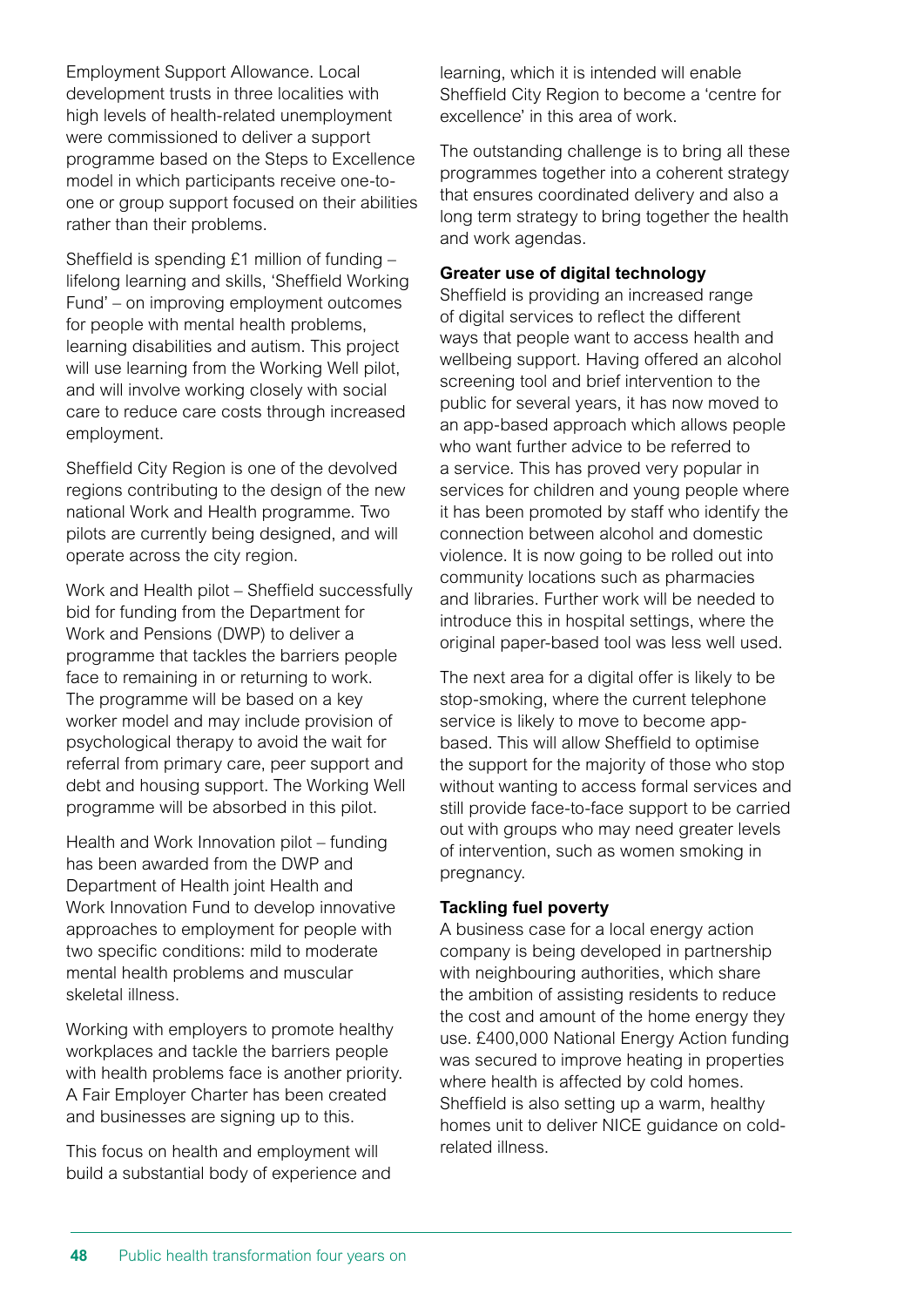### Resources

The public health budget is required to make cuts of 2.61 per cent, and it has been agreed that each of the areas which use the grant will reduce their budget by this amount. It was also agreed that the priority was to protect the mandatory services. With a dispersed budget, the role of the DPH has been to negotiate with other directors to identify where the health and wellbeing value of their activity lies. Recommendations for saving areas have been considered by cabinet.

#### **STP**

Sheffield's DPH is the lead for supporting the prevention workstream in South Yorkshire STP. Three main priorities were identified:

- work and health
- healthy lifestyles
- social prescribing helping GPs to find alternatives to medication where appropriate and bringing performance in South Yorkshire in line with the best.

There is optimism that all the STP partners will embrace the prevention agenda, and that public health partnerships across the STP will result in opportunities for health improvement at scale.

### Future plans

As well as pursuing current plans and developments, the aim is now to extend and deepen Sheffield's work as a public health council and its commitment to re-orientate investment around prevention. A new public health strategy is being developed with the overall aim of increasing healthy life expectancy by one year over the next ten years, and a specific emphasis on the fastest improvements in those with the lowest healthy life expectancy. Plans include to:

• Establish a review of each major council function to examine whether the right set of interventions and funding is in place to ensure the greatest return on investment in health. The review would consider functions from a whole-system perspective, eg linking poverty, mental health and housing.

- Consider the merits of a health in all policies approach.
- Maximise the potential of citizen contact with public services to improve health through Making Every Contact Count and similar approaches.
- Support the development of a substantial 'prevention' structural fund and use this to shift commissioning decisions away from demand management towards improving health and reducing health inequalities.
- Ensure long term health and wellbeing is a core feature of the development of the Sheffield Plan and economic policy.
- Build Health Impact Assessment into planning processes and developments in a practical way, based on best practice.
- Continue the current path of establishing community and neighbourhood approaches as the key delivery mechanism, focused on a community development approach to build resilience and greater community spirit.
- Focus on cardiovascular risk management as a quick win.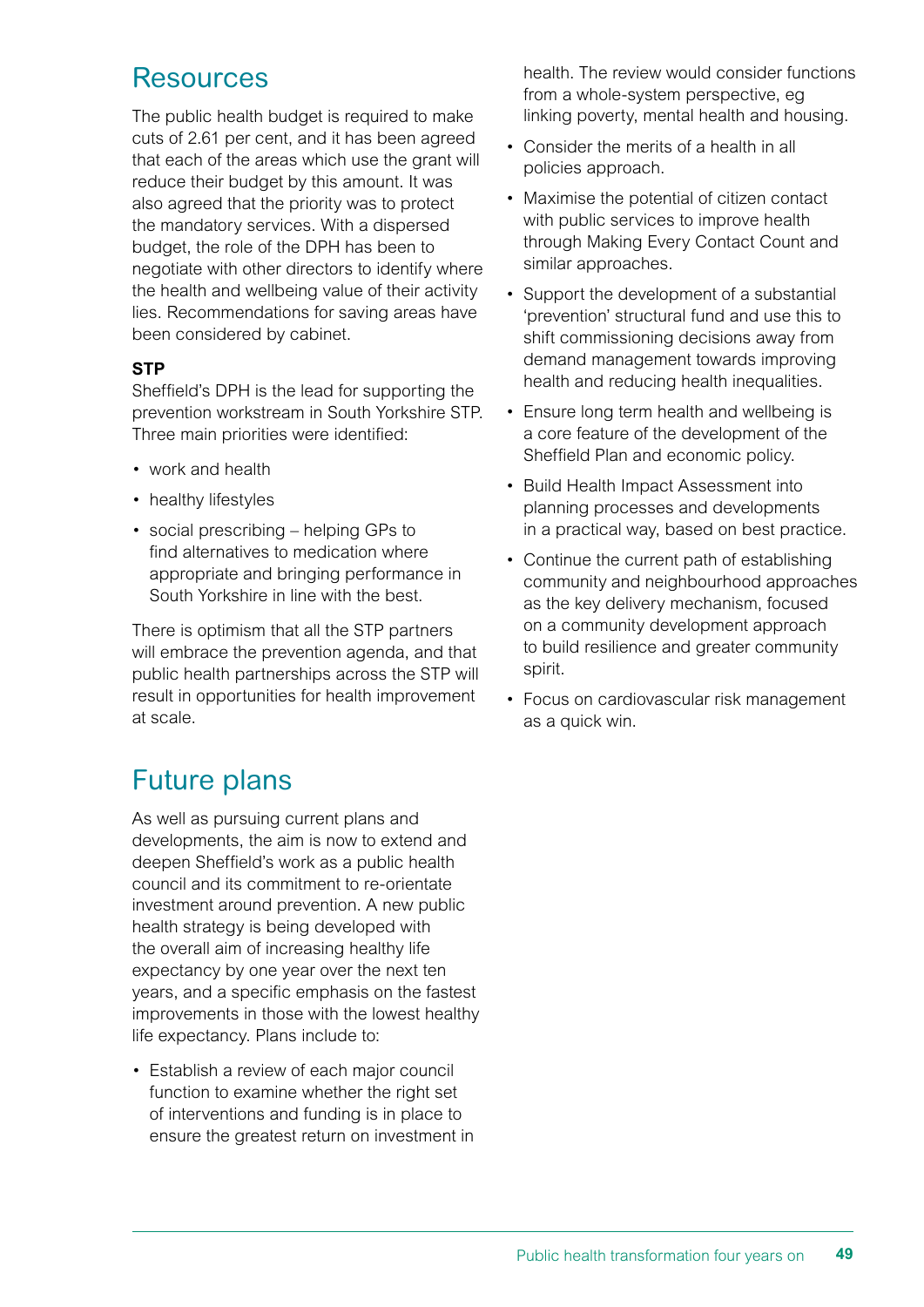#### Councillor Perspective: Councillor Cate McDonald, Cabinet Member for Health and Social Care

The dispersed model was established in Sheffield following a peer challenge review which recommended integrating public health within council directorates. The model means that it has been easier to make health everyone's business, but also runs the risk of losing strategic overview and drive. A new public health strategy is being developed to provide this strategic focus and to make sure that health and wellbeing is tackled systematically through all council functions and policies.

The Cabinet Member for Health and Social Care is taking the public health strategy through scrutiny sessions so that all councilors can influence the final direction, and so that it becomes fully owned, rather than being just another document. The new approach has been welcomed and councillors are pushing for an even greater emphasis on tackling health inequalities in all the social determinants of health. For example, work is taking place to develop best practice in the licensing policy to reduce alcohol harm in the night-time economy, and the air quality strategy is due to be refreshed with greater emphasis on promoting health. Overall, in Sheffield good progress has been made but there is much more still to do.

### Learning and key messages

• As improving health becomes a systemwide responsibility, the role of the public health workforce will need to change from providing or commissioning services to supporting the council and its partners to use all its resources for health. This will involve applying public health methodology – epidemiology, evidence-base, economic analysis, evaluation and ethics – to the social determinants of health.

- Public health will need to identify new opportunities, test whether activity is resulting in improved outcomes, and make connections. It will need to move from a focus on individual behaviour change to building health and wellbeing into all structures and policies. Similarly, the public health grant cannot meet every public health challenge, but it can be used to lever change and test new approaches, while the council's full investment power can be used to improve health and wellbeing.
- Embedding public health in the children, young people and families portfolio is seen as bringing many benefits, including contributing to the drive for greater integration across the council and the NHS, and improving joint commissioning. Working closely with public health has brought about a greater understanding of the NHS. One of the most powerful elements of the transformation programme is that different organisations are starting to work to the same outcomes, and public health has supported this approach.
- Learning from initial health and work pilots is that the problems facing people with health problems in accessing or maintaining employment is not so much about resources but about a cultural and organisational mismatch between health and employment services. The pilot found problems in setting 'employment' as the main outcome by which providers are paid under payment by results if the people who are referred to the programme are a long way from being able to enter employment. It also found that GPs are highly influential in a person's health and wellbeing that their input and engagement to this work is critical.

### **Contact**

Greg Fell, Director of Public Health Email: greg.fell@sheffield.gov.uk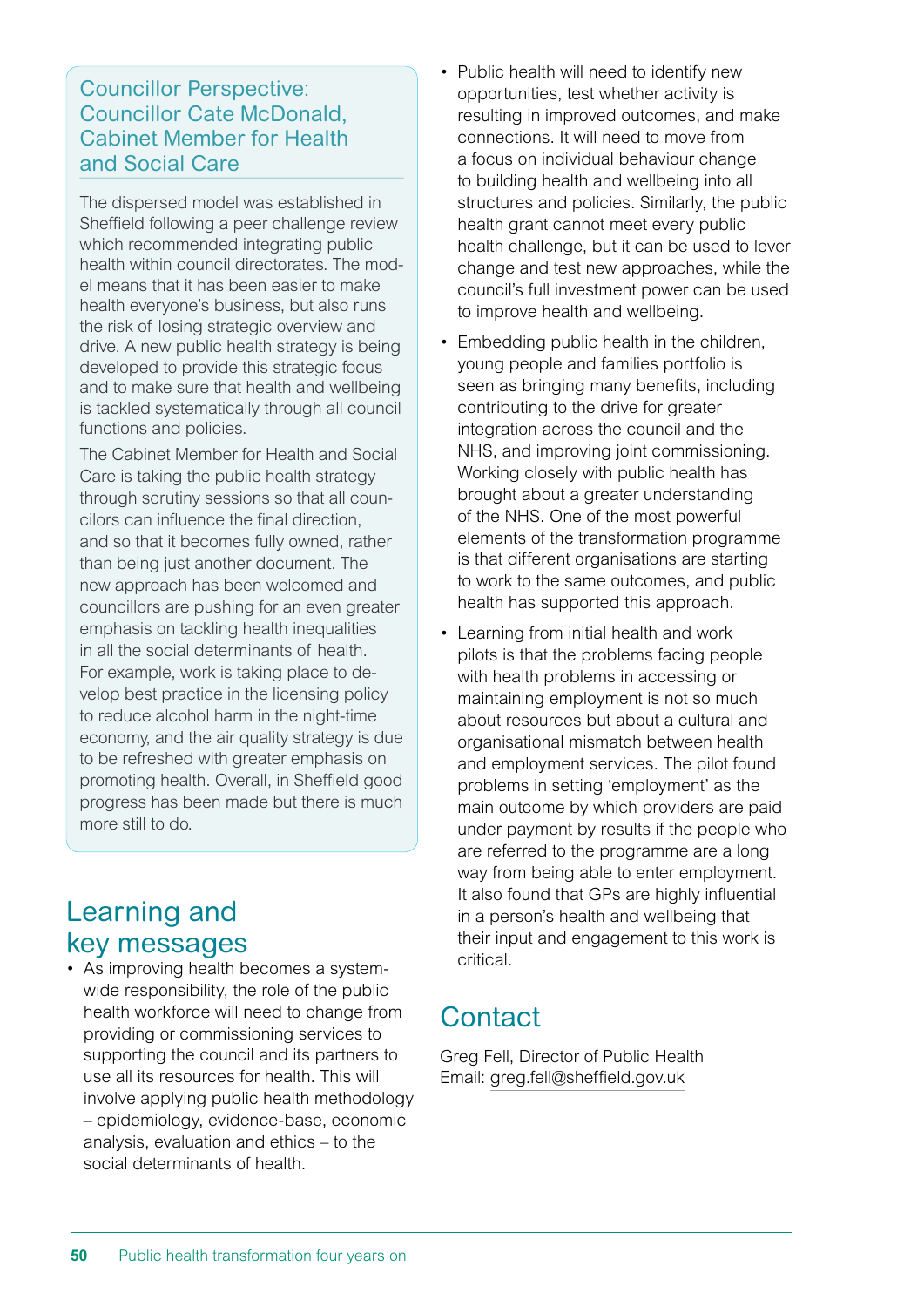## **Somerset County Council**

"Public health has made a huge contribution to the work of the council and its partnership with the NHS; in particular it has helped re-energise the preventative agenda. Together we are developing a holistic approach to improving health and wellbeing across Somerset."

#### **Pat Flaherty,**

Chief Executive

"As a small public health team we have a limited reach; if thousands of staff from the council, the NHS and the third sector in Somerset can be supported to promote health and wellbeing, the reach will be huge. Partners from the NHS and across the council are very interested in developing prevention in all that they do, and it is time to strike while the iron is hot."

#### **Trudi Grant,**

Director of Public Heatlh

### Key features

- A whole-system focus on prevention, including aiming for a pooled prevention budget within the STP.
- A focus on mental wellbeing and resilience.
- Integrated sexual health services.

### **Context**

Somerset is a large, mainly rural area with around 550,000 residents. Over 25 per cent of the population is concentrated in the large towns of Taunton, Bridgewater and Yeovil, and much of the county is sparsely populated. Employment is higher than the national average, as is life expectancy. However there are health inequalities, and around 14 percent of children live in low income families.

Public health is a department in Somerset County Council. The council and the NHS are aiming to deliver an integrated health and care system based on increasing prevention.

### Highlights of progress

The aims of Somerset Health and Wellbeing Board (HWB) are to enable:

- people, families and communities to take responsibility for their own health and wellbeing
- families and communities to be thriving and resilient
- Somerset people to be able to live independently.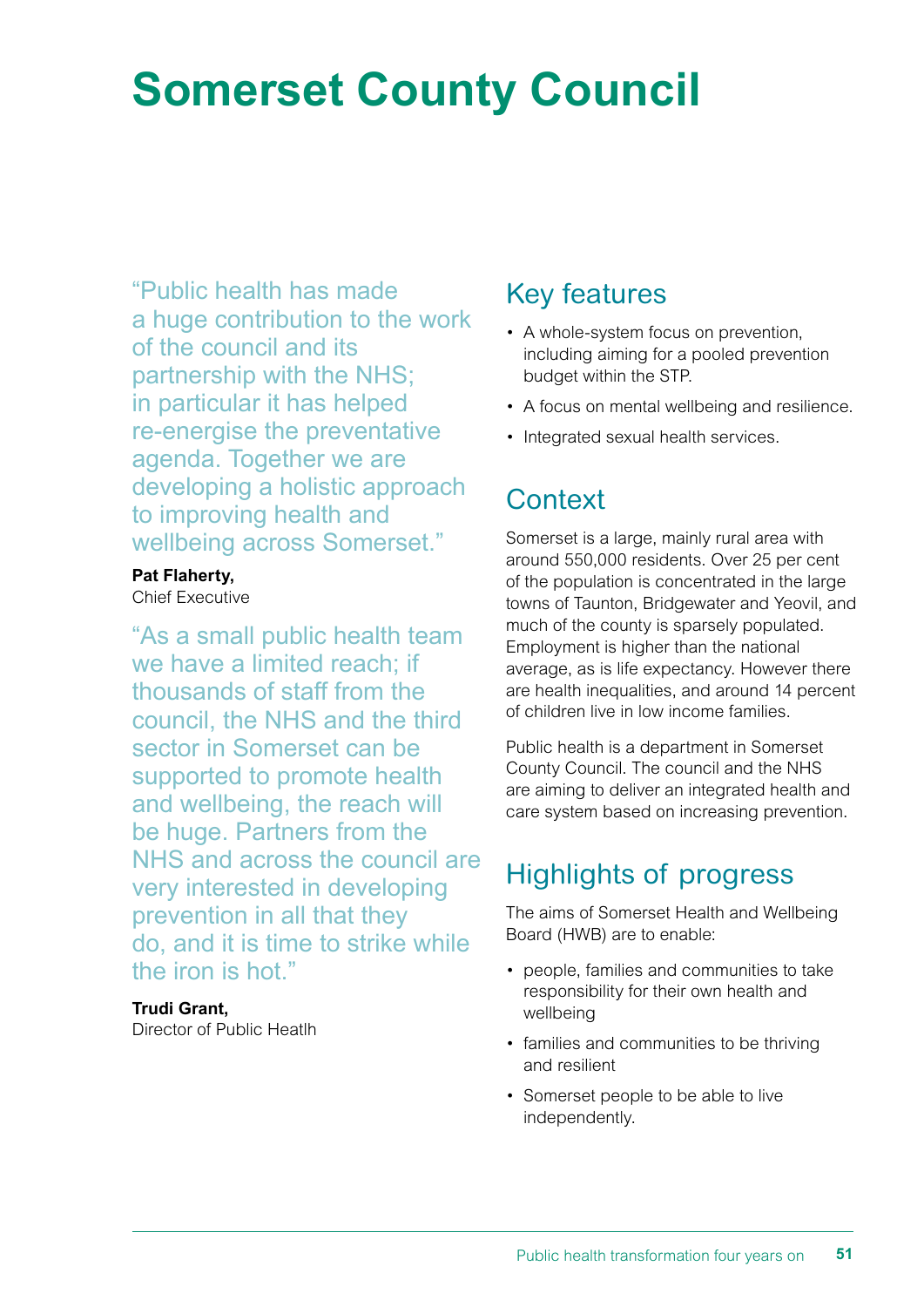#### **Mental health and resilience**

Within Somerset there is a strong focus on promoting mental health and wellbeing, particularly focusing on children. It is considered as one of the building blocks for life, learning and ongoing health in adulthood.

#### **Emotional coaching**

"In 18 years of teaching and goodness knows how many courses, this one makes the most sense and has given me the most useful help, support, ideas to work with in my setting."

#### **Head teacher and Emotion Coaching Champion**

The emotional coaching programme aims to skill-up front-line workers, including teachers, CAMHS workers, social workers, police, and health staff to be able to talk with children about emotions and to help them to develop resilience so that they have the skills to deal with negative feelings. A cascade approach is used in which people attending the training are skilled-up to help others. The first year evaluation by Bath Spa University found progress in all of the programme's outcomes including:

- increased awareness of emotional mental health in the children's workforce
- increased 'culture of openness' around emotional mental health
- a sustainable network of over 100 trained emotional coaching champions and trainers
- increased use of the mental health toolkit and information about specialist services.

It has been found that if enough people are engaged in emotional coaching the mood of a school can be changed. After a positive first year report, the programme was extended for another year.

#### **LifeHacks**

As part of emotional coaching programme, children and young people were engaged in a project to discover their views about their mental health and wellbeing needs. Children and young people reported that they had many stress and anxiety problems, but no one taught them about mental health or gave them strategies to deal with this. To address this gap, a group of young people co-produced resources called LifeHacks – online booklets to help them to look after their own, and their friends, mental health, with ideas, links and true stories.

The resources have been widely advertised in schools and colleges.

#### **Mental Health First Aid**

Somerset has delivered Mental Health First Aid for county and district council staff who were already physical first aiders. Postcourse surveys of impact at three and six months have shown that the messages are staying with people. Participants report more patience and understanding with service users, colleagues, and friends and family; people are also more confident in referring people to services. The council's HR team are now considering whether to embed Mental Health First Aid with the physical course.

#### **Men's mental health**

A conference was held to raise awareness and find solutions to the problem of male suicide and men's reluctance to talk about their feelings. The conference was aimed at professionals across the NHS, the council, the voluntary and community sector and other partners. Conference organisers wanted at least 60 per cent of attendees to be men; in the end it was 70 per cent. It included both local and national speakers. Feedback on the conference was that it was very powerful, and the national Men's Health Forum which supported the event is looking to adopt the model.

Locally a men's mental health interest group has been set up and is developing a countywide action plan with priorities including:

• helping men to talk about their feelings more readily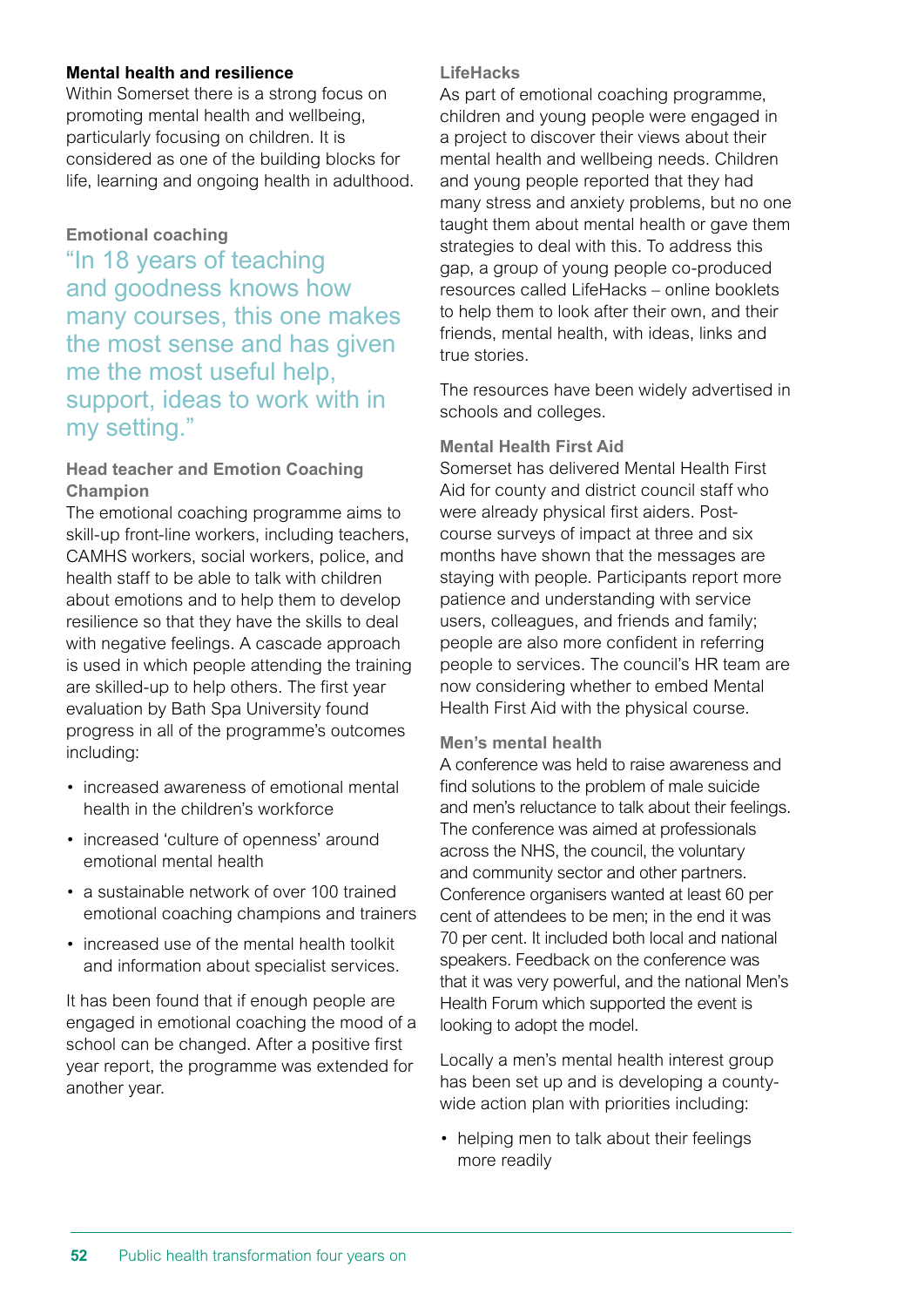- organisations to consider data about the take-up of services in relation to gender
- considering what more needs to be done to reduce male suicide.

**Libraries as a mental health resource** Public health has been working with Somerset library service on a range of mental health initiatives. 'Books on prescription' from GPs allow people to take out books on topics such as cognitive behavioural therapy (CBT) without being library members; people are also recommended books while waiting for talking therapy appointments.

Libraries also provide special collections on health and wellbeing topics which are prominently displayed. Collections include mental health, dementia, men's mental health and Five Ways to Wellbeing. For example the Five Ways collection includes 'To Kill a Mockingbird' and Julia Bradbury's 'Railway Walks'. Libraries have found that more people use the books in the collection than they would if the books were on general display.

Public health operates a series of shared reading groups across Somerset libraries. The groups are coordinated by the Reader Organisation which has developed an innovative shared reading model, bringing people together in weekly groups to listen to poems and stories read aloud. Thoughts and experiences are shared; personal and social connections are made. Taunton and Yeovil libraries have also proactively set up 'wellbeing zones' – comfortable areas where people can meet friends, and also health professionals.

#### **Tackling social isolation**

The five district councils, which are represented on Somerset HWB, have taken the lead in working to reduce isolation in local areas. A series of local events took place, bringing together district and parish councils and statutory and voluntary sector partners to map assets, identify gaps and develop action plans. Public health supports this approach which is seeking to build a social movement in which there is greater awareness of the problems of isolation, and

communities are geared up to help people. Action so far includes a Lottery bid supported by the Community Foundation, a small grants scheme via district councillors, and working to build isolation into the Making Every Contact Counts framework.

#### **Promoting healthy lifestyles**

**Mums2B specialist pregnancy service** Somerset had stubbornly high levels of smoking in pregnancy with no signs of improvement, and tackling this became a health and wellbeing board priority. Building on a model developed in a pilot by the primary care trust, and an evaluation in 2012 which recommended better data recording. improved carbon monoxide screening and specialist support, a county-wide offer was established in 2014.

The specialist pregnancy smoking cessation service involves midwife champions who provide specialist support and training to colleagues and encouragement for pregnant women to stop smoking. Women who smoke are referred, on an opt-out basis, to the dedicated stop smoking service for pregnant women which gives one-to-one support to tackle the barriers to quitting; support extends beyond birth to reduce relapse. Peer support is available, including a closed Facebook group. Another element of the programme is a voucher incentive scheme in which pregnant women who remain smokefree can accrue up to £200 of vouchers. The vouchers scheme was independently evaluated by Bath Spa University which found that it can boost motivation. Rates of smoking in pregnancy are now falling at twice the national rate, although the levels are still above the England average.

#### **Zing healthy living**

Zing is an interactive web-based tool, also available as an app, based around physical activity, healthy eating and weight management. It allows people to keep track of their physical activity throughout the month, log their results and have their progress acknowledged by bronze, silver or gold awards and the Zing league table. Zing also provides information for people to access more support through diet, weight management and activity opportunities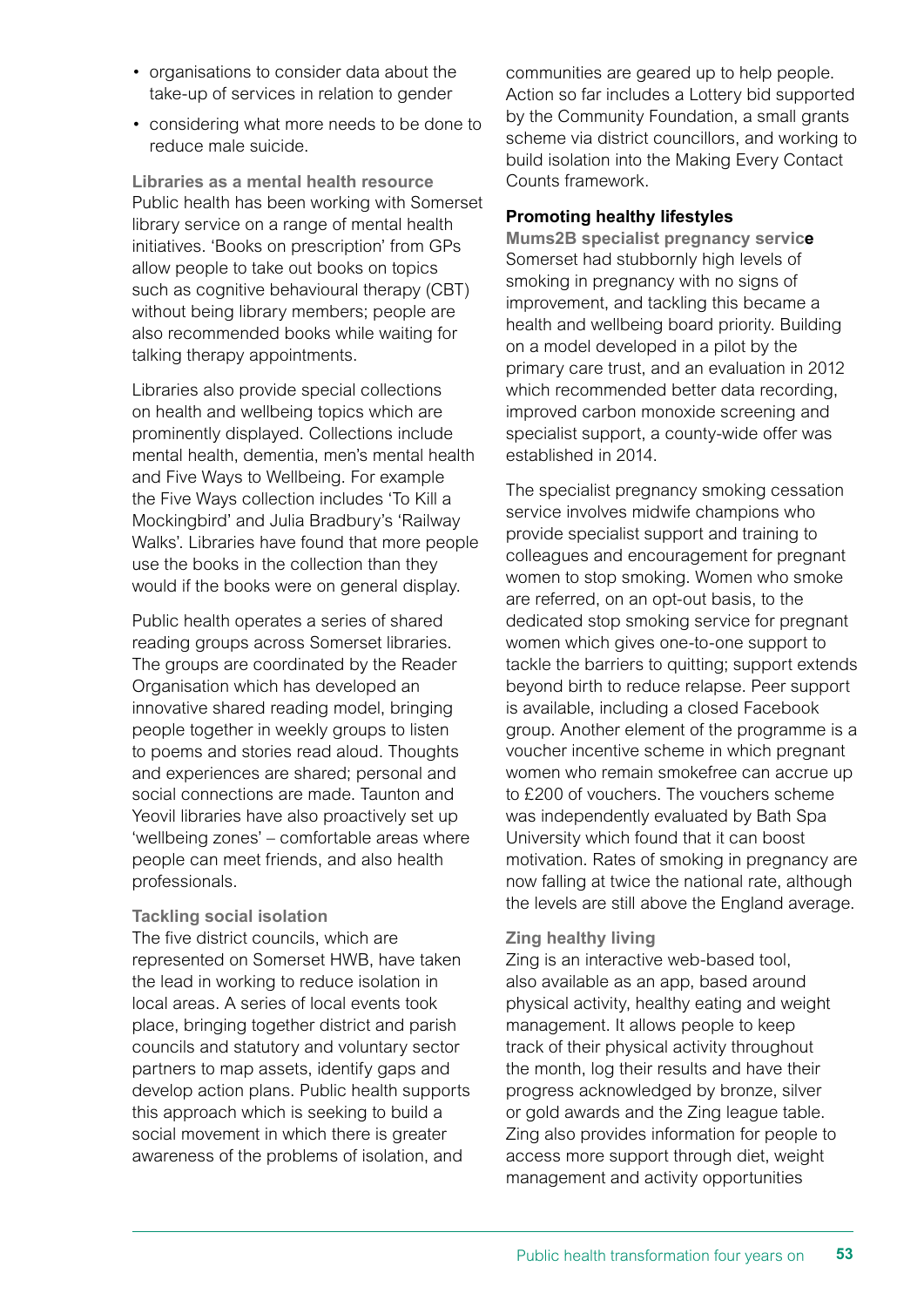in community settings and through health workers such as health trainers. Evaluation data for the service include: 34 per cent of those accessing Zing were from the 20 per cent most deprived neighbourhoods, 53 weekly health walks took place, 3,800 children and adults have had input on increasing their physical activity.

#### **Recommissioning integrated sexual health services**

A stakeholder engagement process and a formal public consultation resulted in feedback that was overwhelmingly in favour of integrating sexual health services and making them more accessible through a one-stopshop model, greater support in community settings, and increased prevention.

The council's procurement team provided support and expertise for a competitive tendering exercise, and the contract was awarded to Somerset Partnership NHS Foundation Trust as the lead provider, with the voluntary organisation, Eddystone Trust, responsible for preventative services. This service is branded as SWISH (Somerset Wide Integrated Sexual Health) and was launched in April 2016. Both organisations are required to work together under the same performance framework, and public health maintains good links with the service through support, training and performance monitoring.

As the service develops, the emphasis will increasingly be on preventing sexual health problems through greater outreach, addressing behavior change and community support. The aim is to work with people who regularly return to sexual health services to identify the reasons for, and seek to alter, risky sexual behaviour. Men married to women, but who have sex with men, have been identified as a group that needs greater information and support on safer sex. Improving performance on the timely testing and diagnosis of STIs, particularly HIV, is another priority – Somerset needs to improve its performance in this area.

Consultation with young people who are significant users of the service found that they wanted much better digital access. The SWISH website was designed to be both

interactive and responsive on smartphones and iPads as well as PCs. One popular function is AskSWISH in which people can ask anonymous questions about sexual health concerns; an example of a recent question is, "I had a pregnancy test at your clinic a few weeks ago that came back negative, I still haven't come on my period; should I come in and have another one to double check?"

Other features are:

- online booking
- GPS-linked information on the nearest services including SWISH, and places to access condom services (app)
- alerts for taking contraception (app)
- alcohol calculator (app)
- relationship advice
- feedback on services which is used to make service improvements. This does not appear on the public website, but one comment to AskSWISH praised a worker who was "so friendly it just made everything about the experience a whole lot easier!"

### Future plans

Reductions to the public health budget have been challenging, and public health has tried to make budget efficiencies without cutting services. For example, stop smoking services will increasingly shift to online support, with specialist support for those with high levels of need, such as pregnant women.

The scale of cuts to council budgets and the pressure on NHS finances means that public health and its partners will have to do things very differently in future.

In Somerset, the plans are for system-wide reform which will put prevention at the heart of an integrated health, care and wellbeing system to reduce demand. Somerset Council and NHS have agreed in principle to work on outcome-based commissioning, with a capitated payment system and pooled budgets.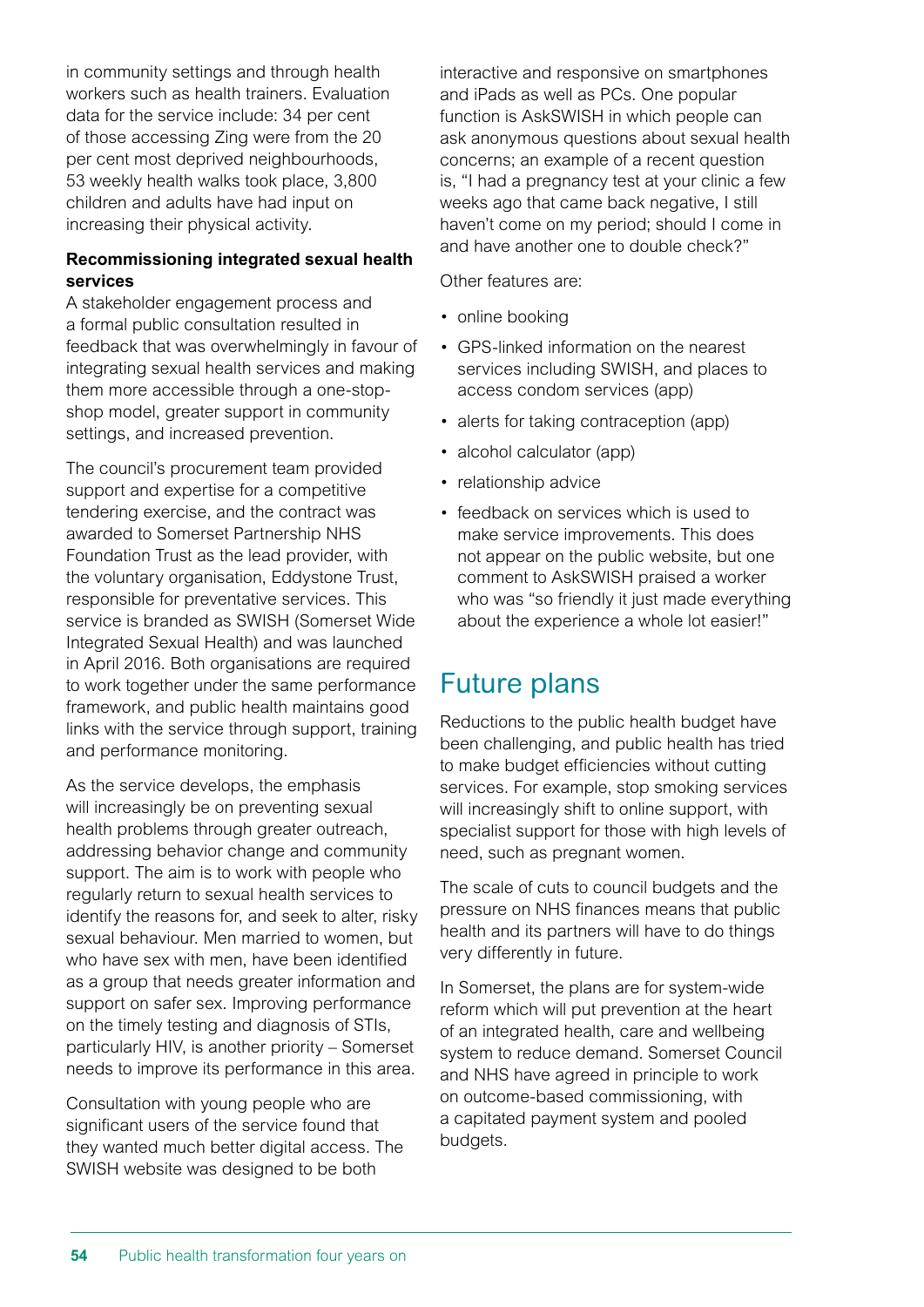This work has informed Somerset's STP. Somerset's chief executive leads on the STP prevention workstream, and is supported in this by the DPH. STP partners have made an important agreement to focus on the five significant burdens of disease that have the greatest impact on the people of Somerset:

- mental health and dementia
- cardiovascular disease and metabolic conditions
- cancer
- respiratory disease
- muscular-skeletal conditions and falls.

Gearing up the whole system to focus on these priorities across primary, secondary and tertiary provision should result in a huge step forward for population health. The STP proposes a pooled budget for prevention, overseen by a multi-agency board, which will mean shared ownership of public health objectives and outcomes. Discussions are taking place on the exact nature of the changes, but the direction is about changing the focus so that public health will provide specialist support to enable all parts of the system, such as GPs, housing workers, hospitals, council planning and the voluntary and community sector, to do what they can within their roles to impact on health and wellbeing.

Public health's initial job will be to provide the tools and support to allow this to take place. Examples of how this is currently being carried out include:

- extending Making Every Contact Count (MECC) training to adult social care and beyond
- supporting new ways of working in primary care which promote health and wellbeing and community solutions, for example the Symphony Vanguard in South Somerset has created a new role of health coach in primary care teams, while Mendip GPs are piloting health connectors
- developing a Patient Activation model to support self-care.

#### Councillor Perspective: Pat Flaherty, Chief Executive, Somerset County Council

The transfer of public health has brought many mutual benefits. Being part of the council challenged public health to work in a way that was less process-oriented, and opened the door for it to influence a myriad of services and sectors. The council's procurement skills have also enabled public health to take a more rigorous approach to commissioning services.

In its turn, public health has helped the council to re-evaluate how it operates, by bringing greater clarity to how factors such as the economy, the environment, education, and housing all interlink to impact on peoples' health and wellbeing. Public health provides additional skills in analysing data, forecasting, and horizon scanning which means that the county council and the district councils are able to work in a more strategic and joined-up way. Public health brought a professional status and expertise in health which has helped the council in its work with the NHS to develop integration and to shift the system towards prevention. This has been important for our work on the STP and allowed us to develop far more advanced plans for prevention than would otherwise have been possible. An action plan on tackling the big, life-restricting illnesses identified as priorities in the STP, is due to be launched in the next couple of months.

Severely restricted finance across the council and, now, the NHS, will shape the coming years; public health will help us to make the best use of tightening resources.

### Learning and key messages

The move to local authorities has brought great opportunities for public health. Being in the council provides better access to staff in front-line roles in areas such as education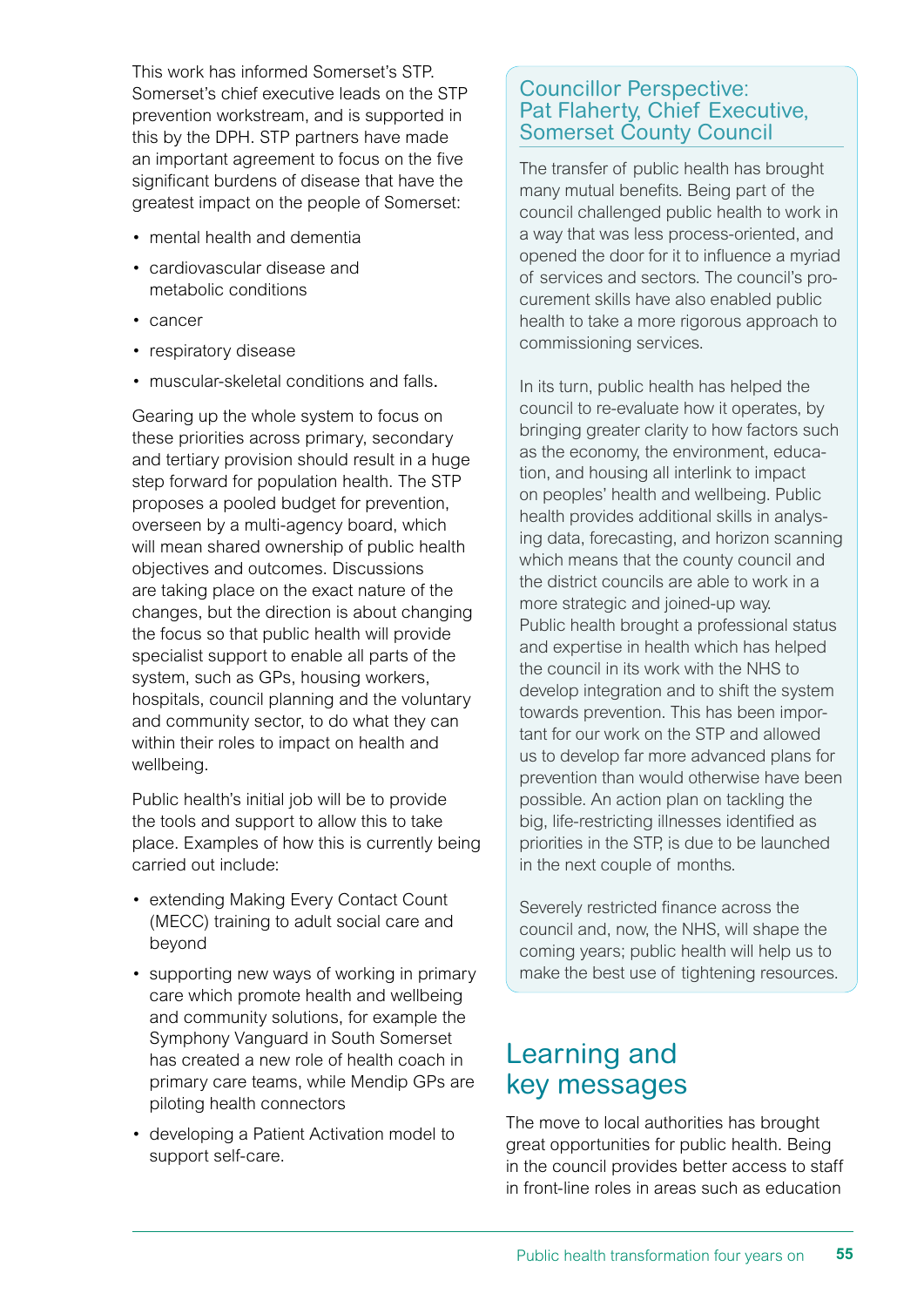and housing, as well to voluntary sector partners. This has been augmented by a renewed commitment to public health in the NHS. County and district councillors have embraced the drive for health and wellbeing, and this has proved very helpful. The move to the council also provided an opportunity to analyse the public health budget and investigate how better use can be made of funding previously tied up in block contracts.

The greatest challenge facing public health is the reduction in funding. However, some systemic problems also need to be addressed at either national or local levels:

- with the move to councils, public health has limited access to NHS data – at the moment only basic anonymised data is available; multiple sources that would give richer population data is not accessible
- as health and wellbeing interventions are increasingly delivered by workers from all sectors, ways of following this up to measure impact are needed
- arguably the biggest public health challenge going forward is how to embed health into all policies and, in particular, how to 'flip' the NHS from a demand-driven system to a prevention-driven one.

### **Contact**

Trudi Grant, Director of Public Health, Somerset County Council Email: tgrant@somerset.gov.uk

Somerset Public Health [www.somerset.gov.uk/organisation/](file://localhost/www.somerset.gov.uk/organisation/departments/public-health) [departments/public-health/](file://localhost/www.somerset.gov.uk/organisation/departments/public-health)

**LifeHacks** [www.cypsomersethealth.org/lifehacks](file:///Users/LGADesign/Downloads/www.cypsomersethealth.org/lifehacks)

Swish www[.swishservices.co.uk/](http://swishservices.co.uk/)

Zing [www.zingsomerset.co.uk](file://localhost/www.zingsomerset.co.uk)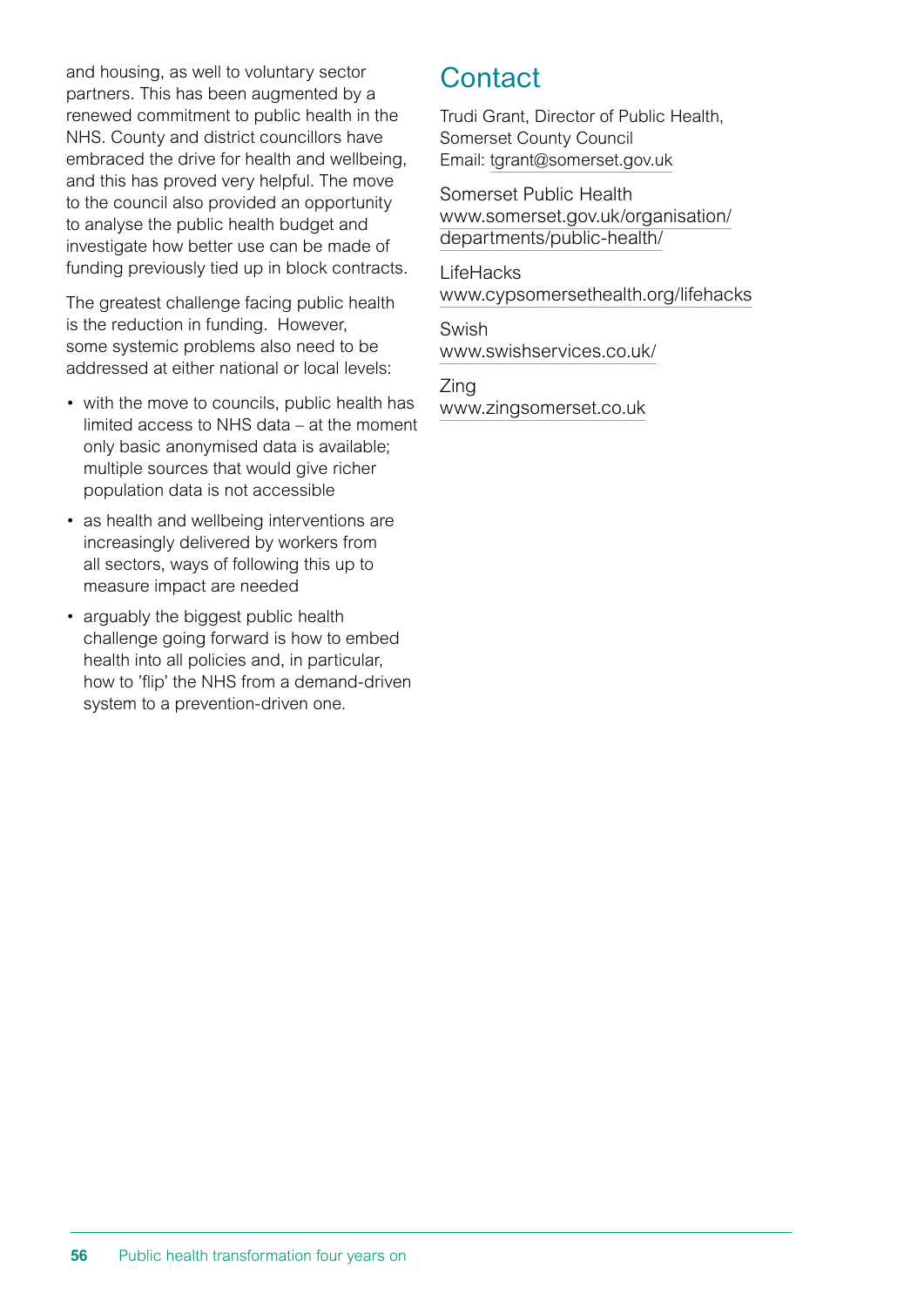## **London Borough of Tower Hamlets**

"The mayor has been brilliant at ensuring that health is a priority for everyone in the council and that we face up to some of the tensions, such as the demand for parking versus the need to reduce car use for health and environmental reasons. We are looking at what sort of health impact assessment we could use routinely – to embed health across all the council's policies."

#### **Councillor Amy Whitelock-Gibbs,** Lead Member for Health and

Chair of the health and wellbeing board

"By integrating health into planning, we've really maximised the impact. We are one of the fastest growing local economies in London. We are trying to provide an infrastructure and modern public housing that ensure appropriate transport and healthy living. We still have many houses that are overcrowded but we are getting the numbers down and we know that housing is one of the major social determinants of

### health. Our public health team can help make sure we get this right."

#### **Will Tuckley,**

Chief Executive

"We have had to re-articulate what public health is all about in terms of local government. We have re-framed our work in terms of places and people across the lifecourse. We've had to work hard to mitigate people's perception that we're just about commissioning specific services or just about collecting data."

**Dr Somen Banerjee,**  Director of Public Health

### Key features

- Strong commitment to becoming a public health authority from the Mayor, Cabinet Member for Health and Chief Executive.
- Promoting a 'health in all policies' approach and re-organising the public health function to facilitate this.
- Recognition of housing and planning as important social determinants of health and supporting work in these areas.
- Acting as a role model for healthy workplaces and working with local employers to improve the working environment and support employees and unemployed people.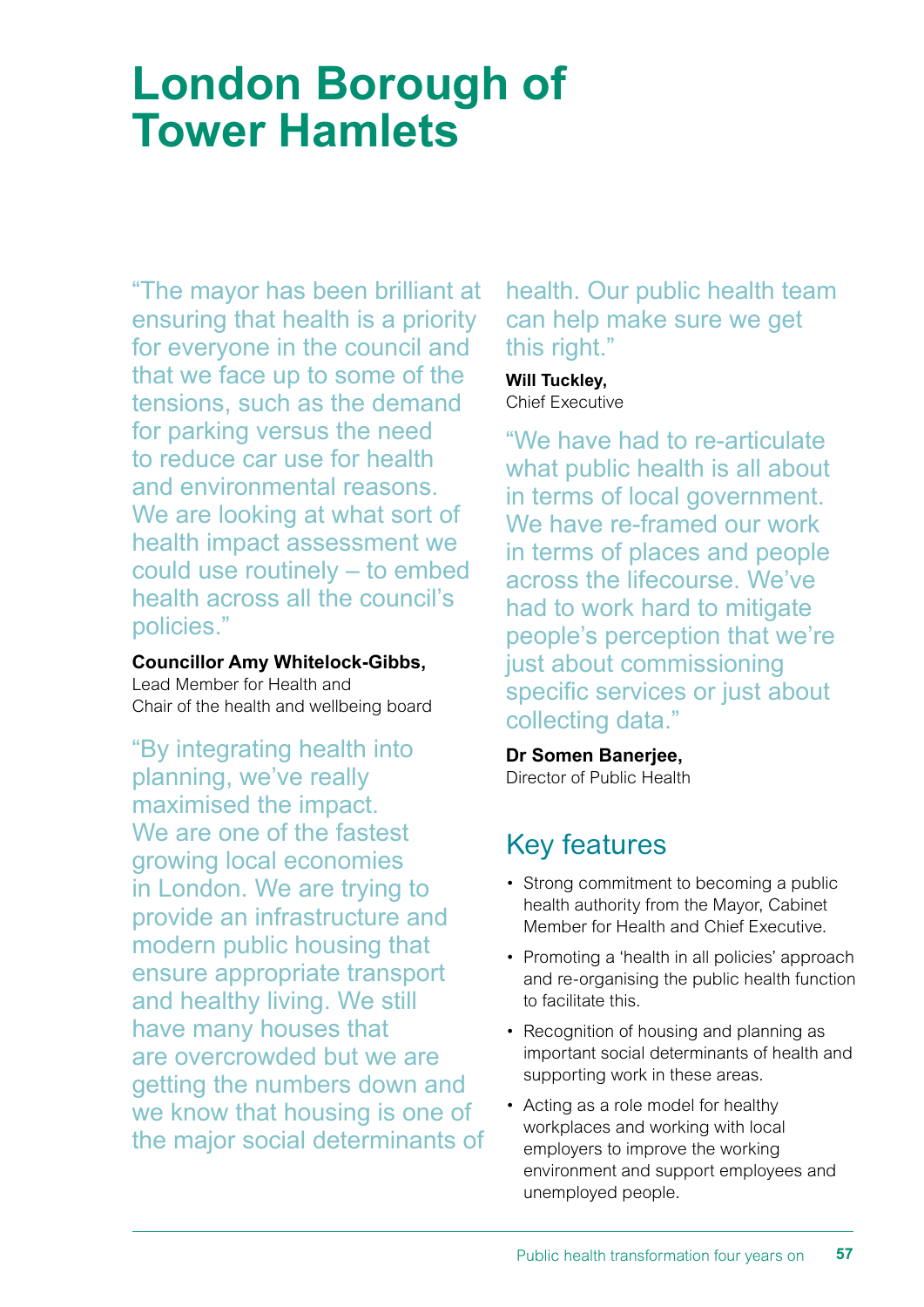### **Context**

Tower Hamlets is a London borough to the east of the City of London. Since 2010 Tower Hamlets has an elected mayoral system and the current elected mayor has been in post since 2015.

The local authority area covers much of the traditional East End which has been home for centuries to immigrants from all over the world. Tower Hamlets includes much of the redeveloped Docklands region of London, including Canary Wharf. The borough has a population of nearly 300,000, which includes one of the highest ethnic minority populations in the country and has an established British Bangladeshi business and residential community. In Tower Hamlets, great wealth sits side-by-side with lifetime poverty.

Tower Hamlets is one of the 20 per cent most deprived council areas in England and about 34 per cent (18,300) of children live in low income families. Life expectancy for women is the lowest in the country and the fourth lowest for men.

The reasons for this are varied but include the health impacts of higher levels of poverty, poor housing, overcrowding, homelessness, social isolation, poor air quality, lack of access to affordable healthy food and lack of green spaces.

These factors are linked to higher levels of low birth weight, dental decay in children, childhood obesity, smoking, unhealthy diet, problem drinking in those who drink, high risk sexual behaviour and the use of illegal drugs.

The end result is reflected in higher levels of physical and mental health conditions such as anxiety, depression, diabetes, heart disease, stroke, lung cancer, long-term lung diseases, liver disease, tuberculosis and HIV.

#### **Organisation**

Following an initial restructure on entering the council in April 2013, public health in Tower Hamlets is currently completing a second phase of restructure. The primary reason for this is to use the experience of a number of years in the council to strengthen the structure to deliver progress around the council's aspiration for more people in the borough to live healthy, fulfilling lives.

The new structure is more closely aligned to the council's directorates to facilitate integrated working across the council and with partners.

Public health was previously part of education, social care and wellbeing and, following the reorganisation, has now been placed in Adult Services. It is led by the DPH who in the new structure reports to the Director of Adults.

The new structure will consist of three teams, each led by a consultant in public health.

The hub and spoke model of working by public health across the council is reflected in public health representation on senior level decision-making groups, including adults, children's and communities, localities and culture management teams, the CCG governing body and partnership boards including the community safety partnership, the local safeguarding children board and families partnership board. In addition, the DPH is the lead officer for the health and wellbeing board. Senior public health staff members also have lead roles at sector, London and national levels.

### Highlights of progress

The high level aim for the public health team has been to support the council in putting health and wellbeing at the heart of everything it does. In meeting this aspiration for 'health in all policies', the public health function has, from the outset, been framed as one that needs to be integrated across the council.

Whilst there have been urgent and important priorities in taking forwarded expanding commissioning responsibilities such as health visiting, school nursing and sexual health services, it has been a high priority also to focus on a much broader role in using the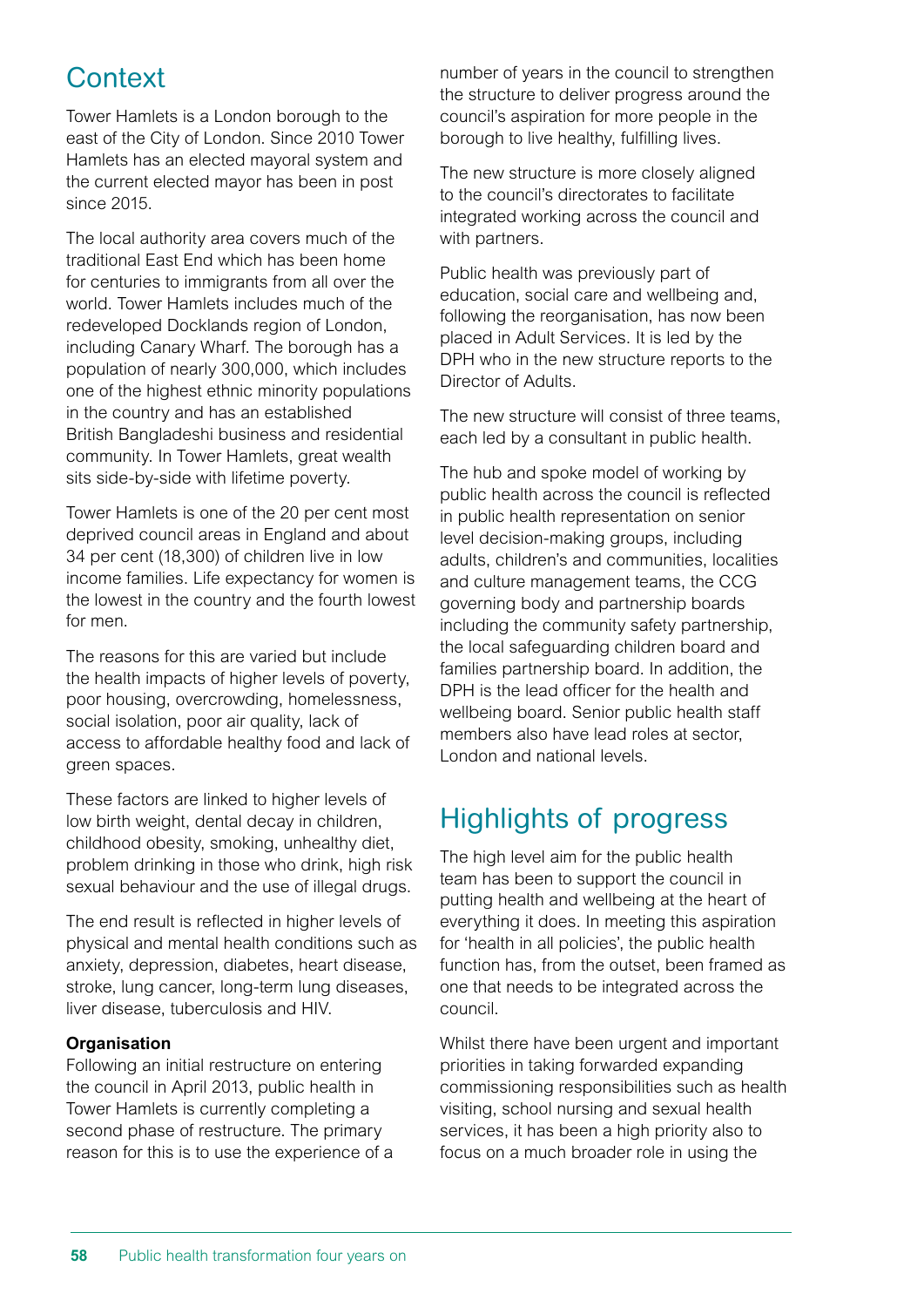levers and networks of the council in tackling the social determinants of health, for example through housing, planning and working with local communities around health and wellbeing. This recognises that public health is as much the business of the council's other directorates as it is, importantly, for the Adults Directorate.

As in all other councils, public health in Tower Hamlets is facing cuts in grants and requirements for savings. As a result, the director and his team have had to critically re-think what they do and to simplify it, for example, by consolidating and reviewing service contracts. The most radical change has been to review community based public health investment, pooling the budget and consolidating into a single programme. This is seen as not just about making savings but also about looking at embedding community development and coproduction.

The public health team is also establishing a single integrated prevention programme in general practice by bringing together its current enhanced services (health checks, tobacco cessation and sexual health) to make them more outcomes-focused.

Public health has also led on developing the new health and wellbeing strategy. The board decided to focus on a small number of objectives that were 'owned' by the health and wellbeing board. A new strategy has been developed based on the Mayor's strategic priorities with actions for the next 12 months.

#### **Use of Section 106**

In an imaginative use of Section 106 of the Town and Country Planning Act 1990, public health staff have worked with the planning department and the local NHS to develop more health-related provision, using the evidence base for healthy planning. section 106 agreements (sometimes known as 'planning gain') are agreements made between local authorities and developers and can be attached to a planning permission to make acceptable development which would otherwise be unacceptable in planning. The public health team has not restricted

the use of section 106 monies to healthcare facilities, for which they are often used. Its analysis showed a detrimental relationship between aspects of the environment in the borough (eg limited open and green spaces) and health. This evidence provided the impetus for a £1.4 million investment in green infrastructure projects such as 'pocket parks' (small areas of inviting public space for everyone to enjoy, often created on a single vacant building plot or on small, irregular pieces of land). Other initiatives include an outdoor gym and investing in Green Grid (linking green spaces across the borough). This approach has involved a move away from buildings infrastructure (eg health centres) and more towards making the environment in general a healthier one.

The public health team has fully assimilated with the infrastructure planning team, ensuring health facility and health impacts are reflected in key documents such as the infrastructure delivery plan and the local plan.

Health requirements were taken into account when the authority set its Community Infrastructure Levy (CIL) and this also highlighted them as potentially requiring CIL funding once the section 106 contributions are exhausted. This work has provided a lasting legacy for future development in terms of securing resources.

#### **Working with parents and schools to empower communities**

A consultation with parents, carers and other key stakeholders undertaken to explore reasons and solutions to the high levels of obesity in primary school aged children in the borough, identified that there are a range of physical and human assets and services available to support physical activity, healthy eating and healthy weight, but often lack of awareness of what is available. The public health team identified two communities with poor health outcomes around Cubitt Town Primary School on the Isle of Dogs and Marner Primary School in Bow. Making connections through parent liaison officers, the team attended meetings, lessons, existing walking groups and coffee mornings with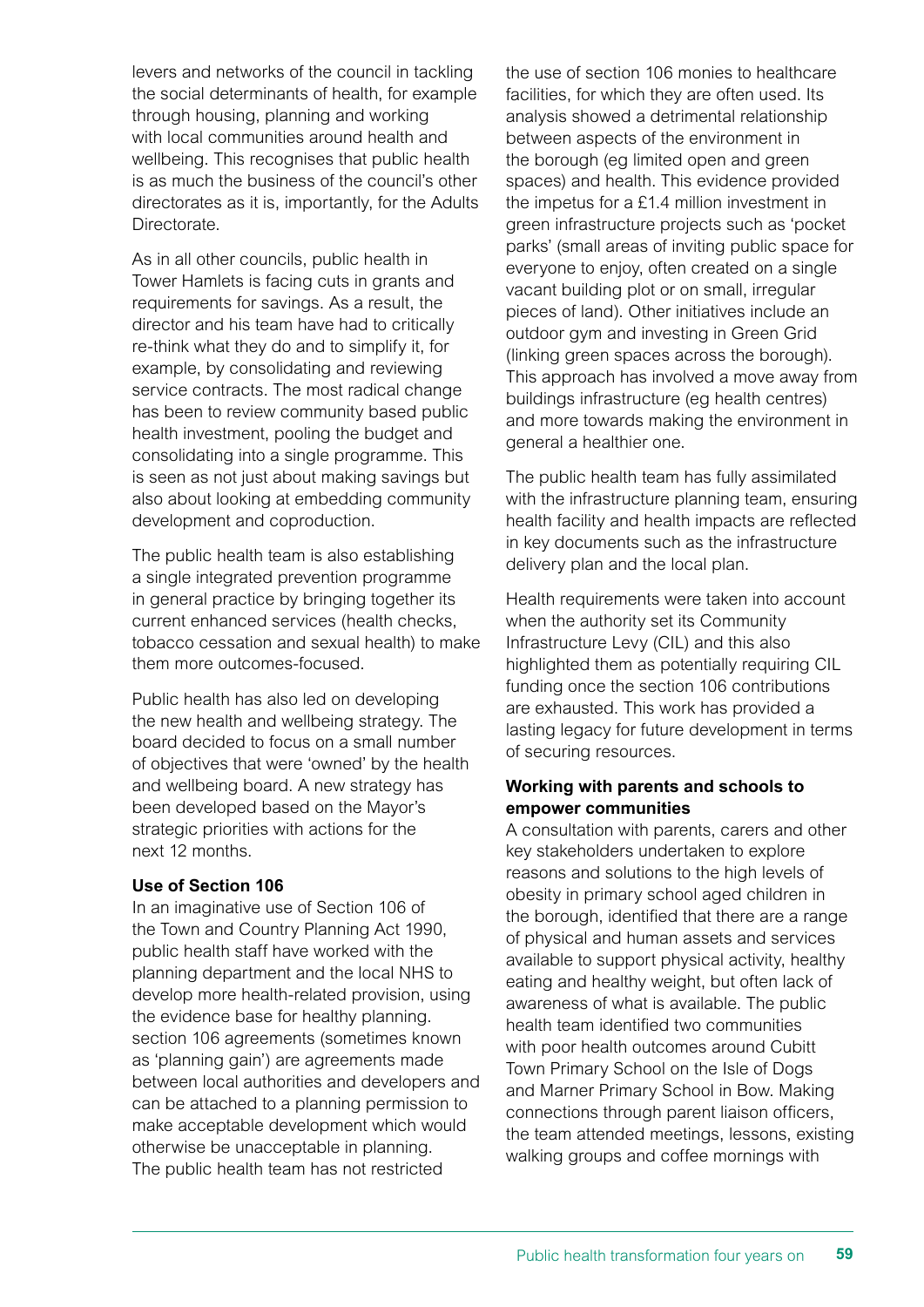parents to recruit a range of community investigators to examine:

- the physical activity assets of the community
- the local good environment
- walking to school.

Taking physical activity as an example – parents used a simple tool kit to visit all the spaces where they and their families could become active. They rated each space from A to E using a range of criteria around safety, accessibility and affordability.

At the end of the evidence collection process they came together for a 'so what' session to interpret the data they had collected to make recommendations about the changes and interventions they would like to see in their community. The task was to come up with the sorts of activities that families want to get involved in and to pinpoint the most suitable venues, the times and days and so on – the real detail that makes all the difference in getting something sustainable off the ground.

Early successes include:

- establishment of a fresh fruit and vegetable cooperative operated by volunteer parents
- nine British Bangladeshi mothers trained as sailing leaders to enable community use of a water sports centre which had previously been seen by residents as being for the use of 'City people' (ie well-off people working in Canary Wharf)
- engagement of pupils, teachers and parents in measurement of air pollution levels around both schools, awareness raising around the impact of air pollution on health and measures that can be taken including identification of 'safer routes' to school
- a 16 per cent increase in travelling to school by sustainable means (walking, cycling, scooting) from 55 per cent to 71 per cent in Marner School
- identification of a piece of unused land near Marner School that could be redeveloped

as a play area; Section 106 funding has been identified to carry out the work and the proposal is that it would then be maintained by local parents

- a 'discovery walking group' where parents visit and find out about exciting local spaces such as the Olympic Park and Tower Hamlets Cemetery and come back as communication champions to encourage wider use; this is a really important activity for a community with an average 'roaming distance' of 500 metres from home
- building on this work, Cubitt Town school secured a £10,000 award to work with NHS London on their Healthy Steps programme on reducing obesity in the community.

This work has shown that Tower Hamlets residents are very willing and ready to get involved. Stakeholders have learned that outreach and community engagement are key to making sustainable change to support health improvements. This approach demonstrates that it is not always extra resources that are required but genuine engagement that builds on local assets..

#### **Collaborating on commissioning sexual health services**

Tower Hamlets has the eighth highest levels of sexually transmitted infections in the country as well as among the highest levels of HIV. The public health team is working with neighbouring boroughs to recommission acute genito-urinary medicine services and develop an integrated sexual health system. In the borough, groups at particularly high risk of sexual ill health include men who have sex with men, people from black African communities, people from black Caribbean communities, people living with HIV, sex workers and victims of sexual abuse and domestic violence. There are a number of areas of investment that provide targeted sexual health promotion in these groups, eg enhanced sexual health promotion in high risk groups, sexual health promotion among commercial sex workers and a 'living well with HIV' programme.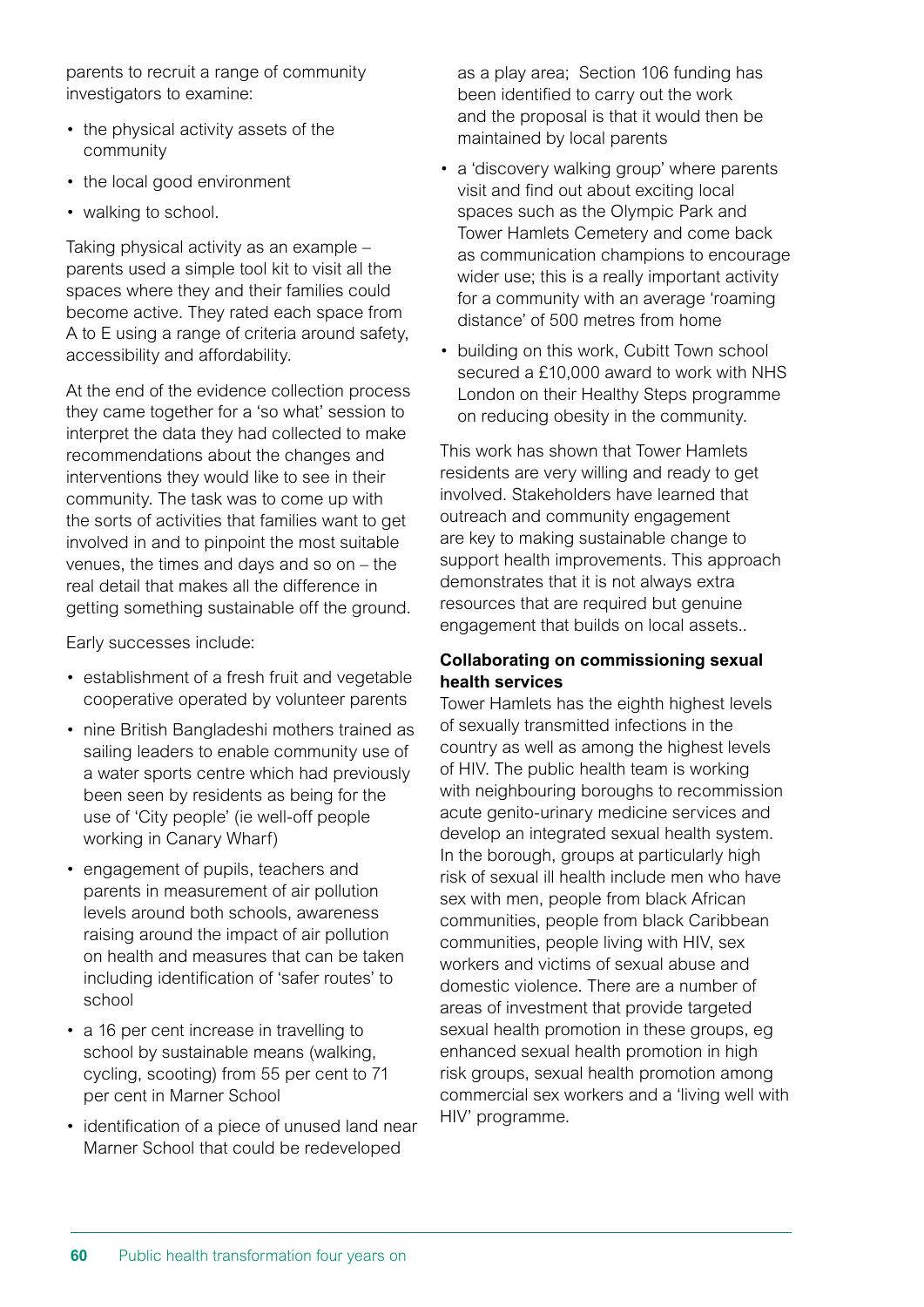Tower Hamlets is also part of a Londonwide genito-urinary medicine programme to transform sexual health services. From April 2017, when the programme is due to be implemented, patients will be able to access services through the internet. They will be provided with information about sexual health, online triage, signposting to the most appropriate service for their needs and the option of ordering self-testing kits. Genitourinary medicine (GUM) clinics will be open longer hours and will be linked with a network of integrated local one stop shops.

#### **A new approach to smoking cessation**

Tower Hamlets has among the highest levels of premature death from smoking-related diseases and this area has been prioritised for investment. The Tobacco Cessation programme combines universal provision of stop smoking services with services targeted at high need groups. The Black and Minority Ethnic (BME) tobacco project currently focusses particularly on BME groups with high smoking prevalence (eg people of Bangladeshi and Somali origin). The Specialist Smoking Cessation service is targeted at smokers who require extra support to quit (eg heavy smokers and people with severe mental illness).

Dr Somen Banerjee, Director for Public Health for Tower Hamlets, is also the ADPH London lead for tobacco control and smoking cessation. The plan is to complement local smoking cessation services with a London wide platform enhancing telephone support, use of social media and texting. Budgets from most of the London boroughs involved are being pooled and operators of services are being trained to use social media and texting.

### Future plans

In the immediate future, the public health team and the health and wellbeing board will be focusing on supporting:

- putting communities at the heart of local change to improve health and wellbeing
- embedding health aspects in all housing and infrastructure planning
- improvements in the environment to reduce pollution and increase provision and use of green spaces
- commitments by local employers to offer opportunities to those with a physical or mental health condition and to foster a healthy workplace; and more support for the health of unemployed people
- improvements in healthy weight of children and greater involvement of parents
- greater integration of health and social care.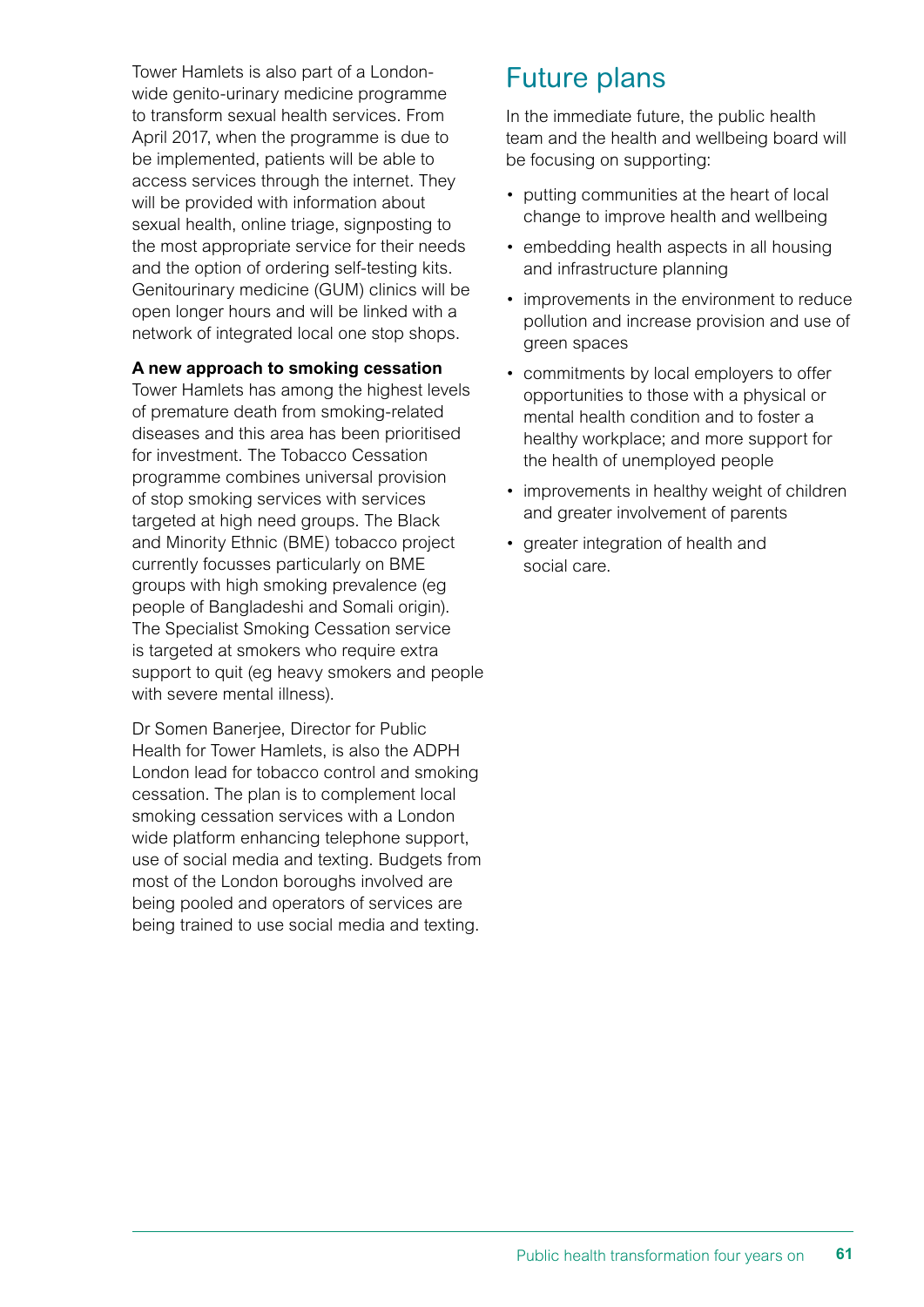#### Councillor Perspective: Councillor Amy Whitelock-Gibbs, Lead Member for Health and Chair of the Health and Wellbeing Board

The Mayor and Cabinet wanted to give a strong political and corporate steer that public health is a function for the whole council, because local government touch es people's lives and wellbeing in many different ways. The lead member for health is keen to ensure that when issues are raised by cabinet colleagues, there is a health input.

The health and wellbeing board brings many key people together, having a strong and broad membership that includes housing and the police. In a world where resources are dwindling and poverty may be increasing, the board has agreed its joint health and wellbeing strategy needs to have a sharp focus. It has taken two issues – childhood obesity and employment and health and asked what the members can do together to make a difference (see the example above about working with schools, parents and community on obesity issues).

"One area I've particularly pushed is the workplace as a healthy environment", says Councillor Whitelock-Gibbs. "The partners represented on the health and wellbeing board are together employers of many thousands of local people. We are trying to think more creatively about how to get our own houses in order, by developing work places as health-promoting places." As an illustration of this approach, the council has set up an employers' forum on men tal health and tackling stigma. The forum includes private employers including many small businesses. "There's a lot of good will to make a difference, so this forum is one way of sharing the council's experi ence, providing practical solutions and showing that this is something the political leadership cares about."

### Learning and key messages

- Leadership from the Mayor and Lead Member for Health have been critical as has been the relationship between the Lead Member for Health and lead members for other portfolios linked to health, eg housing, communities, environment, resources and education
- Ownership of the health and wellbeing strategy by health and wellbeing board members and a focus on a small number of achievable 12 month objectives in which members can become engaged is essential (strategy can't cover everything).
- Alignment of the public health structure with that of the council has been really helpful, enabling the DPH and associate directors to sit on the senior directorate management teams (including those outside the directorate in which the public health department sits). This has been driven by a premise that public health should be an integrated function across the whole council and with partners and this has been embraced and understood at the highest level in the council.
- Collaboration with neighbouring boroughs and at pan-London level (including pooling resources) has been essential in responding to challenges such as improving quality and cost effectiveness of sexual health services and using digital channels to address public health issues, such as HIV prevention, tobacco cessation and mental health. This has been underpinned by a strong London Directors of Public Health network.

### **Contact**

Dr Somen Banerjee, Director of Public Health Email: [somen.banerjee@towerhamlets.gov.uk](mailto:somen.banerjee@towerhamlets.gov.uk) Website: [www.towerhamlets.gov.uk/lgnl/](http://www.towerhamlets.gov.uk/lgnl/health__social_care/public_health/public_health.aspx) health social care/public health/public [health.aspx](http://www.towerhamlets.gov.uk/lgnl/health__social_care/public_health/public_health.aspx)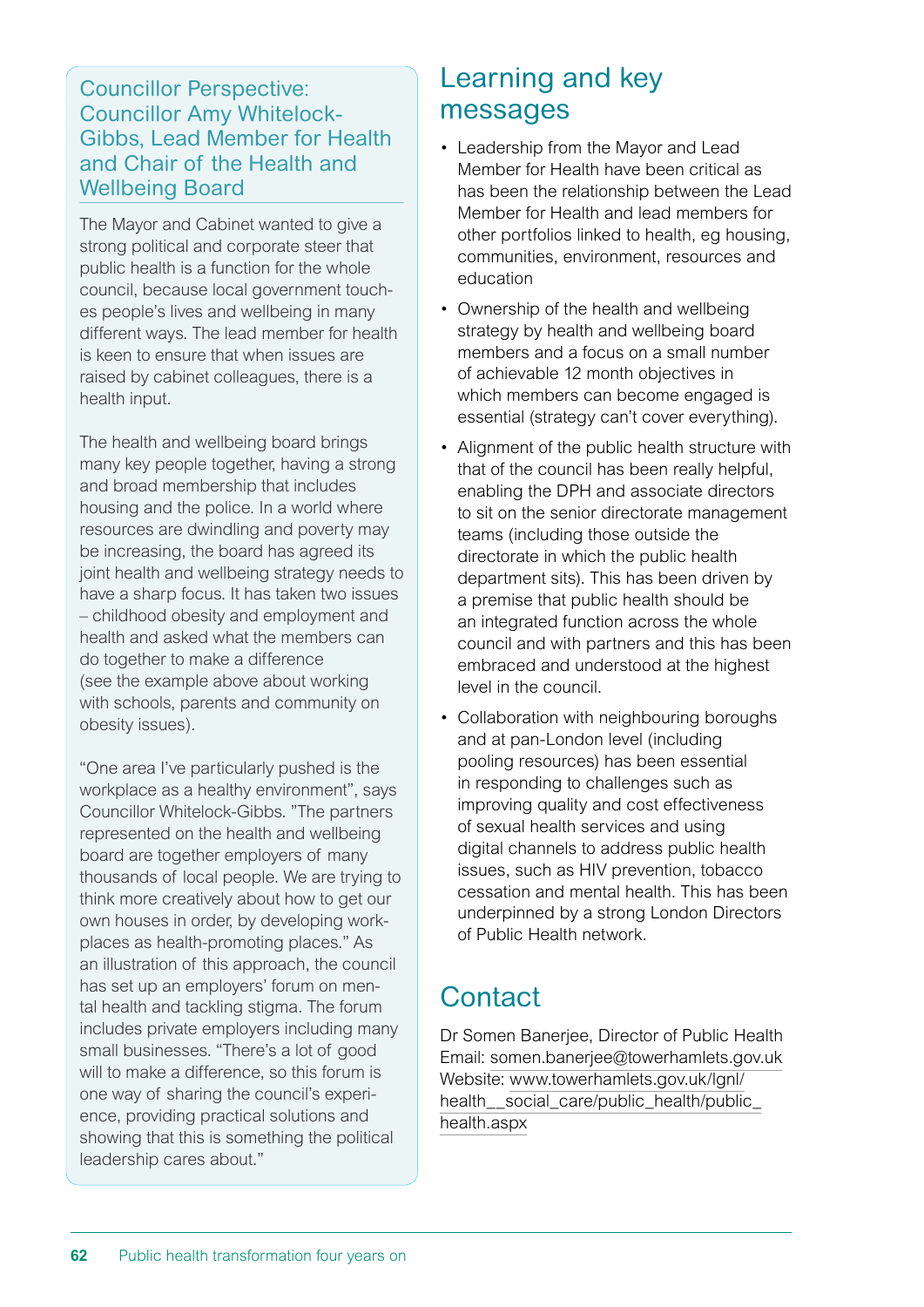# **References**

ADPH, February 2016, Summary of survey of members on the role of director of public health.

<http://www.adph.org.uk/wp-content/uploads/2016/04/ADPH-HCPH-Survey-Report.pdf>

Commons Health Select Committee, October 2016, Public health post 2013. [http://www.parliament.uk/business/committees/committees-a-z/commons-select/health](http://www.parliament.uk/business/committees/committees-a-z/commons-select/health-committee/news-parliament-20151/public-health-report-published-16-17/)[committee/news-parliament-20151/public-health-report-published-16-17/](http://www.parliament.uk/business/committees/committees-a-z/commons-select/health-committee/news-parliament-20151/public-health-report-published-16-17/)

LGA, September 2016, Health in all policies: a manual for local government.

[http://www.local.gov.uk/documents/10180/7632544/1.4+Health+in+ALL+policies\\_WEB.PDF/](http://www.local.gov.uk/documents/10180/7632544/1.4+Health+in+ALL+policies_WEB.PDF/b21cf56f-403e-45c4-8a29-2c96df48acdb) [b21cf56f-403e-45c4-8a29-2c96df48acdb](http://www.local.gov.uk/documents/10180/7632544/1.4+Health+in+ALL+policies_WEB.PDF/b21cf56f-403e-45c4-8a29-2c96df48acdb)

LGA, February 2016, Public health transformation three years on: extending influence to promote health and wellbeing (2016).

http://www.local.gov.uk/publications/-/journal\_content/56/10180/7660767/PUBLICATION. In all, since the first publication 46 areas have provided case studies.

Quality Watch, April 2016, Focus on public health and prevention.

<http://www.qualitywatch.org.uk/public-health>